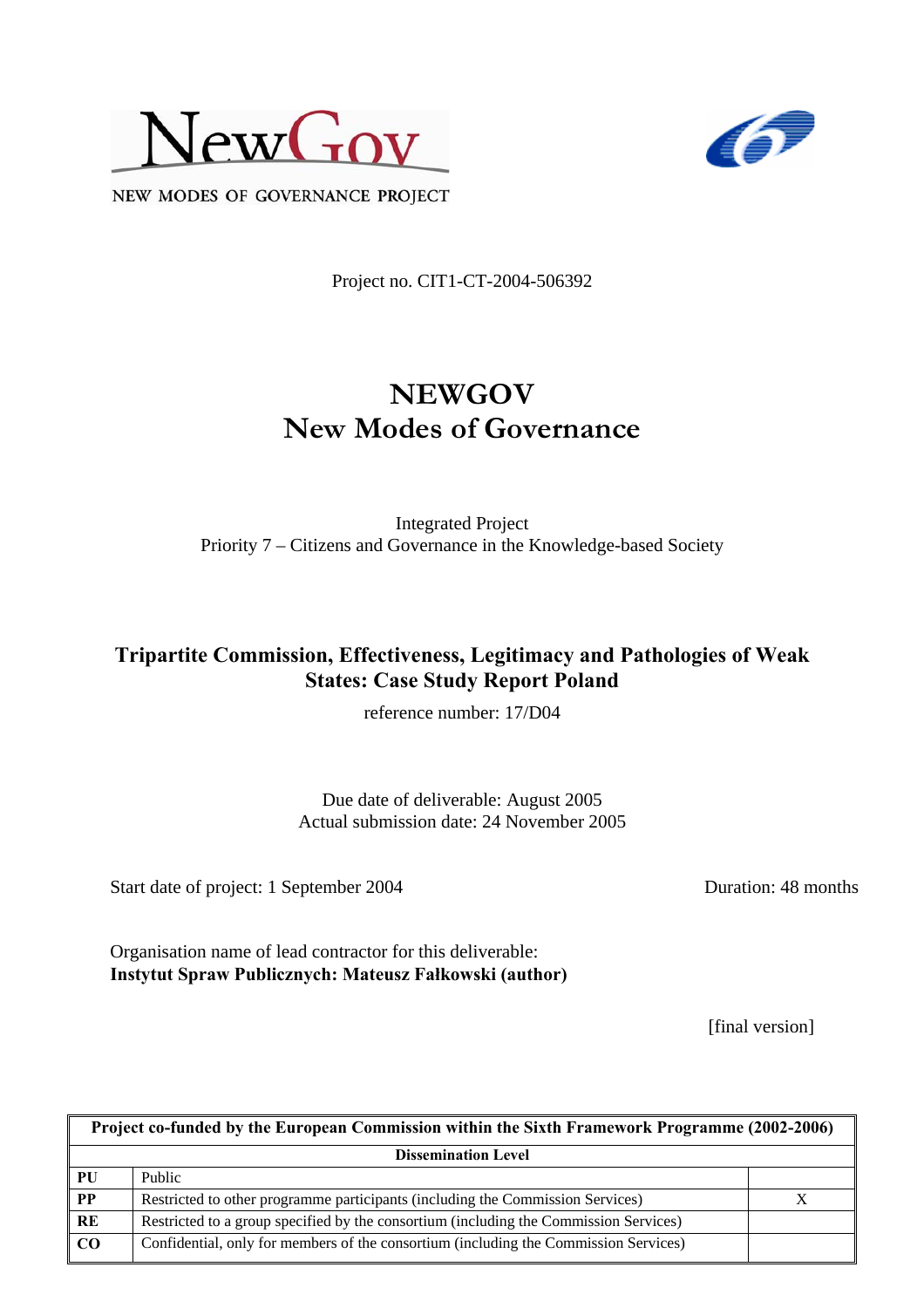### **Summary**

The report presents the results of the research on the tripartite dialogue in Poland. It is based on a fieldwork research conducted in July-August 2005. The object of the study and report is the performance of the Tripartite Commission after the adoption of the new law in 2001, and after the SLD/UP/PSL left-wing coalition government of Leszek Miller came to power in 2001. Compared to the 1990s, that period differed by a new legal and institutional environment, wider membership in the Commission (seven organizations), lesser presence of trade unions in politics, growing importance of employer organizations and the public economic sector, and a more active government policy toward the Commission than in the preceding decade.

The functioning and role of the Tripartite Commission is analyzed primarily using the example of negotiations surrounding the Labour Code reform in 2002 and public consultations accompanying government's public spending reform plan initiated by deputy prime minister Jerzy Hausner in 2004. The study analyses the functioning of the consultation system, the role played by social partners, their actual impact on decisions and the process of state policy development; and relations between new methods of governance and the old (hierarchical) ones. The extent to which consultations and associated innovations promoted the effectiveness and legitimization of the reform process has also been analyzed.

The research was based primarily on the in-depth interviews conducted with the present and former members of the Tripartite Commission. The minutes and communiqués from sessions of the Tripartite Commission and meetings of its taskforce teams, as well documents drawn up by organizations participating in the Tripartite Commission, press articles and literature referring to the functioning of the Tripartite Commission were also analysed.

The report is organized as follows: the introduction and the short description of the methodology are followed by executive summary with main conclusions, and then the short background presentation of the Tripartite dialogue in Poland. Then the issues chosen for analysis are discussed. The following parts deal with the issues of legitimacy, efficiency accountability, transparency.

The author wishes to thank colleagues from research team – Olga Napiontek, and Jan Czarzasty – for their valuable comments.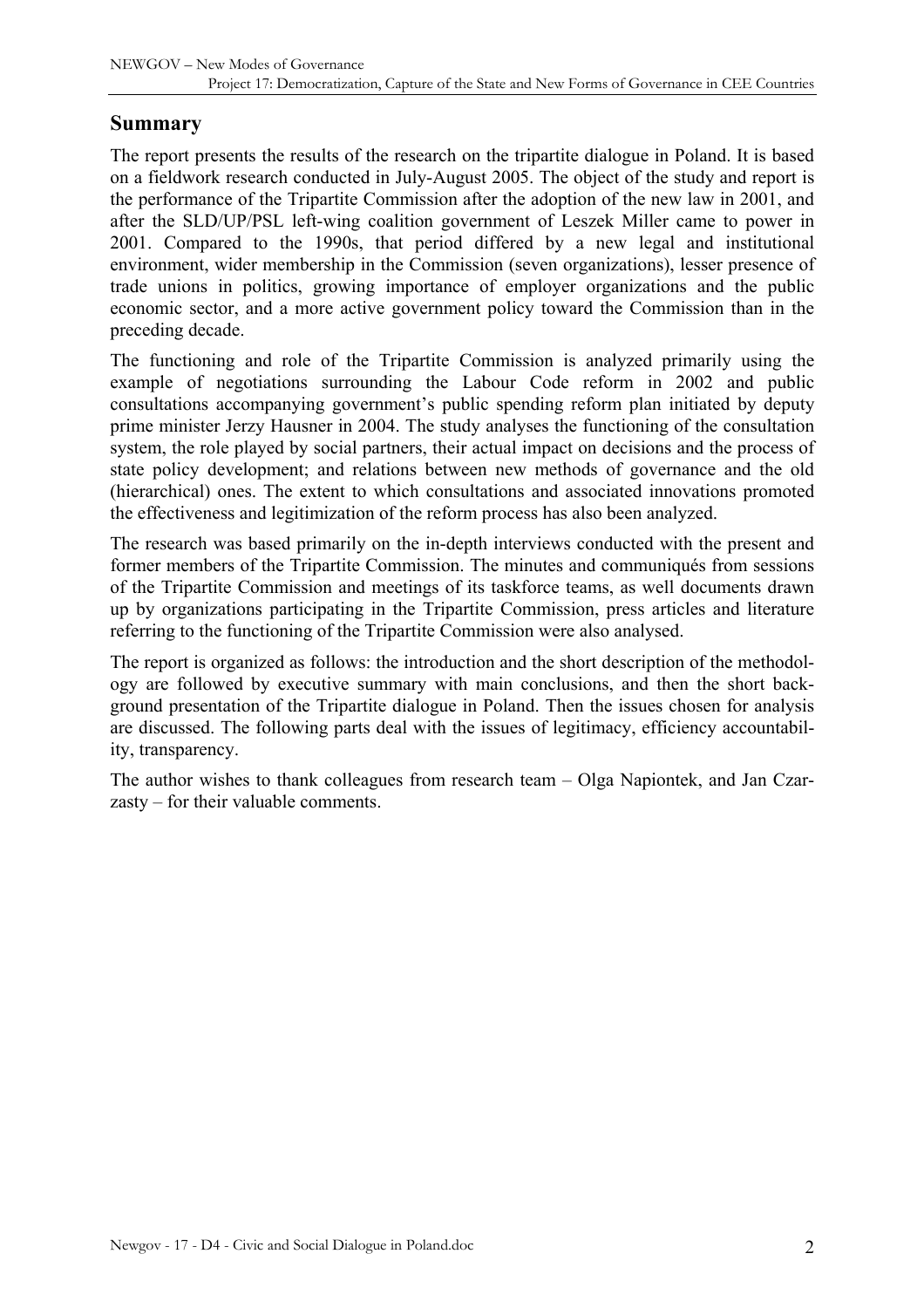# **Contents**

| III. SOCIAL DIALOGUE AND THE TRIPARTITE COMMISSION IN POLAND AFTER 198912                     |  |
|-----------------------------------------------------------------------------------------------|--|
|                                                                                               |  |
|                                                                                               |  |
| IV. LABOUR CODE REFORM OF 2002 AND THE HAUSNER PLAN AS EXAMPLES OF                            |  |
|                                                                                               |  |
|                                                                                               |  |
|                                                                                               |  |
| IV.2.1 Hausner Plan - the role of the Tripartite Commission from the government perspective20 |  |
|                                                                                               |  |
|                                                                                               |  |
|                                                                                               |  |
|                                                                                               |  |
| VII. TRIPARTITE COMMISSION, SYSTEMIC CHANGE, LOGIC OF TRANSFORMATION AND                      |  |
|                                                                                               |  |
|                                                                                               |  |
|                                                                                               |  |
| VIII. TRIPARTITE COMMISSION AND THE POSITION OF SOCIAL PARTNERS32                             |  |
| VIII.1 TC MEMBERSHIP AS A WAY OF REINFORCING THE POSITION OF SOCIAL PARTNERS? 33              |  |
|                                                                                               |  |
|                                                                                               |  |
|                                                                                               |  |
|                                                                                               |  |
|                                                                                               |  |
|                                                                                               |  |
|                                                                                               |  |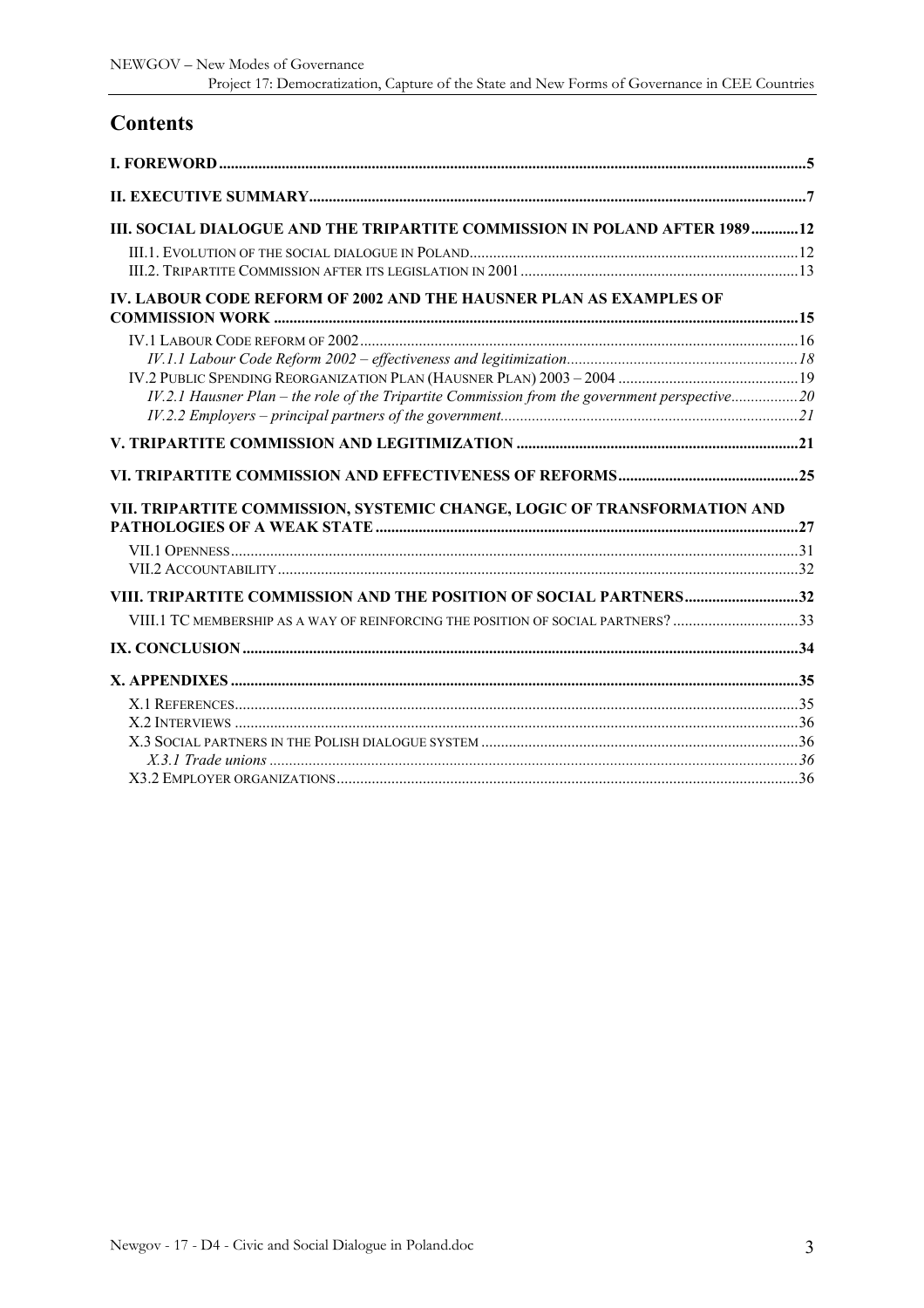NEWGOV – New Modes of Governance Project 17: Democratization, Capture of the State and New Forms of Governance in CEE Countries

## **Table of Figures and Graphs**

### **Abbreviations**

| <b>BCC</b>  | Business Centre Club – employer association                                                                          |
|-------------|----------------------------------------------------------------------------------------------------------------------|
| <b>FZZ</b>  | Forum Związków Zawodowych (Forum of Trade Unions)                                                                    |
| <b>KPP</b>  | Konfederacja Pracodawców Polskich (Confederacy of Polish Employers)                                                  |
| <b>TC</b>   | <b>Tripartite Commission</b>                                                                                         |
| <b>OPZZ</b> | Ogólnopolskie Porozumienie Związków Zawodowych (All-Polish Alliance<br>of Trade Unions)                              |
| <b>PKPP</b> | Polska Konfederacja Pracodawców Prywatnych "Lewiatan" ("Lewiatan"<br><b>Polish Confederacy of Private Employers)</b> |
| Solidarity  | Niezależny Samorządny Związek Zawodowy "Solidarność" ("Solidarity"<br>Independent Self-Governing Trade Union)        |
| <b>ZRP</b>  | Związek Rzemiosła Polskiego (Polish Craft Union) – small-enterprise<br>owners' association                           |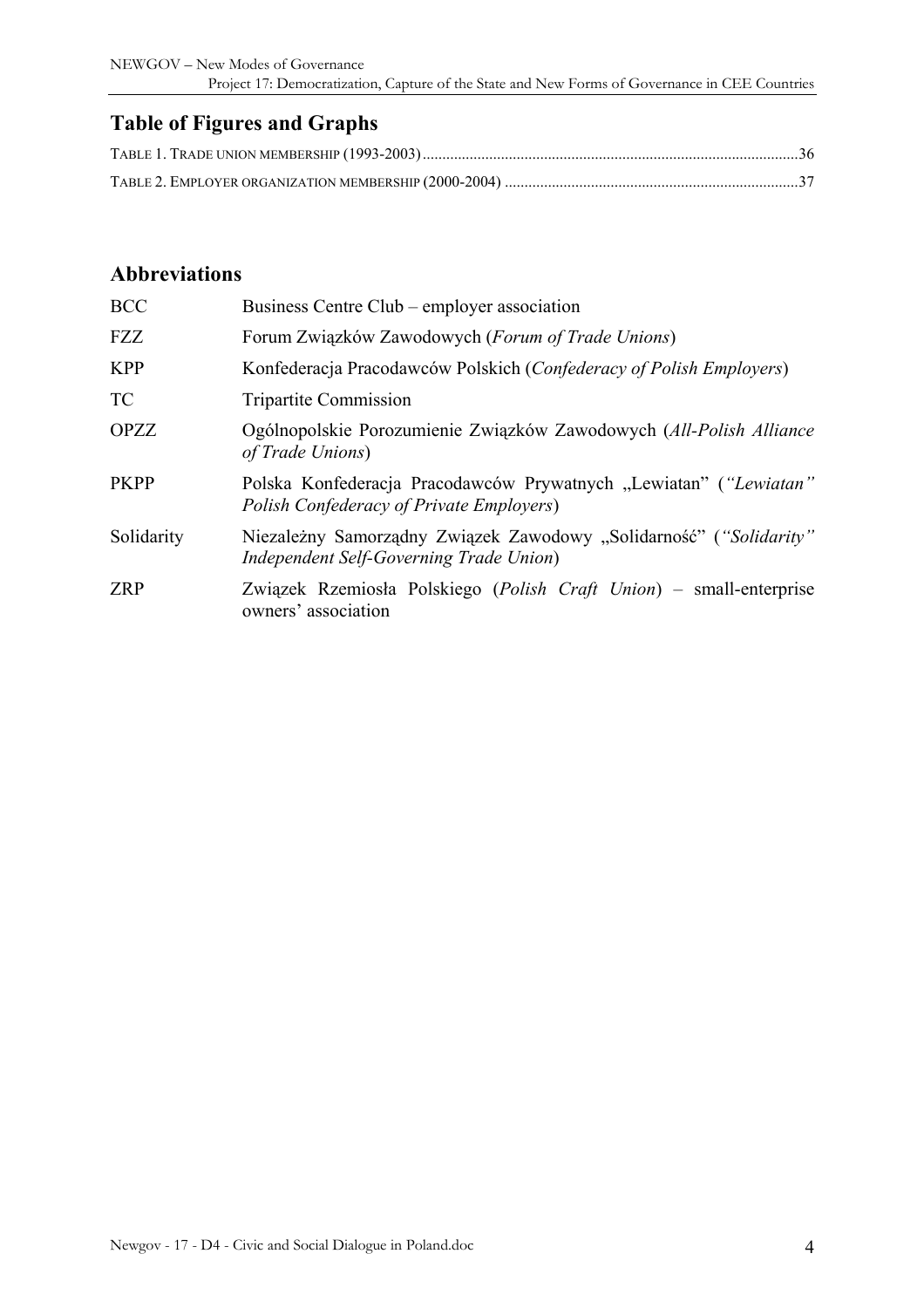<span id="page-4-0"></span>*"...I didn't bother to include important things in the Tripartite Commission (...) as I wouldn't have been able to reach an agreement with the others, although I was particularly interested in attracting employers… I decided that they can help me to authenticate and legitimize the project. Particularly employers. Trade unions much less so."*  Deputy Premier

*"... achievements [of the Commission] are substantial considering that at the end we were able to obstruct a few pieces of legislation, a few regulations (...). The method of obstructing them was simple. All we needed to do was to suggest that [the matter at hand] be discussed by the Commission."*  Representative of an employer organization

*"[In the Tripartite Commission] we just chat: I present my arguments, you present yours. We openly share our opinions and then we both call Jack or Frank who is a member of parliament and we explain the issue to him. And that's OK."* 

Representative of an employer organization

*"Really big problems were settled outside the Tripartite Commission."*  Representative of a trade union

### **I. Foreword**

The present report is a part of the project "Democratization, Capture of the State and New Forms of Governance in CEE Countries" conducted by the Institute of Public Affiars within the research consortium "New Modes of Governance". The functioning and role of the Tripartite Commission is analyzed primarily using the example of negotiations surrounding the Labour Code reform in 2002 and public consultations accompanying government's public spending reform plan initiated by Deputy Premier Jerzy Hausner in 2004. Jointly with study reports received from Estonia and Lithuania, it will constitute a report on the Tripartite dialogue in new EU member states.

The object of the study and report is the performance of the Tripartite Commission (TC) after the adoption on  $6<sup>th</sup>$  July 2001 of the Law on the Tripartite Commission for Socio-Political Affairs and Provincial Social Dialogue Commissions, and after the SLD/UP/PSL left-wing coalition government of Leszek Miller came to power in 2001. Compared to the 1990s, that period differed by a new legal and institutional environment, wider membership in the Commission (seven organizations), lesser presence of trade unions in politics, growing importance of employer organizations and the public economic sector, and a more active government policy toward the Commission than in the preceding decade.

#### **Study objectives**

The study aimed at:

- Capturing the background of public consultations concerning the Labour Code and the Hausner Plan with partners in the Tripartite Commission, and motives that governed the players in each of these two cases;
- Analyzing the functioning of the consultation system, the role played by social partners, their actual impact on decisions and the process of state policy development; and relations between new methods of governance and the old (hierarchical) ones;
- Analyzing the extent to which consultations and associated innovations promoted the effectiveness and legitimization of the reform process.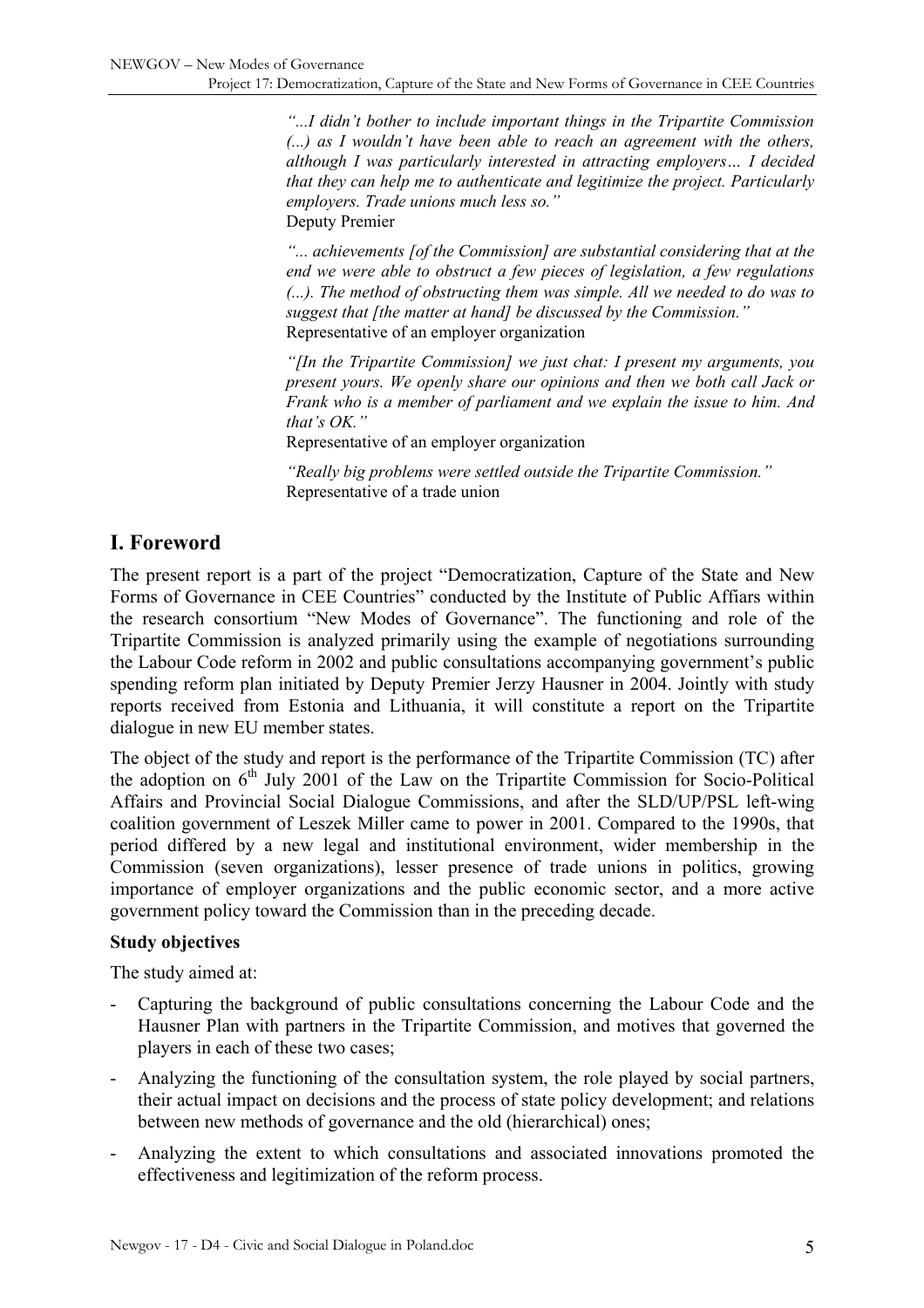#### **Methodology and scope of research**

The study was conducted in July/August 2005 and used the following research methods:

- In-depth interviews with representatives of employee and employer organizations members of the Tripartite Commission: "Solidarity" Trade Union, All-Polish Trade Union Association (OPZZ), Forum of Trade Unions (FZZ), Confederacy of Polish Employers (KPP), "Lewiatan" Polish Confederacy of Private Employers (PKPP), Polish Craft Union (ZRP), and officials from the Ministry of Economy, Labour and Social Policy, who represented the government in the Tripartite Commission;
- Analysis of minutes and communiqués from sessions of the Tripartite Commission and meetings of its taskforce teams i/c social insurance and i/c budget, remuneration and social benefits;
- Analysis of documents drawn up by organizations participating in the Tripartite Commission (statements, position papers, programmes, correspondence);
- Making use of selected press articles and literature referring to the functioning of the Tripartite Commission.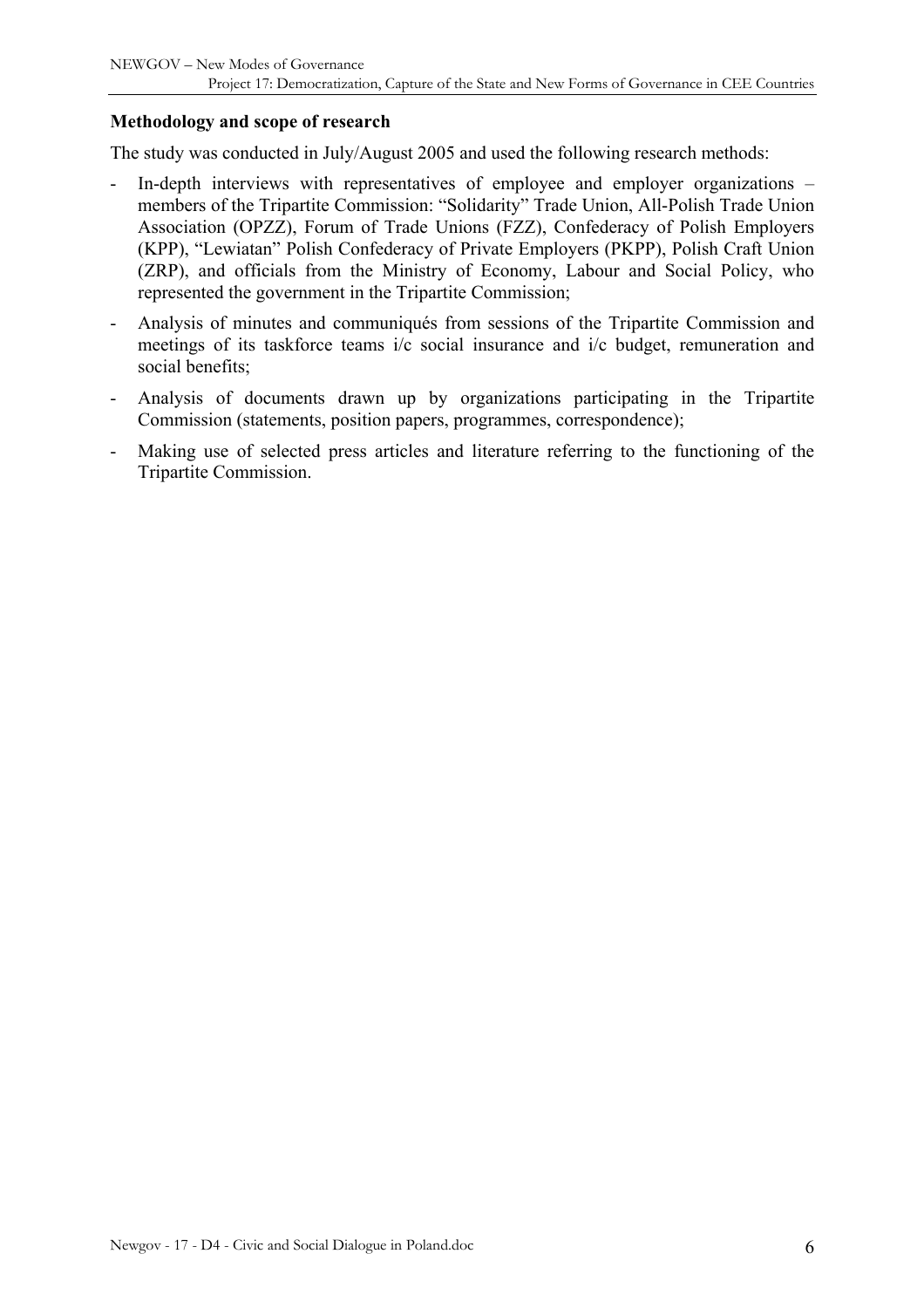# <span id="page-6-0"></span>**II. Executive Summary**

This report "Tripartite Commission and Governance in Poland" is based on a fieldwork research conducted in July-August 2005. The object of the study and report is the performance of the Tripartite Commission (TC) after the adoption on  $6<sup>th</sup>$  July 2001 of the Law on the Tripartite Commission for Socio-Political Affairs and Provincial Social Dialogue Commissions, and after the SLD/UP/PSL left-wing coalition government of Leszek Miller came to power in 2001. Compared to the 1990s, that period differed by a new legal and institutional environment, wider membership in the Commission (seven organizations), lesser presence of trade unions in politics, growing importance of employer organizations and the public economic sector, and a more active government policy toward the Commission than in the preceding decade.

The Tripartite Commission for Socio-Economic Affairs operates in Poland since 1994. Since July 2001, its operation is legislated. The Commission is involved in a social dialogue on issues associated with wages and social benefits, participates in drafting the state budget and contributes to the work on wage increase and minimum-wage indicators. TC is relatively fragmented: in addition to government officials, its membership includes four employer organizations and three trade union associations. The work takes place at plenary sessions, within taskforce teams and in the presidium. It is based on the principle of consensus, which causes problems with reaching agreements, results in a small number of reached agreements and is prone to boycotts. The most important body of the Commission is its presidium composed of the government representative and leaders of participating organizations. The presence of leaders and the restricted number of members allows the presidium to make decisions quickly and flexibly, and the presidium is precisely the place where decisions are made. According to all respondents, plenary sessions, which constitute principal forums of the Commission, have only a ceremonial significance. In most cases, all decisions have been already made ahead of time at presidium sessions. At the same time, presidium work is most prone to politicization. During politically "hot" periods, at times of election campaigns, its work comes to a standstill. So even though the Tripartite dialogue is less politicized than before, the Commission work continues to be largely influenced by fluctuations of the political calendar.

#### **Tripartite Commission recovery after 2001**

After the Commission was legislated and the SLD/UP/PSL left-wing government took power, the Commission became more active and played a larger role than in the earlier period. Several factors contributed to that change: a new legal and institutional environment, greater interest by trade unions and employer organizations in participating and the more active government policy toward the Commission than in the 1990s. The high unemployment rate reaching 20% and the critical condition of public finances caused the government to be initially more interested in talking with social partners and legitimizing necessary reforms. Respondents interviewed for the study indicate that participating organizations have also begun to appreciate the prestige of TC membership, proximity to decision-makers, possibility of influencing legislation before it reached parliament and mass-media interest in TC. Interest group leaders appreciated the fact that, for the first time since 1989, the TC chairman was at once economy minister and deputy premier responsible for the entire social and economic policy of the government. For employer organizations, TC became an interesting forum for lobbing and debating the government, possibly even more so than for talking with trade unions. And after trade unions had partially withdrawn from party and parliamentary politics, they also became more interested in TC as a forum where they could influence policy.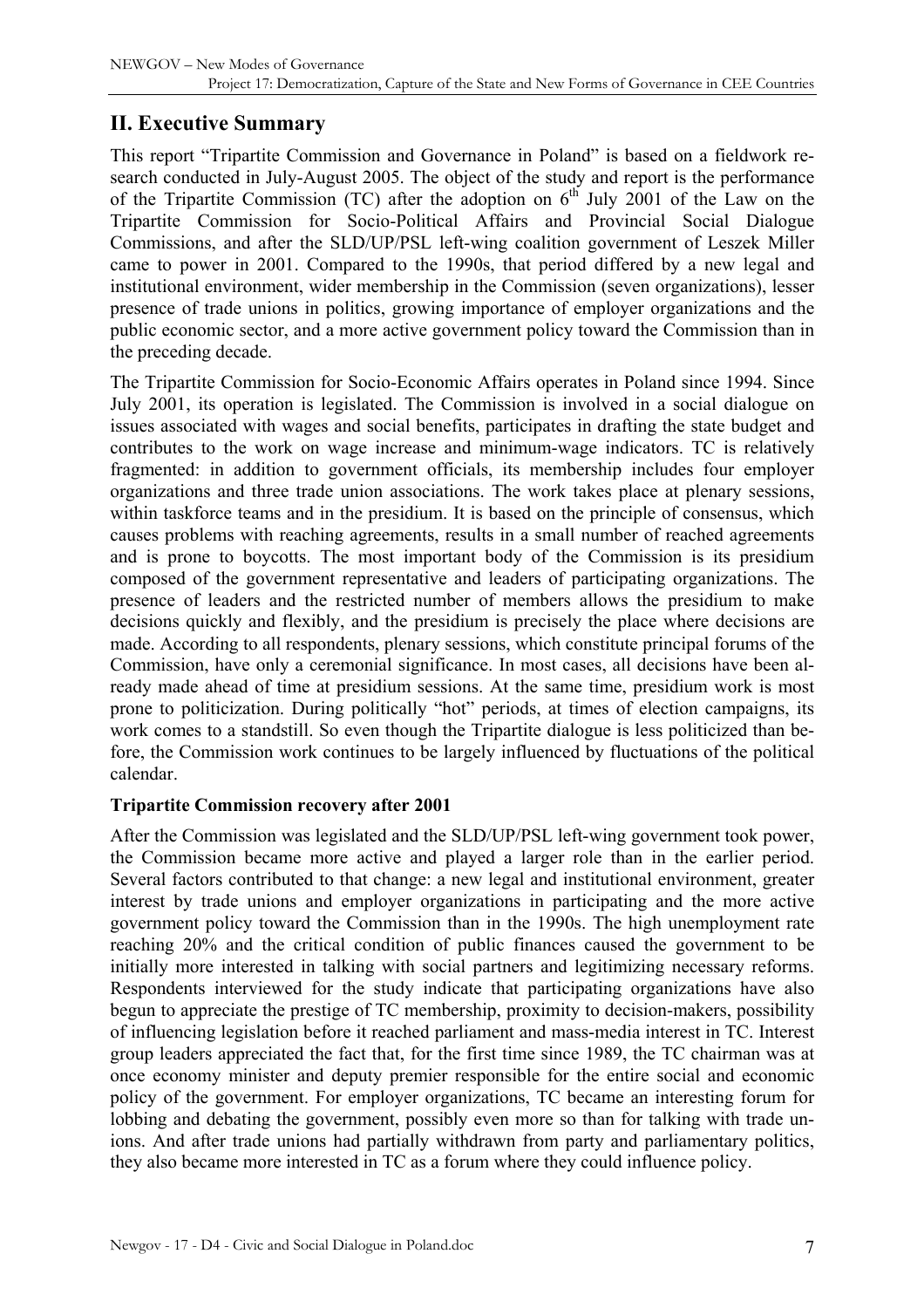#### **Evolution of government attitude toward the Tripartite Commission**

A key role in the social dialogue after 2001 was played by Jerzy Hausner, initially the minister of labour and then, in the SLD government, deputy premier and minister of economy. As one who chaired the Tripartite Commission, he was initially the main stimulator of TC activities. On one hand, he played up to union and employer representatives (who in turn considered him a reliable partner) and created conditions favourable to a bilateral one-onone dialogue between these two sides without government involvement. On the other hand, he built up his position in the government as the main coordinator of contacts with social partners. But after the failure of TC talks on the government-sponsored Pact for Employment and Growth in 2003, Hausner began to marginalize the Commission. The government started to perceive TC as an instrument inadequate to the challenges facing the State during the period of transformations and one that was overly concerned with particular interests. In the case of the public spending reform of 2003-2004, the government decided that it would not be able to obtain support for its plan in the Commission and began to look elsewhere for its legitimization. It organized an *ad hoc* public debate grouping a larger number of organizations and experts, and, as confirmed in interviews with government officials, relegated the Tripartite Commission to playing a "ritualistic", purely formal role.

#### **Tripartite Commission and legitimization**

The Tripartite Commission did not play a major role in contributing to the legitimization of reforms. While it is true that the atmosphere around the Tripartite dilogue clearly improved compared to the earlier period, that mechanisms and channels of expressing opinions concerning proposed legislation became more institutionalized, that the work of taskforce teams was formalized, and that a few minor agreements were reached, the Commission was not able to come to agreement on more important issues such as the Labour Code or the Hausner Plan. TC served the cause of reform legitimization only to a limited degree because organizations present therein were for various reasons more interested in their current impact on the legislative process and reinforcement of their position among their own members and vis-à-vis other organizations than in treaties and agreements (desired by the government as a source of a greater legitimization of proposed reforms). The low inclination to compromise was caused, among other things, by a competition for members between relatively weak member organizations and, in some cases, also by animosity among their leaders, which was an important factor considering the quite high level of personalization of the Tripartite dialogue in Poland. The attitude of the government, which marginalized TC in favour of other dialogue forums, also played an important role.

#### **Tripartite Commission and effectiveness**

An assessment of the TC impact on the effectiveness of governance is bound to be multifaceted. One of the main objectives placed before the Commission was to "contribute to social stability in Poland". It is difficult to rate TC's contribution to the prevention of major conflicts in the Polish industry or powerful expressions of social discontent. Trade union officials tend to believe that it was considerable. Employers, in turn, consider that TC was too busy "putting out fires". A similar assessment is provided by members of the government of that time, who stress that conflicts in economic sectors and workplaces should be solved at the lowest possible level, in the workplace itself, with the independent court as the arbitrator, and not in the Tripartite Commission with government participation. Consequently, on one hand, TC plays a positive role by contributing to conflict resolution. On the other hand, by involving the government it weakens it to some extent and, at times, also places additional burdens on the State budget.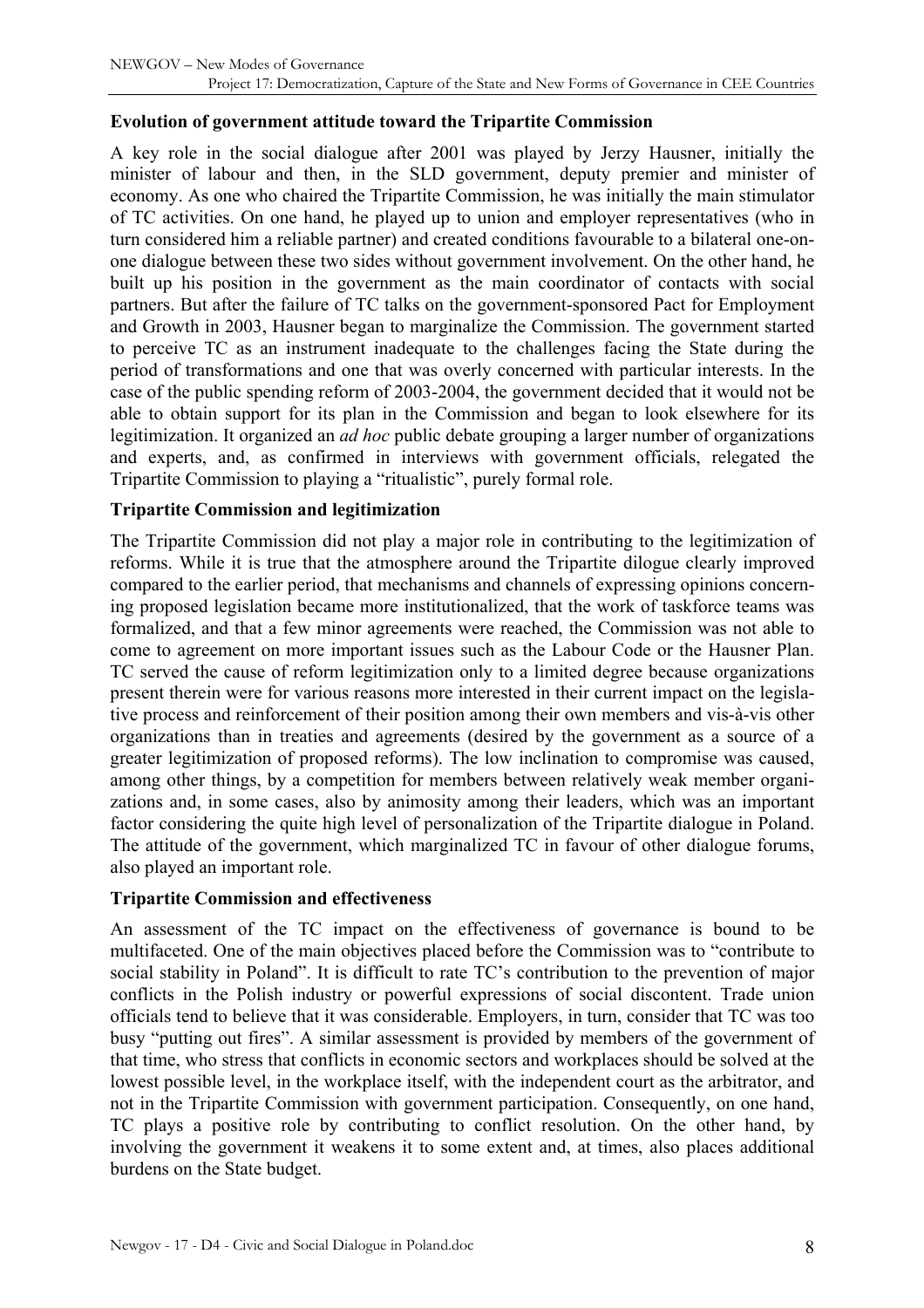The second element in the assessment of the effectiveness of the Commission is found in the number of agreements reached under its auspices. Thus measured, TC effectiveness is low – very few agreements are concluded. Stakeholders use the Commission more as a tool for obstructing unfavourable legislation or actions that as an instrument for preparing joint proposals.

The next assessment criterion is to what extent consultations in TC slow down the governance process. The legislated requirement to consult government bills with partners in the Commission slows down government work and often makes it much more difficult, particularly when time is of essence. Government respondents stress, however, that it is better to consult legislative or regulatory proposals at an early stage of their development, as happens in the Tripartite Commission, than later risk a difficult debate in the Sejm, with protesters in front of the parliament building and lobbying going on in Sejm committees. Arrangements arrived at in the Commission also make it possible to accelerate the legislative process in the Sejm, where deputies are more inclined to accept projects supported by the parties in the Tripartite Commission and often even do so automatically.

The Tripartite Commission in Poland operates along the consensus principle. All members must agree with a given position before it can be recognized as the position of the Commission. Such consensus is reached rarely. For this reason, TC members are somewhat sceptical when it comes to assessing this type of TC effectiveness. Consequently, they try to convince deputies of the importance of partial agreements. In the presence of scepticism as to the possibility of reaching full agreements within the Commission, attempts are made to legitimize and give a higher rank to partial successes.

#### **Tripartite Commission and pathologies of a weak State**

In addition to creating a forum for discussion between various types of organizations, an effective Tripartite Commission should serve as a sort of channel for lobbying done by interest groups such as trade unions or employer organizations. When that mechanism is faulty and accompanied by crises, the weight shifts to less formal lobbying conducted in governmental offices and parliamentary corridors. It is a system of communicating vessels: when one mechanism breaks down, the players immediately take advantage of another. At the time when for some reason the discussion on the TC forum subsided, it was replaced by one-onone talks or independent lobbying by individual organizations.

A crisis in negotiations on the TC forum brings about one-on-one talks between organizations or their individual talks with the government, during which organizations propose their solutions to the government or the government tries to sway them individually to support its plans. In the case of the Hausner Plan, the government accepted *de facto* this state of affairs and tried to sway employers to its project while circumventing the Commission. It should also be said that such situation suits those social partners who treat the Commission as a source of prestige and information, but prefer to lobby individually in the Sejm.

Independent one-on-one talks, indispensable and not sufficiently developed in Poland, were in Polish conditions often not as much expressions of social partners' will and ability to talk about labour relations without government involvement as expressions of problems with the functioning of the Commission. Indeed, some participants would shift to talks behind the scenes, largely closed to other organizations and not subject to full disclosure. Such talks are easier because they involve only those who are willing to talk. That was the case with negotiations concerning the Labour Code in 2001/2002, when the sceptical attitude of the "Solidarity" Trade Union provoked talks outside the Commission by OPZZ, PKPP and ZRP. Paradoxically, despite the one-on-one nature of these talks, a relatively significant role was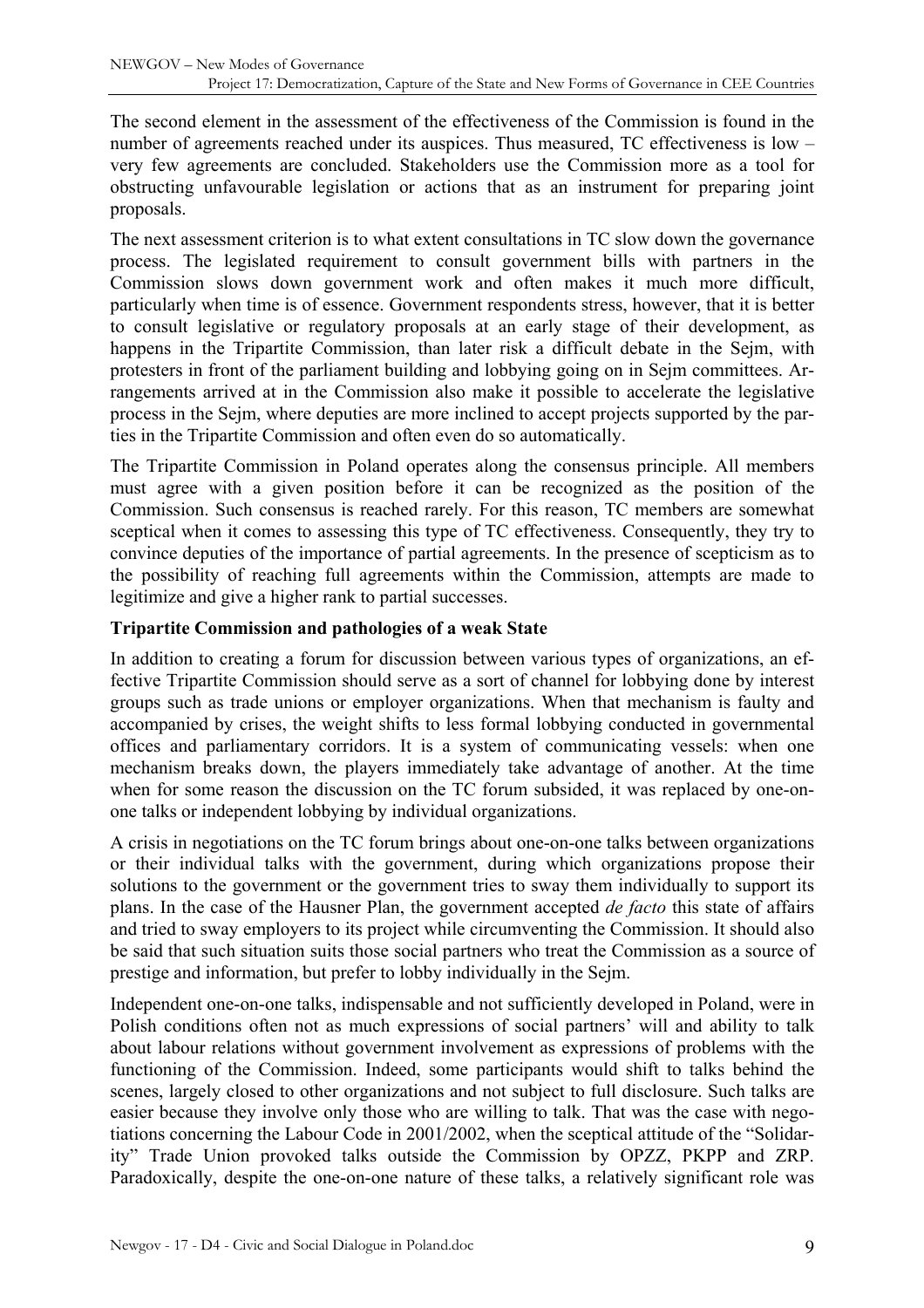played therein by the government, keen on bringing about the amendment of the Labour Code. FZZ - which was willing to participate in those talks - was kept out because at that time it did not have the required status of representativity.

The presence of an organization in TC reinforces its social capital (via affiliation networks, contacts), which translates into power and an easier access to government officials. The same way as Jerzy Hausner was to some degree reinforcing his position in the government as TC Chairman, so did the impact of social partners on government policy depended largely on swaying the TC Chairman to their views and on the current strength of his position in the government. That strength grew when Hausner became Deputy Premier i/c Economy and Chairman of the Ministers' Council Committee. TC partners recognized new possibilities of impacting government policy associated with Hausner's rise and doubled their efforts to bring new initiatives to TC, sometimes only remotely connected with the Commission's direct tasks. Social partners also use the advantages of their TC membership to call and meet ministers and government officials. When this kind of lobbying takes place within the procedural framework of the Commission, it is easier to control by the government and the public opinion than if it were done outside.

#### **Tripartite Commission and the position of social partners**

The TC membership reinforces the position of social partners, builds up the prestige of the organizations. They treat their active involvement in the social dialogue as part of the strategy of building up the position of their organization. Often the very membership in TC is a desired asset as it reinforces the social capital in the form of giving access to a network of affiliations and contacts that can be transformed into power. The TC forum also provides an opportunity for becoming familiar with opinions held by others and for better preparing for lobbying the Sejm. In the eyes of trade unionists, their membership in the Commission makes them being treated more seriously by the government administration, in many cases allows them to prevent crises in sectors and workplaces, and gives them an opportunity to participate in the development of national socio-economic policy.

The study showed that trade unionists present in TC treat their membership and legal provisions governing the Commission almost as a guarantee of trade-union prestige and effectiveness. They say, for example, that "without the status of representativity nobody would take us seriously". The growth of the prestige of an organization by virtue of its participation in TC and the positive effect of the Tripartite dialogue having been legislated are underlined even by the representatives of old trade unions with a rich history and high prestige, such as "Solidarity". For employers, the Tripartite Commission is less of an element of their identity. They often state that the Tripartite dialogue does not need to exist at all and illustrate that statement by the example of the United States. They stress, however, that "since the Commission does exist, employers must be represented in it".

#### **Conclusion**

The study confirmed the perceivable weakness of the interest representation system in Poland. Firstly, there is insufficient contact between the leaders of organizations participating in TC and their rank-and-file members, as demonstrated during Labour Code negotiations. Secondly, Hausner Plan negotiations showed that representatives of member organizations are effective only when their demands coincide with government proposals. This results both from the weak nature of non-governmental organizations and government's dominant position in the dialogue system, and from government's quite manipulative attitude toward these organizations (as witnessed by the case of the Hausner Plan). Organizations whose opinions approximated government views found it much easier to operate in the consultation system.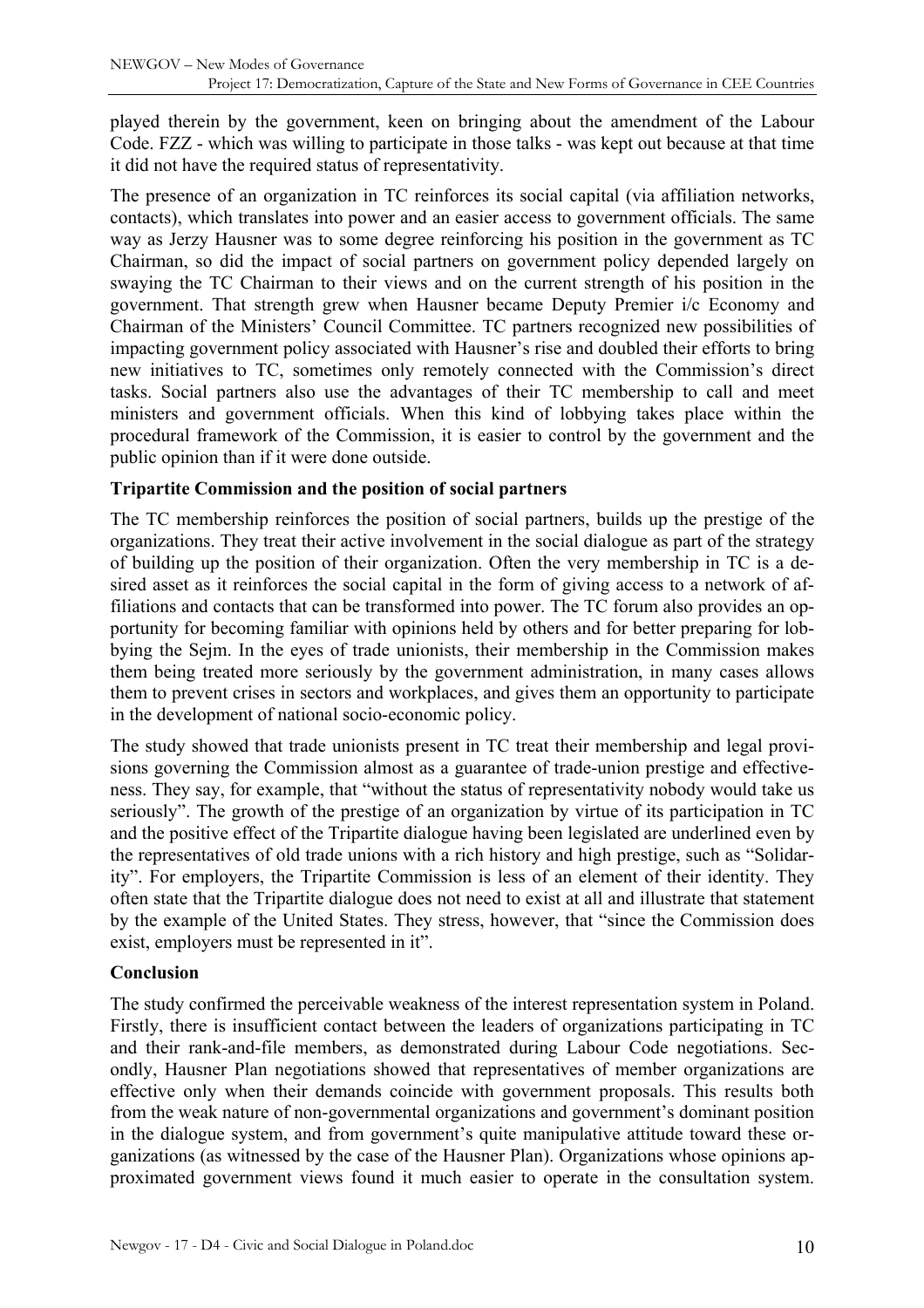Consequently, non-governmental organizations do not accomplish their objectives as much inside the social-dialogue institution as in the grey zone, as evidenced by coalminer protests in Warsaw and, also, by Labour Code negotiations. The Tripartite Commission and dialogue – weak in themselves – are in addition manipulated by the government, which instead of supporting the institutions engaged in the dialogue invests in new forums, designd to be shortlived and resting on a fragile institutional foundation, where the government position is even more dominant.

Studies of the Polish Tripartite dialogue prior to 2001 have shown that despite substantial efforts made by the AWS/UW government, its numerous meetings with social partners, visits to workplaces and other measures it had taken, it did not create any cohesive entity and did not help to institutionalize the dialogue (Gaciarz, Pańków 2001: 94-95). Conclusions are not as equivocal with respect to the period under the SLD government. There is no doubt that the law of 2001 helped to institutionalize the Commission. The government, and especially Minister Jerzy Hausner, put a great deal of effort into forming a cohesive dialogue system and institutionalizing it. The government also had an indirect impact on a new impetus given to bilateral one-on-one talks between trade unions and employers. Nevertheless, its manipulative approach to the Tripartite dialogue, which consisted in seeking support among social partners for its reform program and then, when it would not be accepted by all Commission members, appointing other dialogue forums, is in a longer term a threat to the quality and institutionalization of the social dialogue in Poland.

An ultimate assessment of the vitality and level of institutionalization of the Tripartite Commission in the conditions of the law of 2001 will be possible only after an analysis of its functioning under two or three successive governments and parliaments. This is particularly so due to the great influence that specific individuals have on the functioning of the dialogue in Poland. During the 2001-2004 period covered by the study, that role was played by Deputy Premier Jerzy Hausner.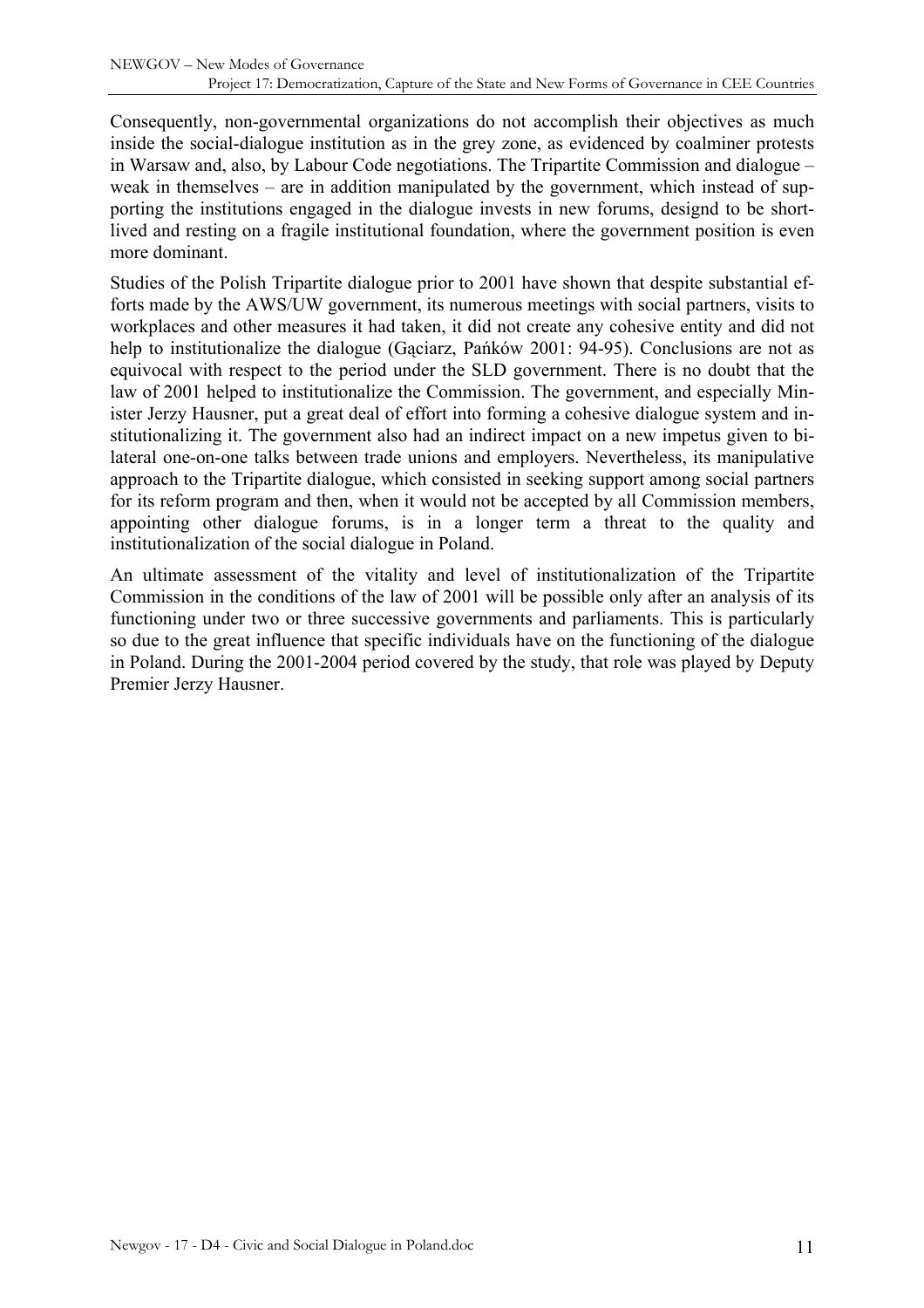## <span id="page-11-0"></span>**III. Social dialogue and the Tripartite Commission in Poland after 1989**

#### **III.1. Evolution of the social dialogue in Poland**

In the initial years after the fall of communism in Poland, there was practically no social dialogue conducted on the national level. That happened despite the tradition of "Solidarity" social movement and the role played by dialogue in the transformation from communism to free-market economy ("round-table" negotiations in 1989). The reticence of the players to engage in an institutionalized social dialogue was associated with several factors. Firstly, politicians with a Solidarity Trade Union pedigree were convinced that their presence in politics and a peculiar personal connection between the world of politics and the world of trade unions simply makes such institutionalized dialogue unnecessary (Gąciarz, Pańków 2001). Secondly, there was still fresh memory of a centralized and mainly propagandistic role played by the pseudo-dialogue initiated by the communist authorities in the 1970s and  $1980s$  $1980s$ .<sup>1</sup> The third explanation for the unwillingness among the new elites to initiate and maintain a Tripartite dialogue can be found in the strong conviction present at that time that effective reform policies should ignore what the society things about them in the name of their rational and speedy implementation (Gąciarz, Pańków 2001: 32). Reasearchers of Polish transformations have given that strategy, adopted by Polish reformers led by Leszek Balcerowicz, the name of "imperative method" (Hausner 1995, see also Gąciarz, Pańków 2001:107). According to that strategy, it is the State and political elites who force through specific transformation directions as well as instruments and mechanisms of their implementation. Consulting the shape and directions of the reforms with community organizations is considered ineffective. This attitude toward the social dialogue was partly shaped by the intellectual love affair with neo-liberalism and the poor image of trade unions, presented in influential press of the 1990s as anti-reform or downright destructive (Kozek 2000). Such sceptical opinion of the Tripartite dialogue held by the elites of the Third Polish Republic dominated practically throughout the 1990s. At the same time, there was no certainty at all the Poland would choose the neo-corporative model of industrial relations.<sup>[2](#page-11-2)</sup>

After a period of absence of an institutional formula for social dialogue between 1989 and 1992, the government proposed to trade unions and the only employer organization of that time – Confederation of Polish Employers (which grouped state post-socialist enterprises) the Pact on an Enterprise in Transformation. It was supposed to partially neutralize problems associated with privatization and the collapse of ineffective state enterprises inherited from the communist times. Although its insufficient representativity and weak anchorage in public institutions was subject to criticism, the cooperation within the framework of the pact served as the beginning of the Tripartite dialogue in Poland.

The government appointed the Tripartite Commission in 1994. The stimulation of the dialogue was made possible, among other things, thanks to the personal involvement therein, between 1994 and 1997, by Minister Andrzej Baczkowski, who earned a great deal of respect among social partners. After his death in 1997, TC reverted to sluggishness, thus confirming

<span id="page-11-1"></span><sup>1</sup> Such was indeed the character of talks conducted by Edward Gierek, First Secretary of the Polish Communist Party, with workers during the crises of the 1970s and by *Polski Ruch Odrodzenia Narodowego* (Polish National Resurgence Movement) – initiated by Wojciech Jaruzelski – which the authorities used as a façade of dialogue with society in the 1980s.

<span id="page-11-2"></span><sup>2</sup> Some employer representatives continue to have doubts as to whether Tripartite dialogue should have an institutionalized formula. One such representative, associated with a reform-minded political faction, admits in an interview conducted for this study that "there is no Tripartite commission in the United States" and that he personally would prefer that to be also the case in Poland.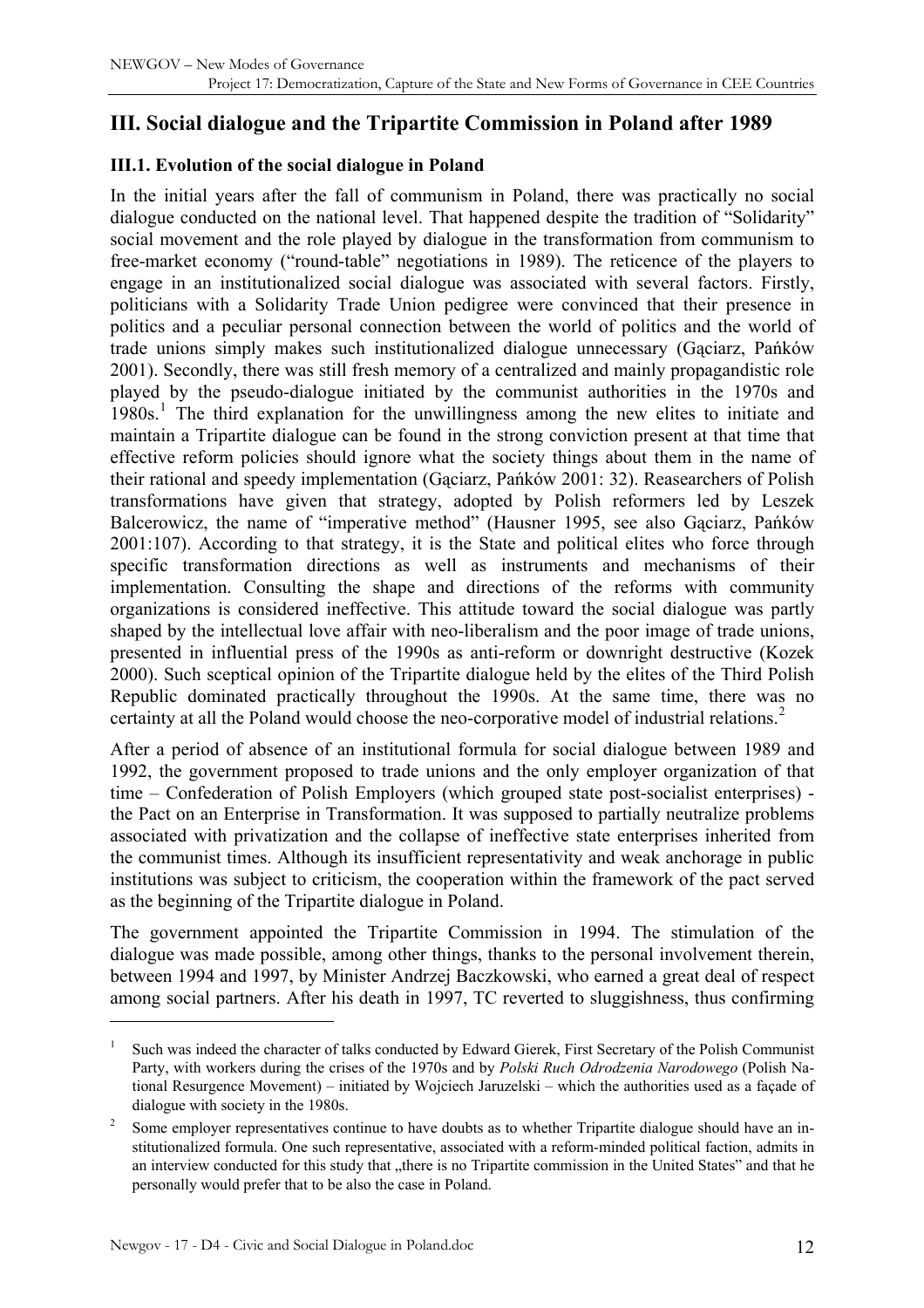<span id="page-12-0"></span>the low level of the dialogue's institutionalization.<sup>[3](#page-12-1)</sup> There was also a growing criticism of the insufficient representativity of the organizations participating in the dialogue (Gardawski 2004) and politicization of the Commission. The latter was reflected in the ties existing between trade unions and political groups represented in the Sejm. Trade unions that had links to the current government tried to advance ther interests via direct contacts with the government rather than via the Tripartite Commission. In turn, trade unions that were associated with the opposition boycotted the Commission and undermined its functioning (Frieske, Mąchol-Zajda 1999). As a consequence, the effectiveness of Tripartite dialogue in Poland was critically assessed by scholars as compared to other countries of the region (Avdagic 2004). In the second half of the 1990s, even though the Tripartite Commission was formally in place, the dialogue was for the most part pursued outside of it. Plenary sessions of the Commission were often boycotted and its task force teams met rarely (Gąciarz, Pańków 2001). A relatively high level of activity demonstrated by the AWS government, supported by Solidarity, numerous meetings with social partners, visits to workplaces and other government measures did not create a cohesive whole and did not promote the institutionalization of the dialogue (Gąciarz, Pańków 2001: 94-95).

To sum up, in the 1990s, even after the appointment of the Tripartite Commission, successive governments did not try very hard to use Tripartite dialogue as a tool for raising the legitimacy of reforms. Despite the abrupt socio-economic changes after 1989, there was no tradition of involving social partners in the planning and implementation of reforms. While it is true that in the mid-1990s, at the initial phase of the existence of the Tripartite Commission, some politicians who were involved in social issues and industrial relations considered an institutionalized dialogue with trade unions and employer organizations as a potentially important instrument in gaining support for systemic transformations, they were uncommon and their position in politics was not very strong. According to Deputy Labour Minister Andrzej Bączkowski, chairman and one of the main promoters of the Tripartite Commission in the mid-1990s, the role of the Commission was precisely "to help get public acceptance of major reforms: healthcare, education…" (Kalukin 2001). That did not happen. Instead the Commission became a forum for negotiating the rate of wage increases at State-owned enterprises and the AWS/UW centre-right coalition government did not try very hard to use the Tripartite Commission as a forum for restoring its governing legitimacy and building up support for major reforms of the education, healthcare and pension systems.

#### **III.2. Tripartite Commission after its legislation in 2001**

In July 2001, the Sejm adopted the resolution on the Tripartite Commission for Socio-Political Affairs and Provincial Social Dialogue Commissions. Thus the Tripartite dialogue at the central level was legislated. Provincial forums for Tripartite talks on the level of Voivodships were also created (Provincial Social Dialogue Commissions – PSDC). The Tripartite Commission for Socio-Political Affairs is the main Tripartite dialogue institution in Poland. According to legislation, the objective of TC is to "achieve and maintain social stability". The Commission is tasked, among other things, with maintaining a social dialogue in matters of wages and social benefits and in other social or economic matters; and with examining issues of major social or economic significance submitted for deliberation by a Commission member. TC participates in the work on the draft State budget: it gives its opinion on macroeconomic values selected as the basis for developing the budget and,

<span id="page-12-1"></span>functioning largely depends on the involvement of specific individuals. 3 This problem is perceptible to this day. Tripartite dialogue in Poland is rather highly personalized. Its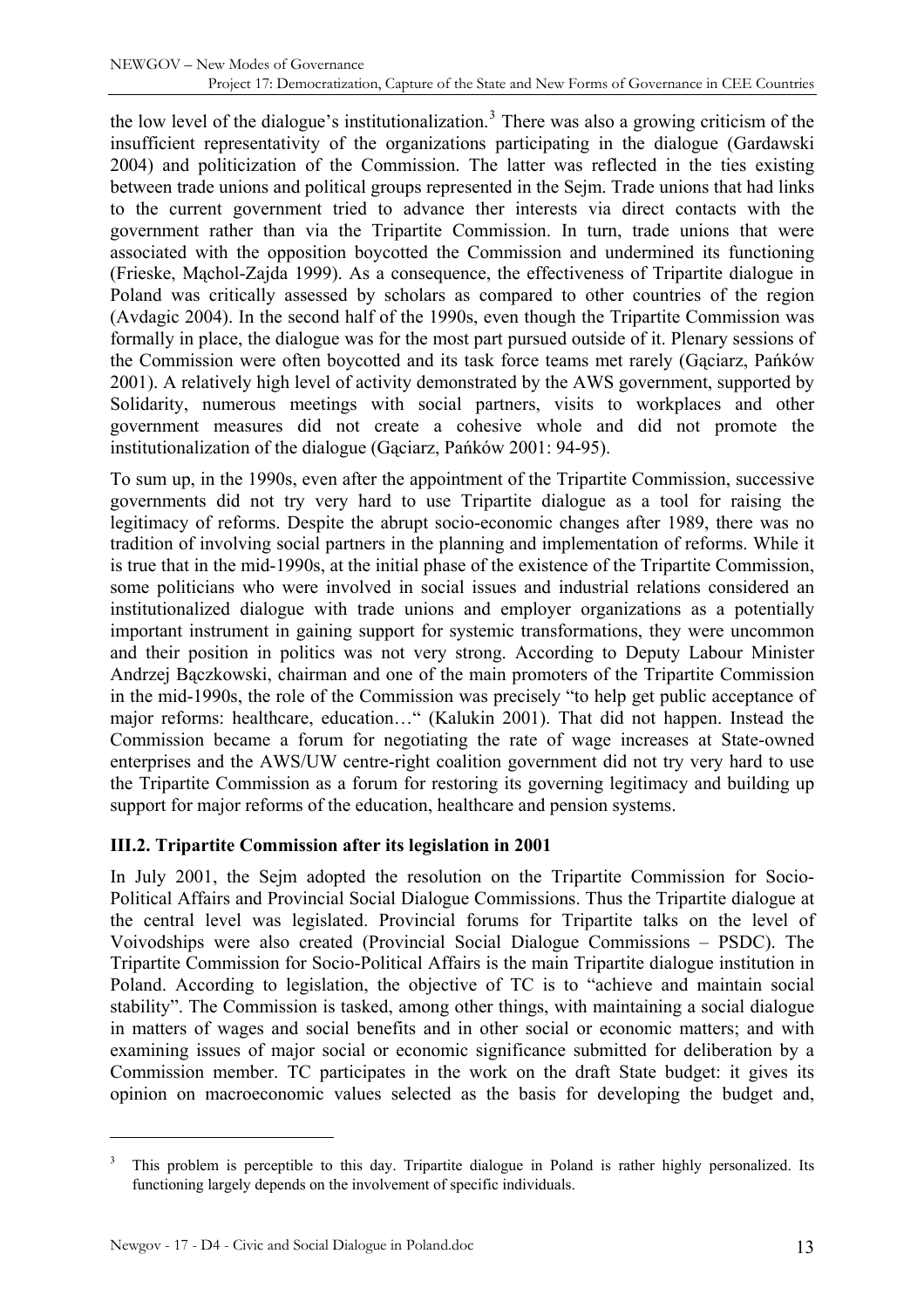subsequently, on budgetary assumptions and the final version of the draft. It also sets the maximum annual rate of the average monthly wage increase in the private sector, wage increase rates in the public sector and the amount of minimum wage. The Tripartite Commission can also function under the bilateral formula: each of the three sides can assume a position on a social or economic policy issue jointly with another side or can request from another side to assume a position in a matter it considers socially or economically important.<sup>[4](#page-13-0)</sup>

The Tripartite Commission is composed of government officials and negotiators from representative employer and employee organizations.<sup>[5](#page-13-1)</sup> During the period covered by the study, the Commission was chaired and the government was represented by Minister Jerzy Hausner (later deputy prime minister), whose impact on Commission work was significant. Employee organizations represented in TC are: All-Polish Trade Union Association (OPZZ), "Solidarity" Trade Union and Forum of Trade Unions. Employers are represented by: "Lewiatan" Polish Confederacy of Private Employers (PKPP), Confederacy of Polish Employers (KPP), Polish Craft Union (ZRP) and Business Centre Club – Employer Union (BCC). Other entities, such as territorial self-governments, National Bank of Poland, Supreme Office of Statistics or non-governmental organizations, can participate in TC deliberations as advisers or observers.

The Tripartite Commission does its work at plenary sessions, in taskforce teams and in the presidium. The latter is composed of the leaders of member organizations and a government representative. Plenary sessions take place as needed, but at least once every two months. Currently there are eight standing taskforce teams on: labour law and collective agreements; social insurance; budget, wages and social services; economic policy and labour market; social dialogue development; public services; cooperation with the International Labour Organization; EU structural funds.

The most important, decisive and key body necessary to the effective functioning of the Commission is its presidium composed of the chairman, who always represents the government, and leaders of member organizations. The fact that the presidium is reserved to organization leaders and limited to a few people provides for a speedy and flexible decision making. Plenary sessions, which are principal forums of the Commission, are considered by all respondents to have only a ceremonial significance. In most cases, decisions are made earlier, at presidium sittings. However, presidium work is also the most susceptible to politicization. During "hot" political times such as election campaigns, presidium work comes to a standstill. Consequently, even though the number of deputies to the Sejm who are also trade unionists is lower and, consequently, the politicization of the Tripartite dialogue is lesser than in previous terms, the work of the Tripartite Commission is still largely subject to fluctuations depending on the political calendar.

The law on the Tripartite Commission gave that body new entitlements, largely due to the involvement of OPZZ and Solidarity unionists, who at that time held numerous seats in the Sejm. Their goal was to make the Commission as powerful as possible. According to the new law, the Commission is entitled to give its opinion on the draft budget and not only on budget assumptions as was the case in the past. This is an additional problem for the government as it now needs to also deal with the Commission during the tense period of budget preparation.

<span id="page-13-0"></span><sup>4</sup> Act of 6th July 2001 on the Tripartite Commission for Socio-Political Affairs and Provincial Social Dialogue Commissions, *Dziennik Ustaw* 2001, No. 100, Pos. 1080

<span id="page-13-1"></span><sup>5</sup> The criterion of "representativity", i.e. of representing a specific number of members (trade unions) or representing enterprises with a specific overall number of employees (employer organizations) as a condition for membership in the Commission is governed by law and is subject to judicial verification every four years.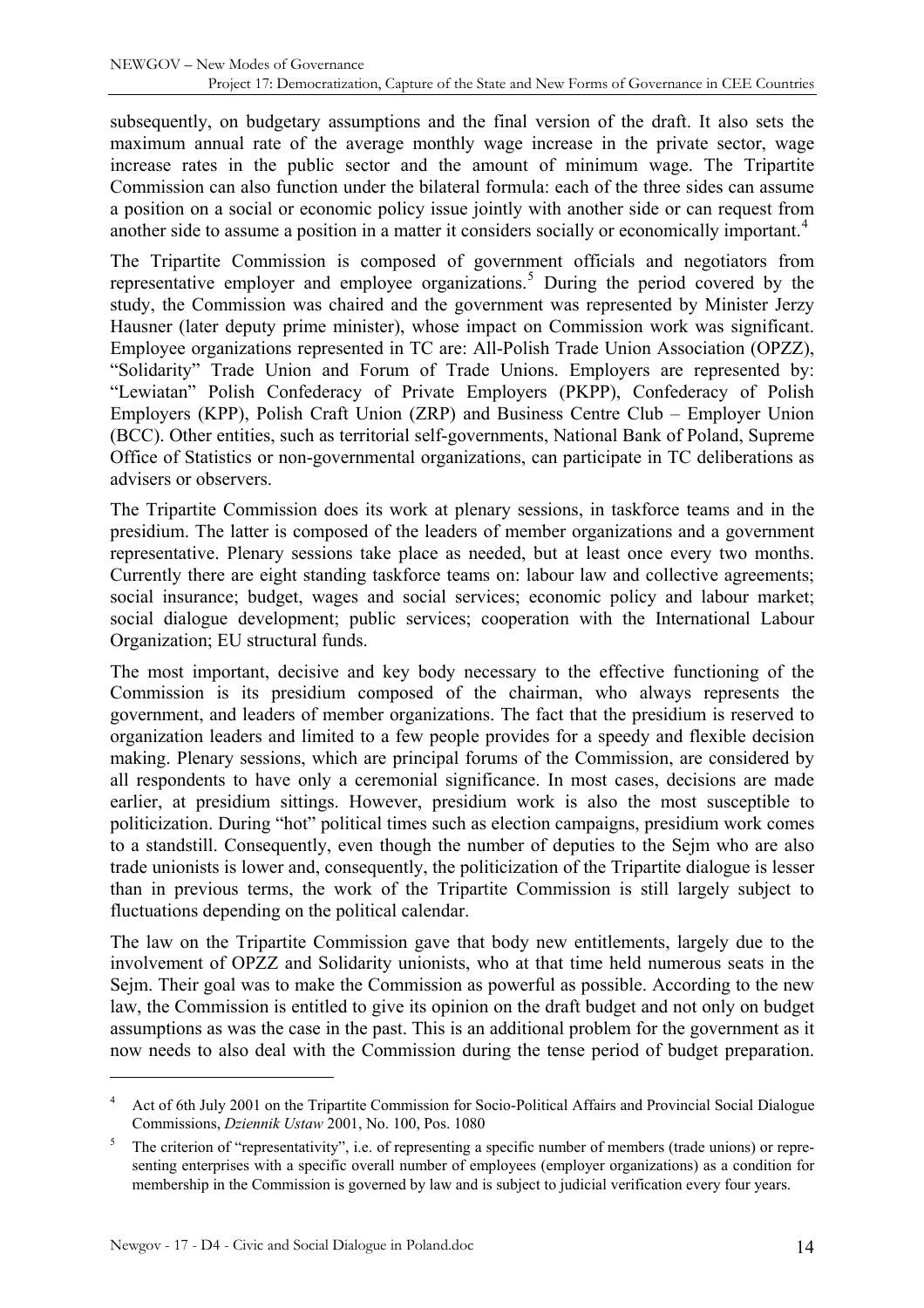<span id="page-14-0"></span>The issue of TC entitlements in this field was the cause of disagreements as early as in  $2001<sup>6</sup>$  $2001<sup>6</sup>$  $2001<sup>6</sup>$ . A government representative stated in an interview for the study that by basing Tripartite dialogue on consensus Poland chose the "most difficult form of social dialogue. (…) It is difficult and burdened with the risk of partners occasionally retreating from the dialogue. This is why there were crises in the negotiations on the one hand, and one-on-one talks on the other". The minister sounded somewhat jealous when, for a change, he talked about the Dutch approach where "it is the government who selects elements which it wants to consult and get an opinion on (...), there is a possibility for the government to select issues for consultation" (interview with a high-ranking government official). This statement demonstrates government's concern that TC in Poland reduces the effectiveness of governance and excessively limits government's field of action. Ironically, the concern is present despite the fact that in Poland the government holds a really dominant position in social dialogue.

In the light of the law of 2001, the Tripartite Commission can be nevertheless formally treated as nothing else than a consultative body of the government. The law does not specify Commission tasks precisely enough. At the first Commission sitting in November 2001, Labour Minister Jerzy Hausner announced that he would turn to the Supreme Court to get an opinion on Commission powers (*Gazeta Wyborcza*, 24.11.2001). Under that law, the Commission can function properly without taking any major or spectacular initiatives besides what is compulsory: mainly setting wage increase rates and giving an opinion on the budget. Tripartite dialogue under such circumstances results principally in exchanging unbinding opinions. However, the government can use the Commision to carry out a more active and wider reaching reform policy. TC can also be a body where social dialogue serves to decide the shape of socio-political reforms often of a decisive significance to public governance. Particularly since that is what social partners want (or, at least, claim to want) as they are increasingly interested in areas that exceed the narrowly define area of labour law and wages (interview with a trade union representative).

## **IV. Labour Code reform of 2002 and the Hausner Plan as examples of Commission work**

In the years 2001–2005, the most important challenges for the Polish SLD/UP/PSL coalition government were the high unemployment rate reaching 20% and the crisis of public finances. The Tripartite Commission, which resumed its activities in November 2001 under a new law, could play a significant role in increasing the legimimacy and effectiveness of reforms in these two areas. Everything pointed in favour of the Commission playing such role: the new institutional and legal framework of its functioning, attitude of the government set on an active collaboration within the social dialogue institution, greater willingness of trade union and employer organizations to participate in the Commission's work.

Reference points for an analysis of the functioning of the Tripartite Commission are two reforms undertaken during the rule of the SLD government: the amendment of the Labour Code (LC) in 2002 and the debate concerning the so-called Hausner Plan in 2003/2004. In

<span id="page-14-1"></span><sup>6</sup> A few months into the Commission term, Labour Minister Hausner stated publicly that the social dialogue did not cover the taxation law. However, under pressure from his partners in the dialogue, he was compelled to admit that taxes were indeed an element of the budget and after a few days invited social partners to discuss them. (*Gazeta Wyborcza* 273/2001).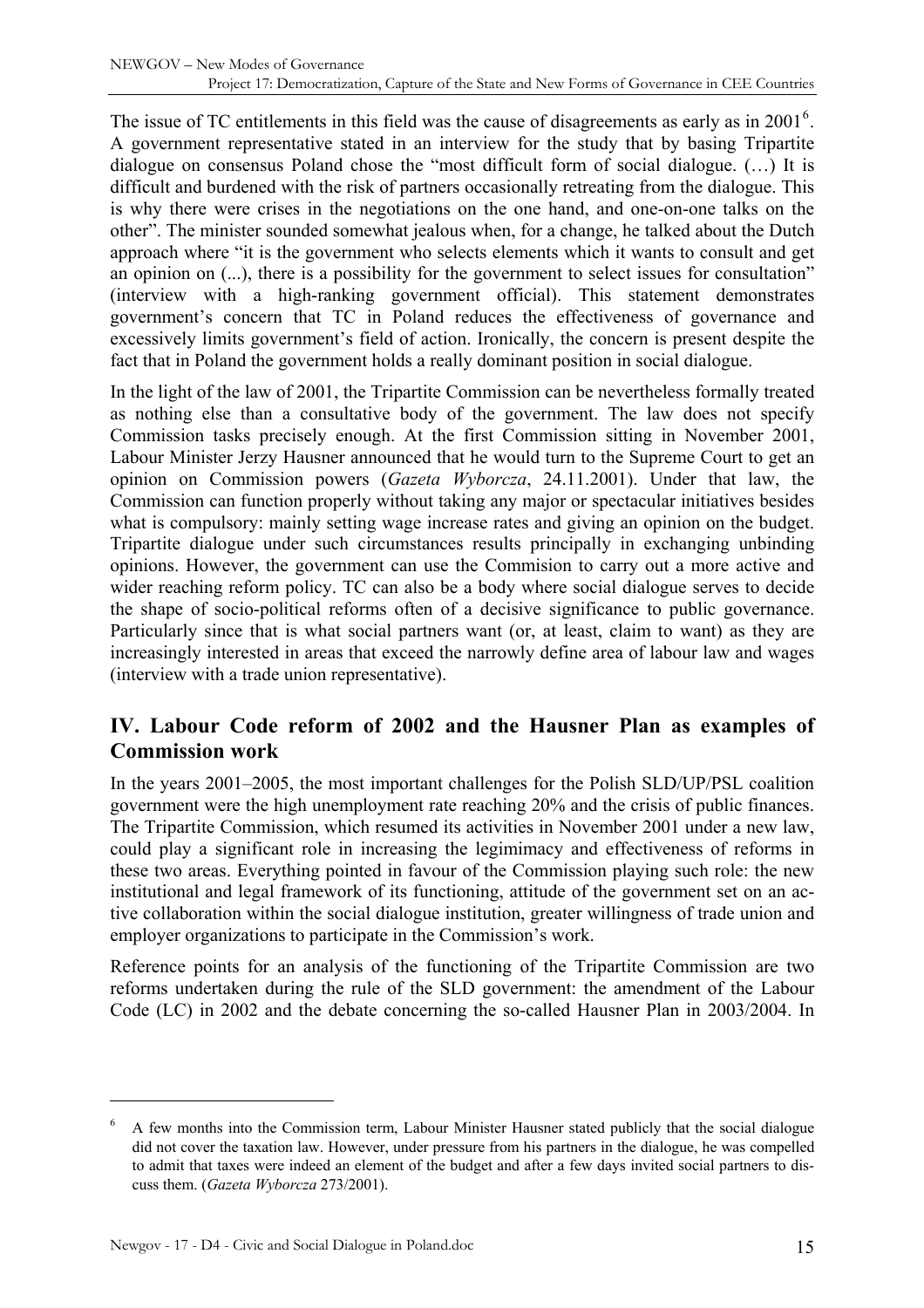<span id="page-15-0"></span>both cases, we are dealing with reforms of a systemic nature. Talks about their ultimate shape took place also at other forums in addition to the Tripartite dialogue institution.<sup>[7](#page-15-1)</sup>

The two cases differ from one another in several aspects. The nature of the amendment of the labour law in 2002, despite its effect on labour relations, was rather fragmentary. The Hausner Plan, on the other hand, was a complex strategy to overhaul public finances, which assumed multidirectional measures aimed at putting order in administration and social expenditures of the State. The Commission involvement in each of these reforms was also different. The 2002 labour law reform became object of detailed negotiations within TC statutory bodies (after the Commission resumed its activities in November 2001). The labour law is an area where the interests of both sides to labour relations represented in TC cross and is one of principal subjects of Commission work. Whereas the discussion of the Hausner Plan was pursued to a large extent outside the Commission. Finally, it is worth noting that the two issues were being debated at different points of the electoral cycle. The Labour Code amendment (July 2002) took place in the early period of the parliamentary term, when the SLD/PSL government still held a comfortable majority in the Sejm (the amendment was also supported by some members of the opposition). On the other hand, the voting on successive legislative proposals of the Hausner Plan was held at a time when the ruling camp was desintegrating and quickly losing public support, and under strong criticism of the opposition.

#### **IV.1 Labour Code reform of 2002**

The amendment of the Labour Code in 2002 introduced the widest changes since the Labour Code amendment of 1996. For several years, employers had been demanding more relaxed labour relations, but without success. However, at the beginning of the decade, that subject found its way to the centre of the public debate. That happened because of the growing unemployment, exacerbated by the economic slump. Between 1997 and 2001, the unemployment rate grew from 10.3% to 17.5%, whereas the annual GNP growth rate fell from 6.8% do 1.0%. Under such circumstances, employer demands took upon a new significance. In addition, the discussion was given impetus by parliamentary elections of Autumn 2001.

While employers were particularly interested in changes to the labour law, the need to relax labour relations was also becoming more clear to trade unions. In 2000, a group of deputies associated with OPZZ came forward with the "Pact for Employment" – a social agreement on legislative changes that would encourage job creation.<sup>[8](#page-15-2)</sup> In 2001, PKPP and OPZZ launched one-on-one talks (real autonomous bipartite dialogue) $9$  on the subject of changes that would motivate employers to create new jobs. They were subsequently joined by ZRP. These taks were conducted outside the Commission because at that time neither PKPP nor ZRP were its members, whereas OPZZ had suspended its participation in TC work in 1999. Although the draft law on the Tripartite Commission was already in the Sejm, unsolved contentious issues, such as representativity crteria, obstructed its adoption. It should be mentioned that

<span id="page-15-1"></span><sup>7</sup> This refers both to the legislative process carried out in constitutionally empowered governing bodies and to negotiations conducted outside these institutions, particularly informal mutual contacts between social partners established on their own initiative.

<span id="page-15-2"></span><sup>8</sup> See "Pakt dla Pracy" (pact for employment) legislative proposal, *Druk Sejmowy* No. 1877, Third Term Sejm of the Republic of Poland.

<span id="page-15-3"></span><sup>9</sup> I use the terms "autonomous bipartite dialogue", "one-on-one talks" and "one-on-one dialogue" interchangeably to describe talks conducted between trade union and employer organizations without government participation.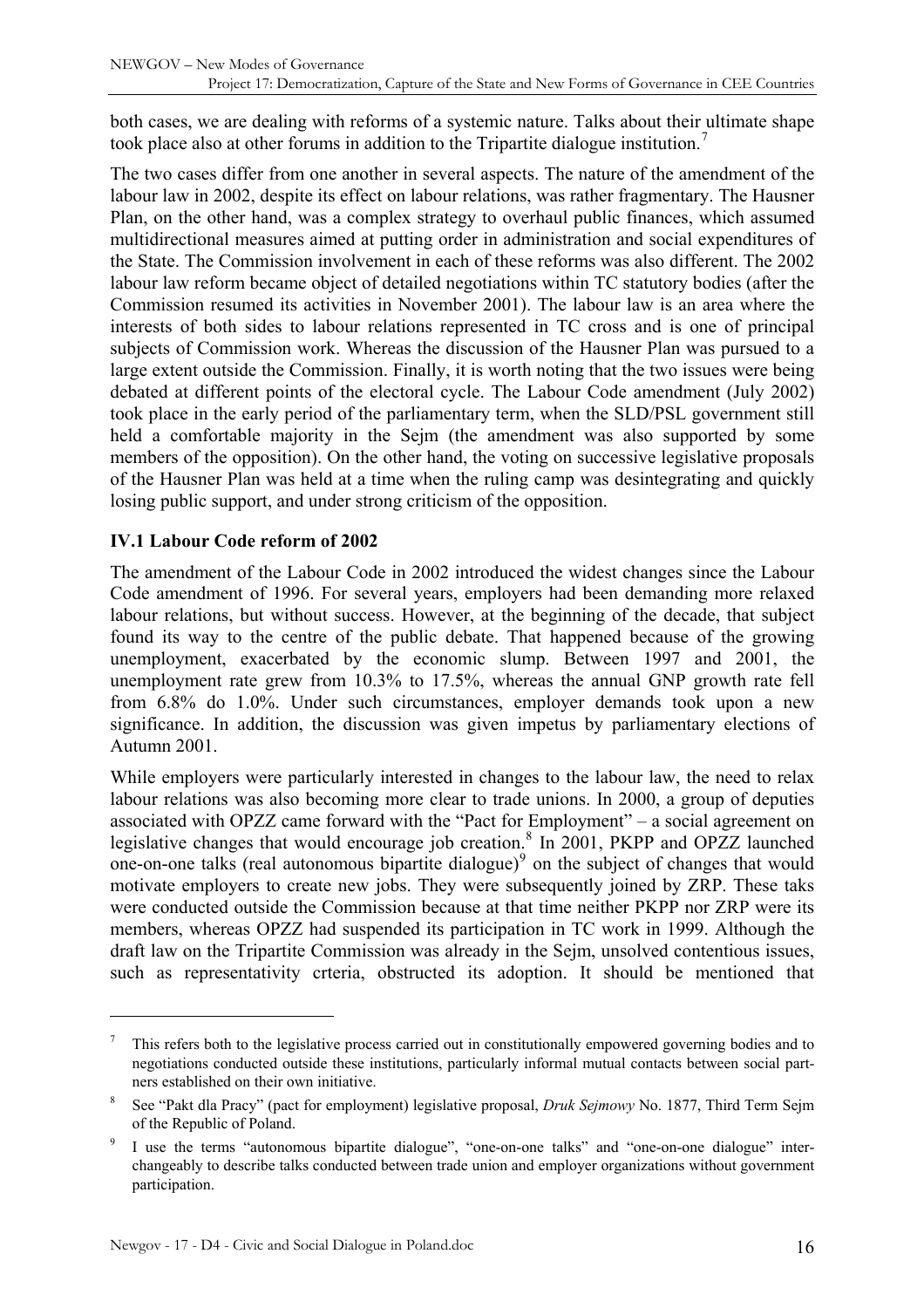discussions on the reform of the Labour Code were to a large extent responsible for the reactivation of the Commission, because they included two organizations interested in joining the main stream of social dialogue.

During those bipartite talks, their participants worked out a series of joint positions on issues associated with changes in the labour law and with government economic policy.<sup>[10](#page-16-0)</sup> However, the end result of these talks was a failure as not all social partners in TC could be swayed to join the ultimate agreement. $^{11}$  $^{11}$  $^{11}$ 

After the 2001 election, job creation became one of the priorities of the SLD/UP/PSL government. Soon after the government was formed, Labour Minister Hausner disclosed its intention to amend the Labour Code. An important role in this was played by lobbying conducted by employer organizations, especially PKPP led by Henryka Bochniarz (see interview with a high-ranking government official). The minister also declared that, should social partners reach a consensus, he would recognize their joint position as a basis of the reform.

It seemed in the early 2002 that an agreement between the three sides was indeed possible. Ultimately, however, the OPZZ Council did not give its leader permission to put his initials on the document. In this situation, the government decided to bring forth its own project, which went farther than the changes acceptable to trade unions. At the same time, the opposition (Civic Platform) presented a more liberal draft of the Labour Code amendment. The threat of a liberalized Labour Code made it much easier for the OPZZ leader to convince his organization to support the agreement (interview with an OPZZ representative).

Social partners attempted to work out a new agreement, based on the government proposal. These efforts ended in a partial success – an agreement concluded by three organizations which had earlier participated in one-on-one negotiations (Solidarity and KPP did not join). The fight for a new shape of regulations began to spill over to the streets, although the scale of protests organized by trade unions was moderate.<sup>[12](#page-16-2)</sup> The government kept saying that it was prepared to amend its proposal by provisions acceptable to all partners.<sup>[13](#page-16-3)</sup> Ultimately, at the final stage of deliberating the legislative proposal at the Sejm, the government withdrew the provision on termination of collective agreements - too controversial for trade unions.

The course of the legislative process suggests that the government indeed hoped for an agreement to be reached between social partners. The government side continued to declare its readiness to include their joint positions in the content of the legislation, even at an advanced stage of the work on the government proposal. The adoption of the new Labour Code in July 2002 was received with contentment by employers, whereas trade unions spoke about the amendment with reservation but expressed satisfaction with the withdrawal of its most contencious provisions.

<span id="page-16-0"></span><sup>10 &</sup>quot;Protokół ustaleń stanowiących wynik dialogu […] w okresie 27 II-21 XII 2001r." (*Minutes of arrangements reached by dialogue […] between 27.02.2001 and 21.12.2001)*, *Kronika Związkowa* No. 13 (294)/2001

<span id="page-16-1"></span><sup>&</sup>lt;sup>11</sup> One-on-one negotiations had not been totally unproductive as the resulting draft of the agreement on changes in the labour law was taken into consideration in the development of the government project.

<span id="page-16-2"></span><sup>&</sup>lt;sup>12</sup> The Solidarity demonstration organized in April 2002 in protest of anticipated changes drew in excess of 20,000 participants.

<span id="page-16-3"></span><sup>13 &</sup>quot;Kodeks pracy w poczekalni" (*Labour Code in Waiting Room)*, *Rzeczpospolita*, 18 May 2002.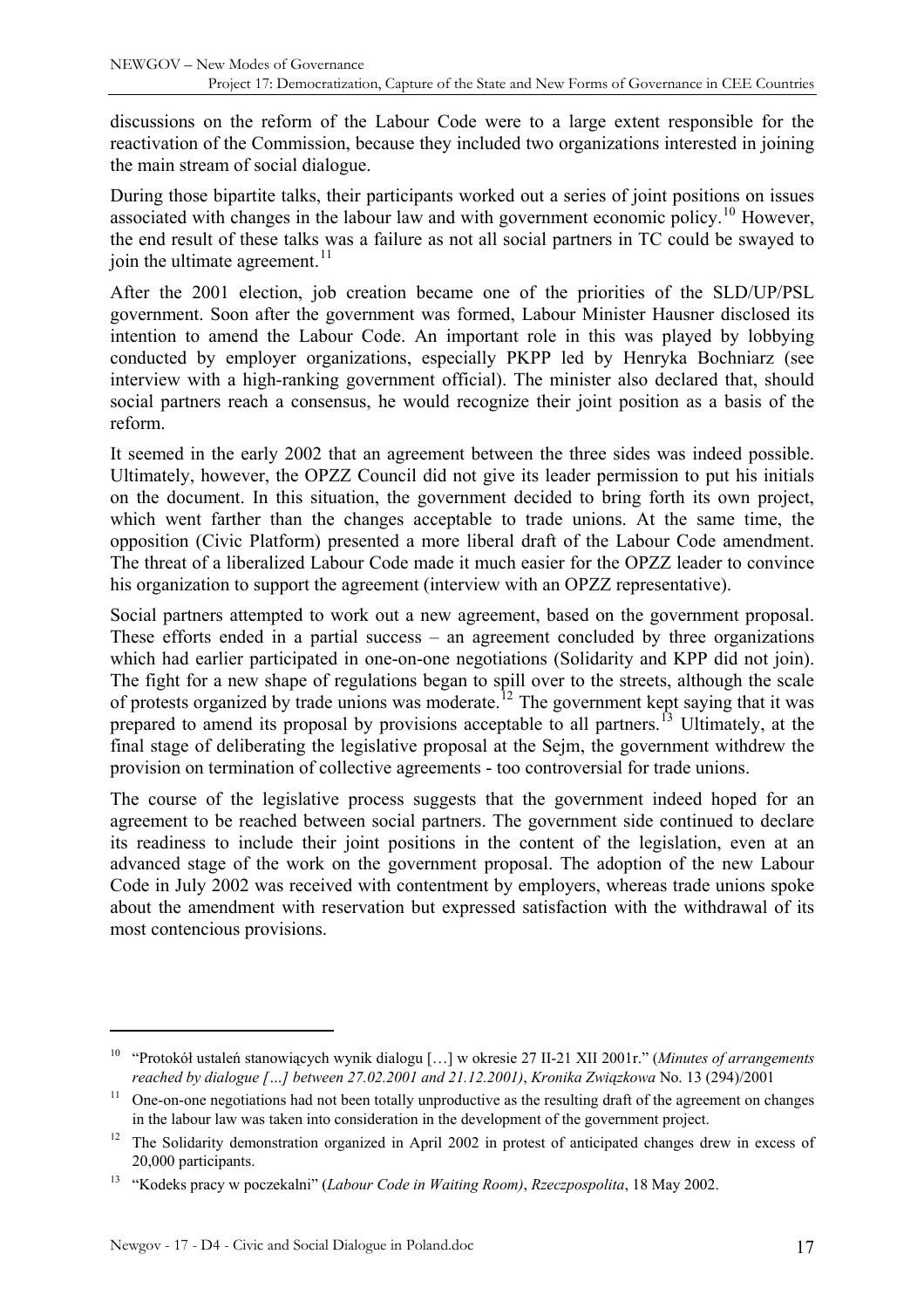#### <span id="page-17-0"></span>**IV.1.1 Labour Code Reform 2002 – effectiveness and legitimization**

Considering the high unemployment rate, the fact that the labour law was relaxed in 2002 was a success indeed. From the perspective of social dialogue, however, the assessment is not as unequivocal. The fact that trade union and employer organizations embarked on labour-law negotiations was a breakthrough in itself. At the beginning, trade unionists were not at all willing to talk about changes in the Labour Code or make compromises with employers. The taboo existing until then was broken by the talks between M. Manicki (OPZZ) and H. Bochniarz (PKPP). Those talks were risky particularly to the OPZZ leader, who exposed himself to criticism by the Solidarity Trade Union and by members of his own organization. The dialogue was far from "smooth sailing". The Solidarity Trade Union decided not to participate, whereas the OPZZ leader negotiated on behalf of his organization but kept those negotiations secret from his colleagues in the OPZZ management. He now claims that it was the only strategy possible at the time. Industry trade unions grouped in FZZ were not allowed to participate. In the background there was a competition for members between weakning trade unions. A conflict was also simmering between two employer confederacies (among others of personal nature). KPP refused to participate in the dialogue, although it supported the direction of the discussed changes, because it did not want to recognize the supremacy of PKPP in this matter. From the perspective of the quality of social dialogue and quality of legitimization of the amended Labour Code, the reform seems to have resulted in a failure, particularly as concerns legitimization of the reforms, of the government and of the Tripartite Commission itself. Talks were held outside the Commission because, as one respondent has put it, "it was clear that no agreements would be reached within the framework of the Tripartite Commission. That was certain. In other words, things were discussed there but (…) they showed that it made no sense to come up with initiatives concerning the Labour Code on the Commission forum as nothing would come up of that. At the most, the Commission authority would suffer, and at the end we would have to announce publicly that we had been unable to find a common ground" (interview with trade union representative).

Even though, formally, the talks were conducted one on one without government participation, in practical terms the government played a major role. After the agreement ended in a fiasco, the government came forth with its own project, more radical than the changes agreed to between OPZZ and employers. The OPZZ representative estimates that, by coming forth with a stronger project that the one negotiated, Hausner made it easier for him to obtain consent of the OPZZ leadership. Here is how he describes why he decided to resume talking with employers: "We were aware that Hausner was going to force the project through because he had the support of employer organizations. So, to find a fix-all here, we agreed to talk with employers to neutralize the government proposal." As a result, the Sejm adopted the government project with those "neutralizing" (softening) amendments brought forth by OPZZ which were acceptable to employers. The new law was adopted by the Seim without any problem. Some credit for that ought to be given to the negotiations conducted between social partners, even if they took place outside the Tripartite Commission and without the Solidarity Trade Union.<sup>[14](#page-17-1)</sup> Political connections between OPZZ and the governing SLD party also played an important role. The OPZZ representative notes that his credibility was higher owing to his organization's political connection to the government: "When we said that something would be like this, our employer collegues knew that it would be indeed like this. (…) the

<span id="page-17-1"></span><sup>&</sup>lt;sup>14</sup> One of the respondents describes this situation: "In the Sejm committee, no matter what the government would say, the issue was always the same: is it agreed between trade unions and employers? If it wasn't, there was nothing to talk about."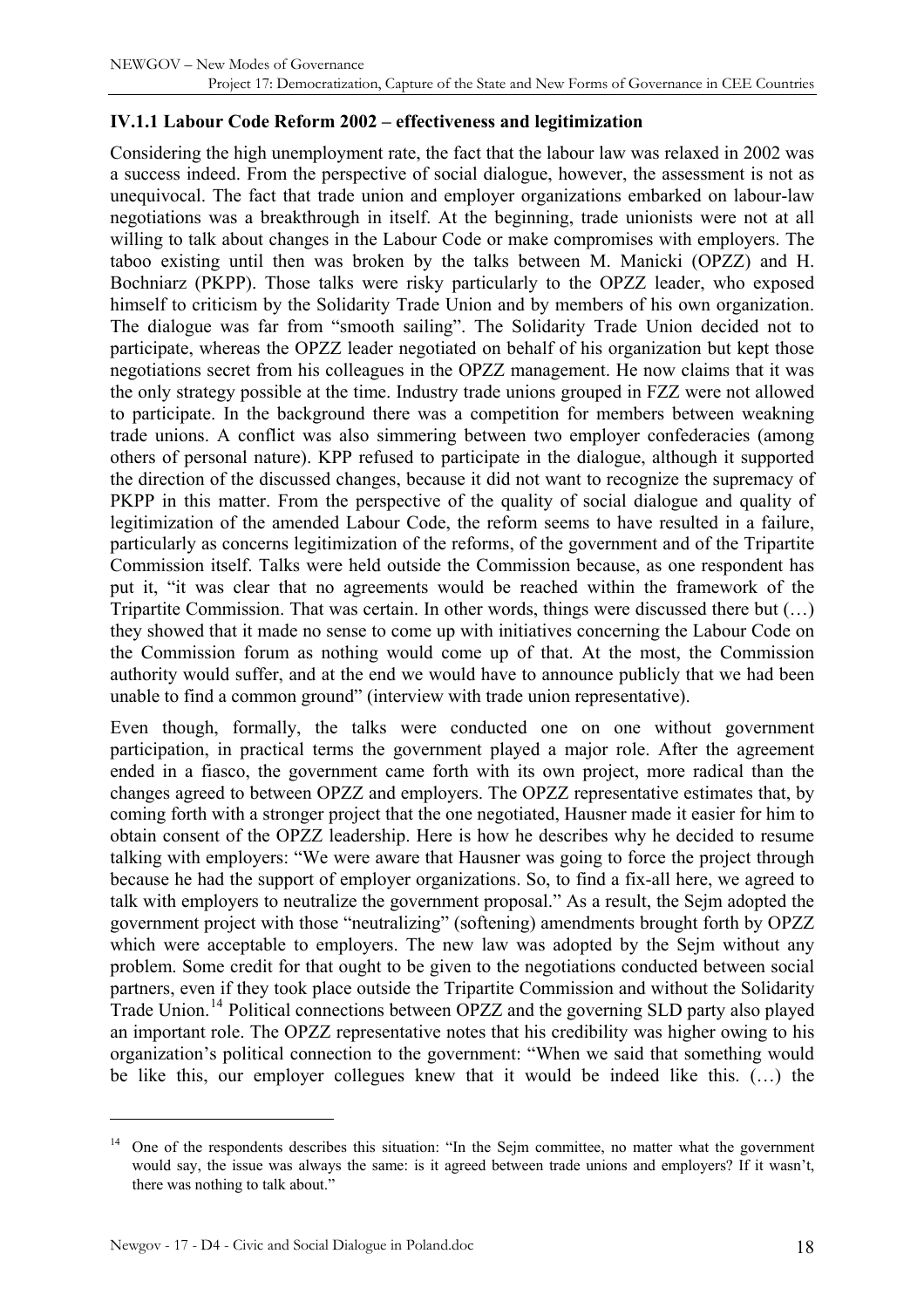<span id="page-18-0"></span>Parliamentary Committee was headed by Kaniewski [an SLD deputy to the Sejm affiliated with OPZZ $1.^{15}$  $1.^{15}$  $1.^{15}$ 

#### **IV.2 Public Spending Reorganization Plan (Hausner Plan) 2003 – 2004**

In the fall of 2003, the government prepared a public finance reform program (Hausner Plan). It assumed drastic cuts in public spending and its restructuring, particularly as concerned social transfers. The need for the reform was justified by Poland's long-term objective – entering the Euro zone. The government planned to reduce the budget deficit and curb the growth of the public debt by reducing administrative and social expenditures.

Two key documents were published in October 2003: the Green Book "Racjonalizacja wydatków społecznych" (*Rationalization of Social Spending*) and "Program uporządkowania i ograniczenia wydatków publicznych" (*Public Spending Reorganization and Reduction Program*). As soon as these documents were published, the government opened a public debate on the proposed solutions.<sup>[16](#page-18-2)</sup> Submitting the reform plan to a broad debate (hence outside the Tripartite Commission) was not to the liking of TC participants, particularly trade union representatives.<sup>[17](#page-18-3)</sup> The only TC session devoted to the Hausner Plan took place in January 2004, already after the debate was closed (the debate had been conducted along two tracts – public and expert) and its results were summed up in reports prepared by specially appointed area teams. $18$ 

Hausner Plan implementation measures entered the decisive phase when the following legislative proposals were completed and submitted to the Sejm: the so-called "Winter Package" (legislative proposals on the indexation of disability and retirement pensions, on pre-retirement benefits, and on employment promotion) and the so-called "Spring Package" (proposals of amendments of the legislation on retirement and disability pensions paid out of the Social Insurance Fund, on the social insurance system /which assumed a different rate of social insurance premiums for persons running a business/<sup>[19](#page-18-5)</sup> and on sickness allowance).

After PSL left the governing coalition with SLD and UP in March 2003, Leszek Miller's cabinet continued to function as a minority government. To get support for its proposals in the parliament, the government had to enter into compromises, which led to weakening the initial assumptions of the Hausner Plan. After the foredoomed resignation of the government in May

<span id="page-18-1"></span><sup>&</sup>lt;sup>15</sup> An employer representative describes: "The government said as follows: If you can find common ground with trade unions we will be ready to submit such a politically risky amendment. If not with all unions then at least with OPZZ. SLD was in power, had a large parliamentary caucus where OPZZ played an important role. And that's how it happened - we found common ground with OPZZ (...). The government approved our changes, asked us only to have them consulted with OPZZ (so that a government project would not be rejected by Sejm committees – that would be humiliating). All points on which we had agreed upon with OPZZ were passed (in principle, deputies have no reason to reject provisions that were agreed upon by trade unions and employers)."

<span id="page-18-2"></span><sup>&</sup>lt;sup>16</sup> The debate was opened by Deputy Premier Hausner on  $4<sup>th</sup>$  November 2003. There were five expert teams that included approx. 100 experts representing various NGOs, trade unions and employer associations. Their work ended on 13<sup>th</sup> December 2003. The Ministry of Economy, Labour and Social Policy opened a website (www.debatapubliczna.gov.pl) where it presented government proposals and expert reports. In August 2005 most of this information was no longer accessible.

<span id="page-18-3"></span> $17$  An interview with a trade union representative.

<span id="page-18-4"></span>The expert debate opened in early November 2003. It proceeded in teams divided into main thematic areas: women's retirement age, professional activation of seniors, disability pensions, professional activation of the handicapped, and farmers' social insurance.

<span id="page-18-5"></span><sup>&</sup>lt;sup>19</sup> Proposed solutions in this area were subject of deliberations of the TC Team i/c Social Insurance.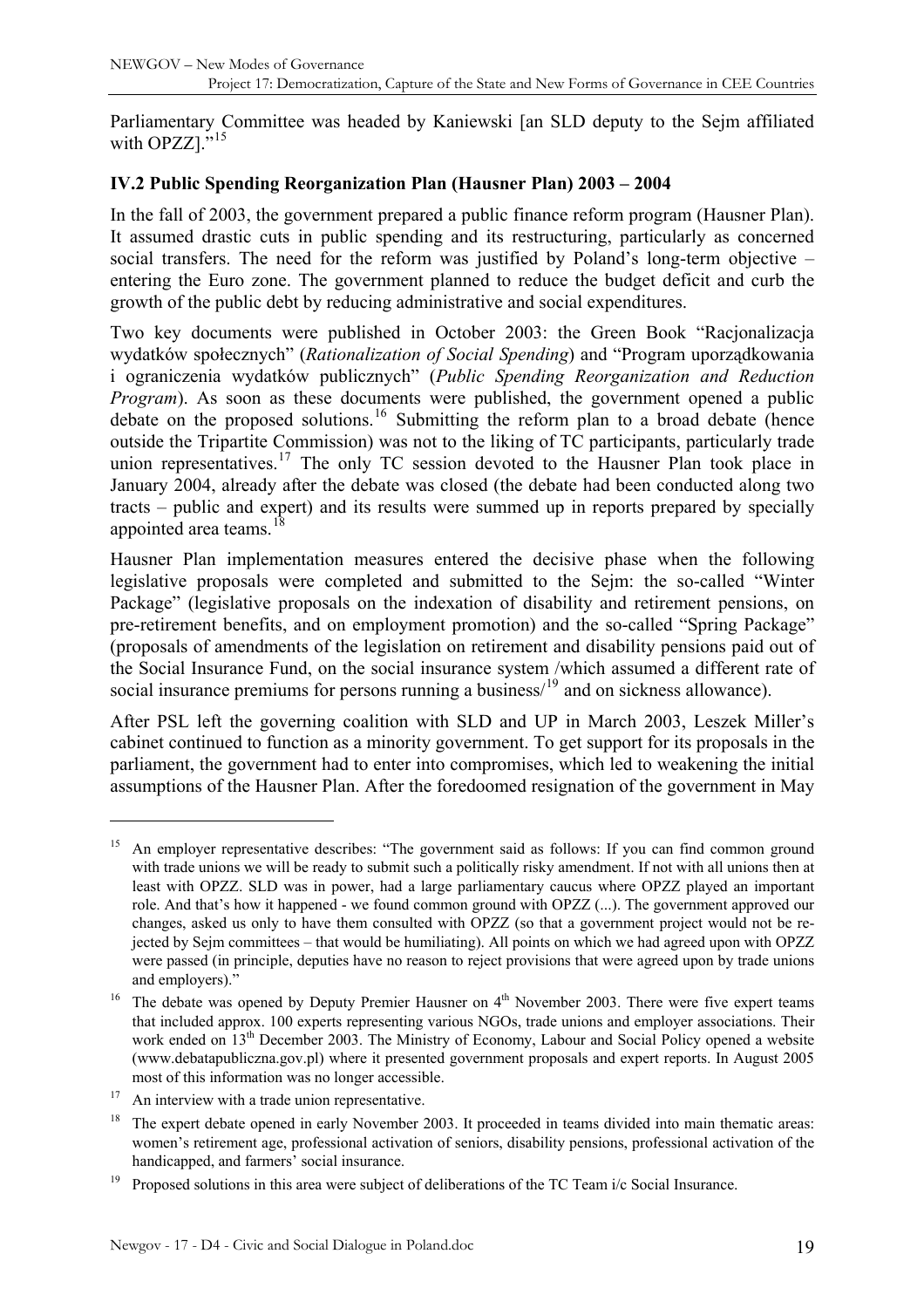<span id="page-19-0"></span>2004 and the appointment of what was announced as a provisional cabinet of Marek Belka, the future fate of the Hausner Plan became anybody's guess. The government successively abandoned dealing with "bridging" retirement pensions, equalization of men's and women's retirement age (and its possible raising), reform of farmers' social insurance, adjustment of work disability pensions and extension of the active professional life of pension recipients. In late March 2005, Minister Hausner resigned. In May, the Council of Ministers presented a report on the execution of the *Public Spending Reduction Program*, which showed that saving and additional revenue objectives had been reached in 56% (including 72% in administration and  $46\%$  in social services).<sup>[20](#page-19-1)</sup>

#### **IV.2.1 Hausner Plan – the role of the Tripartite Commission from the government perspective**

An important government initiative that preceded the Hausner Plan was the attempt to negotiate the Pact for Employment and Growth within the framework of the Tripartite Commission in the early 2003. Despite advanced talks and many concluded deals, the initiative failed mainly because of politically motivated objections of the Solidarity Trade Union.

The government was aware that the Hausner Plan – with certain of its parts socially painful and with weak support for it in the parliament – required broad consultation. The task was particularly important and difficult because at that time Leszek Miller's government was quickly losing public support. The Tripartite Commission as the only legislated institution of social dialogue in Poland seemed to be the place where this type of consultation with social partners would be possible. Trade union representatives also expected that.

But after the failure of the Pact for Employment and Growth, Hausner became disappointed with the Commission. A government official estimates that "as long as he hoped that the Pact would have an effect and end up in some grand social agreement, which would reinforce his position, he invested heavily in the Commission and was very much involved. He did a great deal for those partners, was ready to move heaven and earth for them. But when that failed, he seemed to have become disenchanted". Jerzy Hausner admits to have decided at that moment that "no deal could be made with trade unions" (interview with Jerzy Hausner).

Although the Tripartite Commission did meet to discuss the Hausner Plan in January 2004, it was already after a broad expert debate and the government intention was to formally present the outcome of the social debate to the Commission rather than debate the Plan with its members. It was clear that the bulk of the work was being done outside the Commission. The government selected its discussion partners in a way ensuring that their opinion on each debated reform would approximate the government position. According to a high-ranking government official, the marginalization of the Commission role in the debate on the reform plan "seemed to result from the fact that [Jerzy Hausner] was disenchanted with the Commission and did not believe in being able to achieve anything on that forum. He seemed to have decided that on the issue of women's retirement age, for example, his proposal may gain more support, or at least understanding, among feminist organizations, which spoke about it in terms of women's low retirement pensions, than among trade unions, for which raising women's retirement age equalled to an attempt at destroying the existing system."

<span id="page-19-1"></span><sup>20 &</sup>quot;Raport z wykonania Programu uporządkowania i ograniczenia wydatków publicznych" (*Report on the Execution of the Public Spending Reorganization and Reduction Program*), Warsaw 2005, Council of Ministers of the Republic of Poland.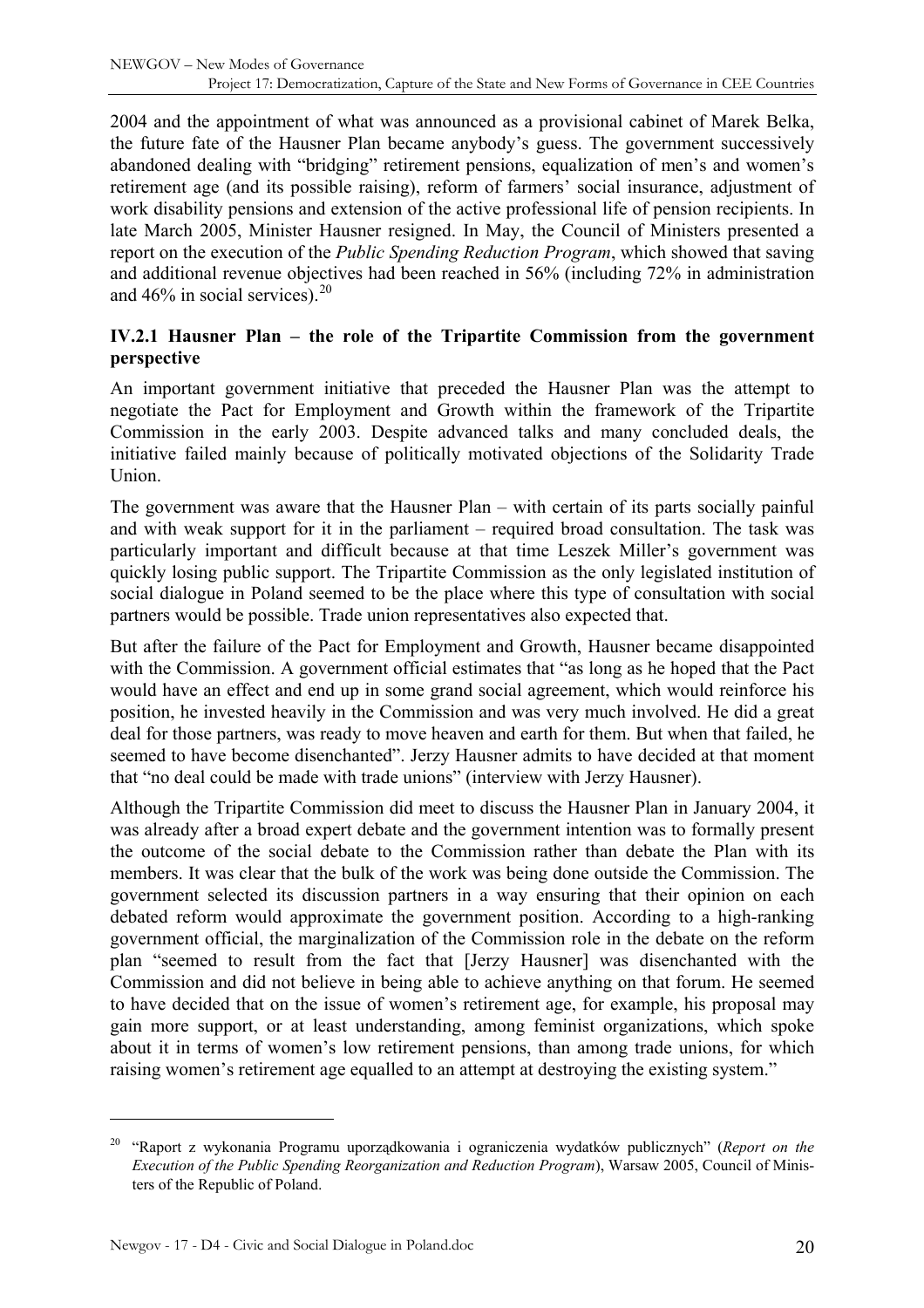<span id="page-20-0"></span>The government represented by Hausner decided that even if an agreement with trade unions could not be achieved, it would be able to demonstrate via a broad debate that other organizations did support its plans. Consequently, the government strategy was a partly sociotechnical one: to show that there was no conflict between the government and the society on the subject of planned reforms and that, admittedly, the government had not been able to seal a deal with trade unions, but did have support of local self-governments or nongovernmental organizations. The Tripartite Commission was by no means key in this government strategy to obtain legitimization of the Hausner Plan. "That ritual had to take place; the Commission had to be consulted, be it for legal reasons, but also for reasons of prestige and media interest, and to shut the Commission up, but the bulk of the work had been taking place in teams set up within the framework of a [broader] public debate [outside the Tripartite Commission]" (interview with a government official).

These teams included representatives of organizations present in the Tripartite Commission, but they were among many other representatives (and complained about it). In that room, the voice of a member of a trade union represented in the Commission weighted as much as the voice of an NGO association representative. The government reinforced its position additionally by hand-picking partners for the discussion of its reform plans and widely broadening their number. In other words, it used the debate to organize support for its plans rather than as a forum for consulting its reform program.

### **IV.2.2 Employers – principal partners of the government**

The example of the Hausner Plan shows that employers or, more generally, businesspeople were becoming government's principal partners. The deputy premier says himself that for him as the economy minister they were natural partners. And he has this to say about trade unions: "Nothing could be arranged with trade unions. (…) It was simply a dialogue with no effect." In a way, the Deputy Premier was not as much trying to narrow the gap separating him from trade unions as to reinforce the business milieu: "A business representation appeared not out of the blue but owing to my deliberate initiative; I recognized that milieu as my very important partner." A good cooperation between the government and PKPP is confirmed by a representative of that organization, who remembers consultations concerning the Hausner Plan in a much different light that trade unionists. He assesses the process of consultations concerning the Hausner Plan as exemplary: "A whole lot of legislative proposals associated with the Hausner Plan – they would find their way [to us] well ahead of time. The importance of this was not only that we had time to submit our comments to the government, which had sent those proposals to us (before they were adopted by the Council of Ministers, at the stage where they were just ministerial proposals) but that there was an opportunity to discuss them publicly. What that means is that when the government was making decisions at the Council of Ministers level, it already had feedback, for example in the form of public opinion reactions to its proposals. And that's how I think it should be." A trade union representative has a totally different opinion on this: "We decided that the government was trying to prevent a sober discussion in the Tripartite Commission (…), that by consulting many it did not consult anybody (…), that it did not want to discuss such unpopular decisions with us."

## **V. Tripartite Commission and legitimization**

Having assumed the form legislated in 2001, the Tripartite Commission had an opportunity to play a very significant role in raising the effectiveness and legitimacy of reforms. First and foremost, it became an attractive forum for its member organizations, which were motivated to use it for discussions with the government and between themselves. Respondent statements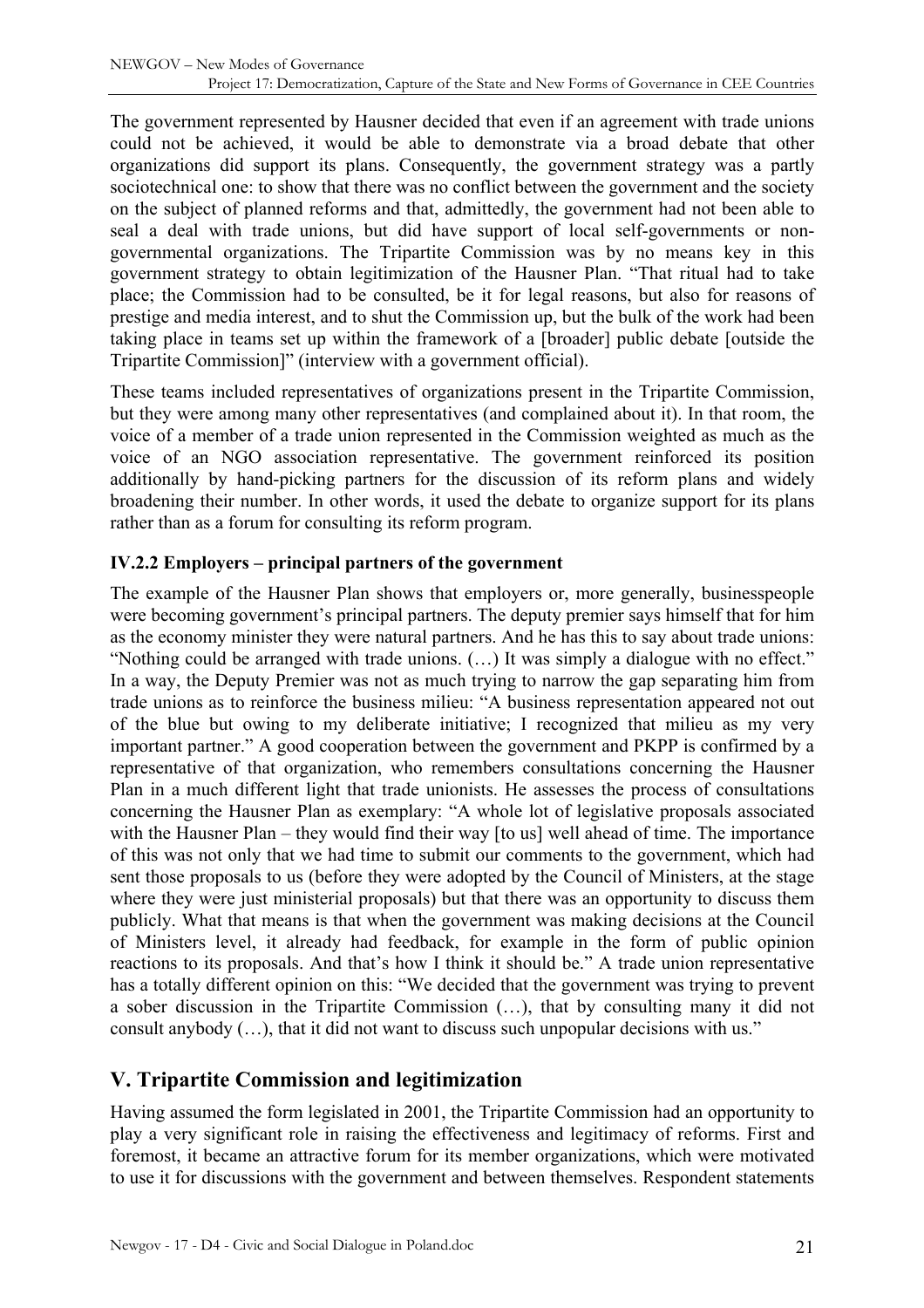collected for the study show that those organizations began to increasingly appreciate the prestige associated with TC membership, proximity to decision-makers, possibility of influencing legislation at a pre-parliamentary stage of the legislative process and media attention. The appeal of being a TC member is exemplified by the decision of one of business organizations to abandon its elite lobbying-club formula (in which it had functioned throughout the 1990s), formally transform into an association of employers, and attempt (successfully) to join the Tripartite Commission. Interest group leaders appreciated the fact that, for the first time since 1989, the government representative was at the same time the minister of economy and deputy premier responsible for the entire socio-economic policy of the government. For employer organizations TC became an important forum of lobbying and talking with the government, even more than for talking with trade unions. Trade unions too, after their partial retreat from party and parliamentary politics, turned their attention to TC as a place where they could influence policy. Despite that, the Tripartite Commission did not play as great a role in increasing the legitimacy of reforms as one could deduce from these measures. Attempts to achieve major treaties and agreements on the Commission forum, ones that would have a real impact on the legitimization of government measures and of the Commission itself, have failed. Secondly, even though the law of 2001 improved the functioning of the Commission, the strategy played out by actors ill disposed toward increasing government legitimacy or in rivalry with competing organizations created a situation where talks moved outside the Commission and did not involve all partners. Finally, the impact of TC on governance was reduced by the government forcing through new dialogue institutions. I will analyse successively the following issues: TC impact on the legitimization of reforms and effectiveness of governance, and, in subsequent chapters, TC impact on the transparency of governance and on the position of social partners. When I introduce the notions of legitimization and effectiveness, I usually refer to them from the perspective of a government that is in the process of implementing reforms.

The functoning of the Tripartite Commission in Poland is conditioned, on the one hand, by the chracteristics of the actors – participants in Tripartite dialogue, and on the other, by the context of systemic reforms pursued by successive governments since 1989. When rules are unstable, weak actors are prone to see in TC an important source of increasing the legitimacy of their organization or actions. However, it is anybody's guess whether a new government is going to look for legitimization in consultations with interest groups or community organizations. Whether it will be looking for it specifically in the Tripartite Commission or, for example, within the framework of a wider *ad hoc* dialogue with another set of partners under a different institutional formula. For social partners too, the Tripartite Commission is not the only possible method of building up their position with respect of other organizations, their own members and the society.

Trade unions, employer organizations and the government look for more than legitimization in Tripartite dialogue. The Tripartite Commission can be also treated as a mechanism that increases the effectiveness of lobbying activities of a given organization or reforms pursued by the government, or promotes a better functioning of the entre system of governance. TC effectiveness can be analysed on several levels. Firstly, from the perspective of the entire system, when the question asked would be about the impact of the Commission on the legislative process or on social peace in Poland. In such case, we would want to know the quantity and quality of agreements reached and solutions proposed at the Commission forum. Secondly, from the perspective of individual actors. Here we would be interested in how much the membership in the Tripartite Commission helped to achieve the objectives set for itself by the given organization. This issue is particularly relevant with respect to the government and its reform plans. The question we would ask in such case is whether the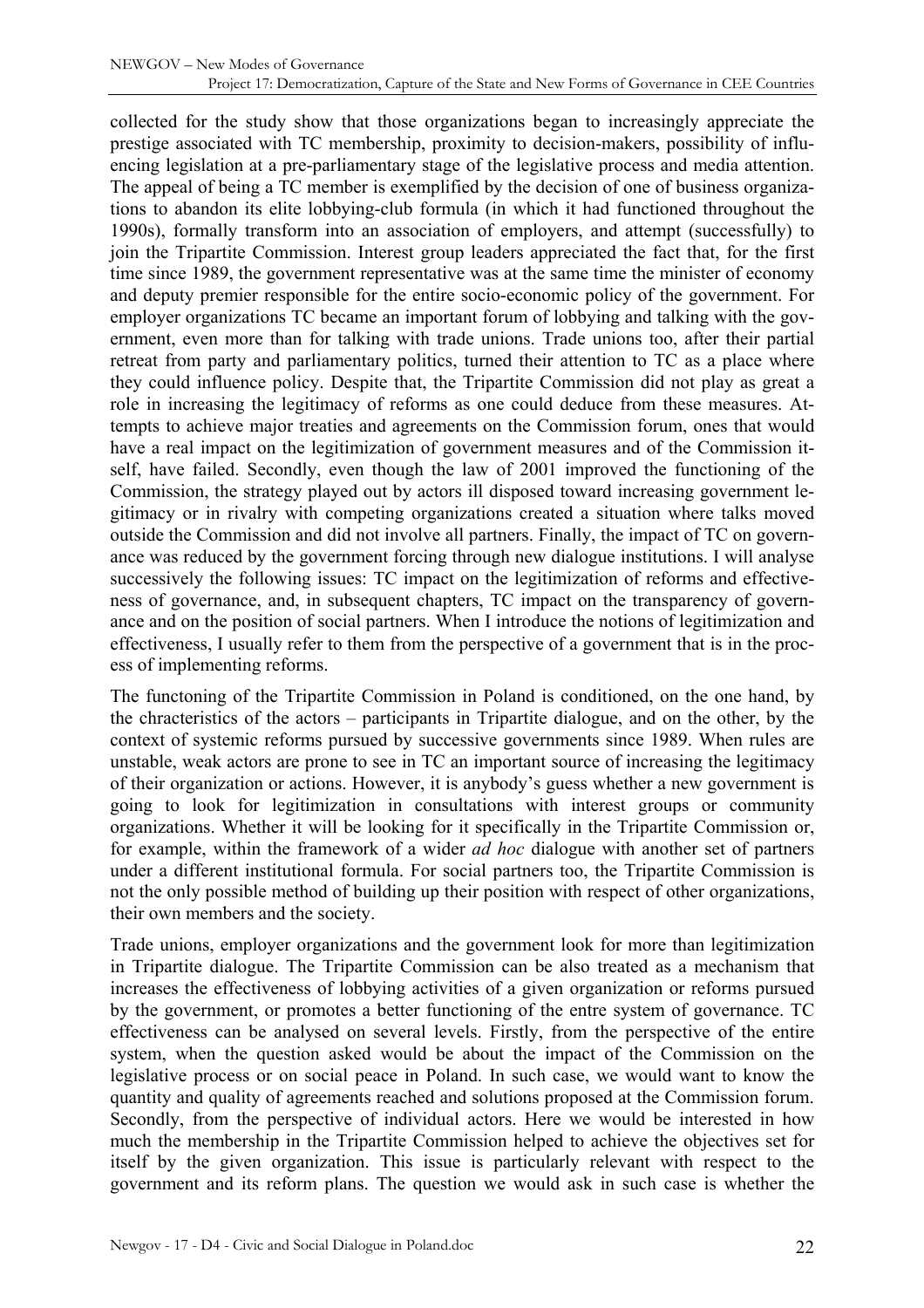Tripartite Commission exerted an impact on the process of government planning and coordinating collective activities, what type of impact it was and was it effective.

The leaders of the dialogue after 2001 – Deputy Prime Minister Jerzy Hausner and the deputy minister in the SLD government responsible for social dialogue Dagmir Długosz – were saying that social dialogue in Poland was traditionally geared at overcoming crises rather than serving the philosophy of governance (Długosz 2005a: 7). They were declaring that the new government wanted to contribute to the stimulation and greater institutionalization of social dialogue. The strategy of the new SLD government was expressed in the program paper adopted in October 2002 entitled "Zasady dialogu społecznego" (*Principles of the Social Dialogue*). As stated by program initiators, it was to serve as the government political doctrine in the field of social dialogue (*vide* Długosz 2005a: 11). It underlined the particular role of the Tripartite Commission and pointed to its legislated status. At the same time, the Principles of Social Dialogue convey government's wish to broaden the circle of partners in the discussion rather than limit it to trade unions and employer organizations. In 2002-2003, the government opened the Commission to various types of NGOs, particularly the Consumer Federation, which government officials explained by European Union requirements in this area.<sup>[21](#page-22-0)</sup> One of the paper's main intentions was to widen the circle of discussion partners by territorial, corporative and non-governmental organizations, and to use the dialogue and entities participating therein to restore the legitimacy of the government to a greater extent than it was done under the AWS/UW coalition government (Frieske 2003).

Assuming that during the rule of the SLD government a well-defined and cohesive philosophy of governance stood behind government activities in the Tripartite Commission (the absence of such philosophy had been criticized by prospective members of the new government when the AWS/UP coalition was in power), then the elements of that philosophy, in addition to those included in the Principles of Social Dialogue, should be found primarily in statements made by Jerzy Hausner. A greater government involvement in social dialogue and its attempts to stimulate the Tripartite Commission were founded in Hausner's conviction of the supremacy of "the interactive method of effecting social changes over the imperative method" (Hausner 1995, 1998, see also Hausner 2005), i.e. of a strategy of implementing socio-economic chnages via broad consultations and negotiations with social partners. During the SLD rule between 2001 and 2005, the government attitude to the Tripartite Commission has evoluated. At the beginning of the term, Labour Minister and TC Chairman Jerzy Hausner envisioned using the Tripartite Commission in the implementation of reforms and strongly involving the parties to Tripartite dialogue – trade unions and employer organizations – in the consultation process. That apporach is exemplified by the issue of amending the Labour Code in 2002, when the government actively encouraged both sides to engage in autonomous oneon-one talks. That strategy is also perceivable in the attempt to conclude the Pact for Employment and Growth within the Commission in 2003. The failure of the latter initiative, which was close to Hausner's heart, should be viewed precisely as an important element of the decision to change the strategy and look for other forms of dialogue than Tripartite. From then on, the government began to look for legitimization of its reform plans outside the Commission, reaching to a wider group of organizations via separate discussion forums and expert teams. It justified this new strategy by citing the inadequate effectiveness of Tripartite

<span id="page-22-0"></span><sup>21</sup> This is how the deputy minister responsible at that time for social dialogue justified inviting consumer organizations to participate in Commission work: "This refers particularly to the Consumer Federation because consumer organizations are a full-fledged partner in the dialogue pursued in the European Union, where consumer protection holds a very high rank" (Długosz 2005a: 11).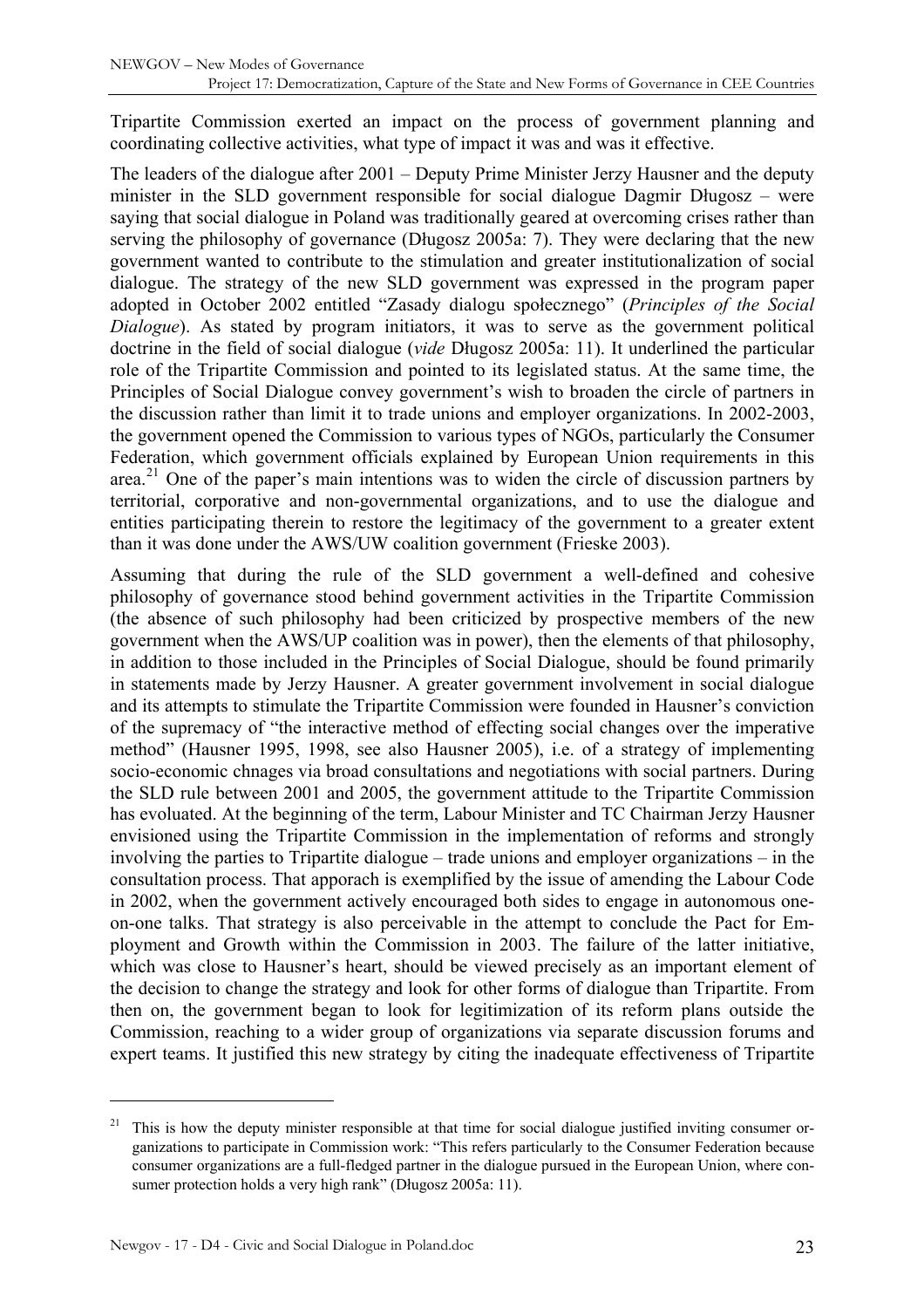discussions caused primarily by the uncooperative and anti-development attitude of trade unions (interview with Jerzy Hausner).

As a result, the government was unwilling in 2003 and 2004 to debate the Public Finance Reorganization Plan in the Tripartite Commission. "I decided to keep important things out of the Commission," says Hausner. He describes his vision of social dialogue and, at the same time, government long-term strategy with respect thereto as a gradual departure from the formula of centralized Tripartite dialogue. Instead, he on the one hand advocates a broad public dialogue with participation of other social partners in addition to trade unions and employer organizations, and, on the other hand, promotes decentralization of traditional Tripartite dialogue from the level of the Tripartite Commission that includes the government to the lowest possible level, that of a single workplace, where it would assume the form of a one-on-one discussion with the court serving as the arbitrator.

The Tripartite Commission did not play as great a role in raising the legitimacy of reforms as the government had expected. Although, compared to the earlier period, the atmosphere around Tripartite dialogue perceptably improved, mechanisms and channels for giving opinions on legislation and work of the taskforce teams were largely institutionalized, and a few agreements of secondary significance were reached, Commission members failed to come to agreement on issues of the rank of the Labour Code or Hausner Plan (vide the interview with a high-ranking government official). That was a result, among other things, of the high fragmentation of the Commission (three trade unions and four employer organizations). In 2002, the bias toward competition and obstruction of unfavourable solutions rather than toward reaching agreements and concluding treaties prevented Commission members from negotiating amendments to the Labour Code and signing a relevant agreement within its forum. But the process of negotiations and decision-making continued, albeit mostly outside the Com-mission.<sup>[22](#page-23-0)</sup> As for the reform of public finances in 2003-2004, TC did practically nothing to promote its support. In this case, the reason could be found in the evolution of the attitude of the government, which after deciding that it would not get any consent for its plans in the Commission began to look outside for their legitimization. It organized an *ad hoc* public debate involving a larger group of organizations and experts, and, as government representatives themselves admitted, reduced the role of the Tripartite Commission to one that by definition would be only "ritual" - purely formal.

To sum up, the Tripartite Commission could serve the legitimization of reforms only to a limited degree because the organizations within it were for various reasons less interested in signing resounding treaties and agreements (desired by the government as a source of higher legitimization) than in exerting current influence on the legislative process and building up their positions among their own members and with respect to other organizations. Their unwillingness to compromise was influenced by a competition for members taking place among relatively weak organizations and, in some cases, also by mutual diskile among their leaders – which was important considering a relatively high personalization of Tripartite dialogue in Poland. Finally, government attitude played a decisive role; the government began perceiving TC as a tool inadequate to the challenges facing the State in the period of transformations and argued that centralized Tripartite dialogue promoted forcing through sectoral interests, and, as such, was hindered development.

<span id="page-23-0"></span>Nevertheless, the fact that trade unions embarked on talks with employer organizations about relaxing the labour law at all should be viewed as a success. At that time, it was an event without precedent which, by the way, contributed to resuming the activities of the Tripartite Commission and stimulating them. Indeed, labour law negotiations were accompanied by side talks about legislating the Tripartite Commission.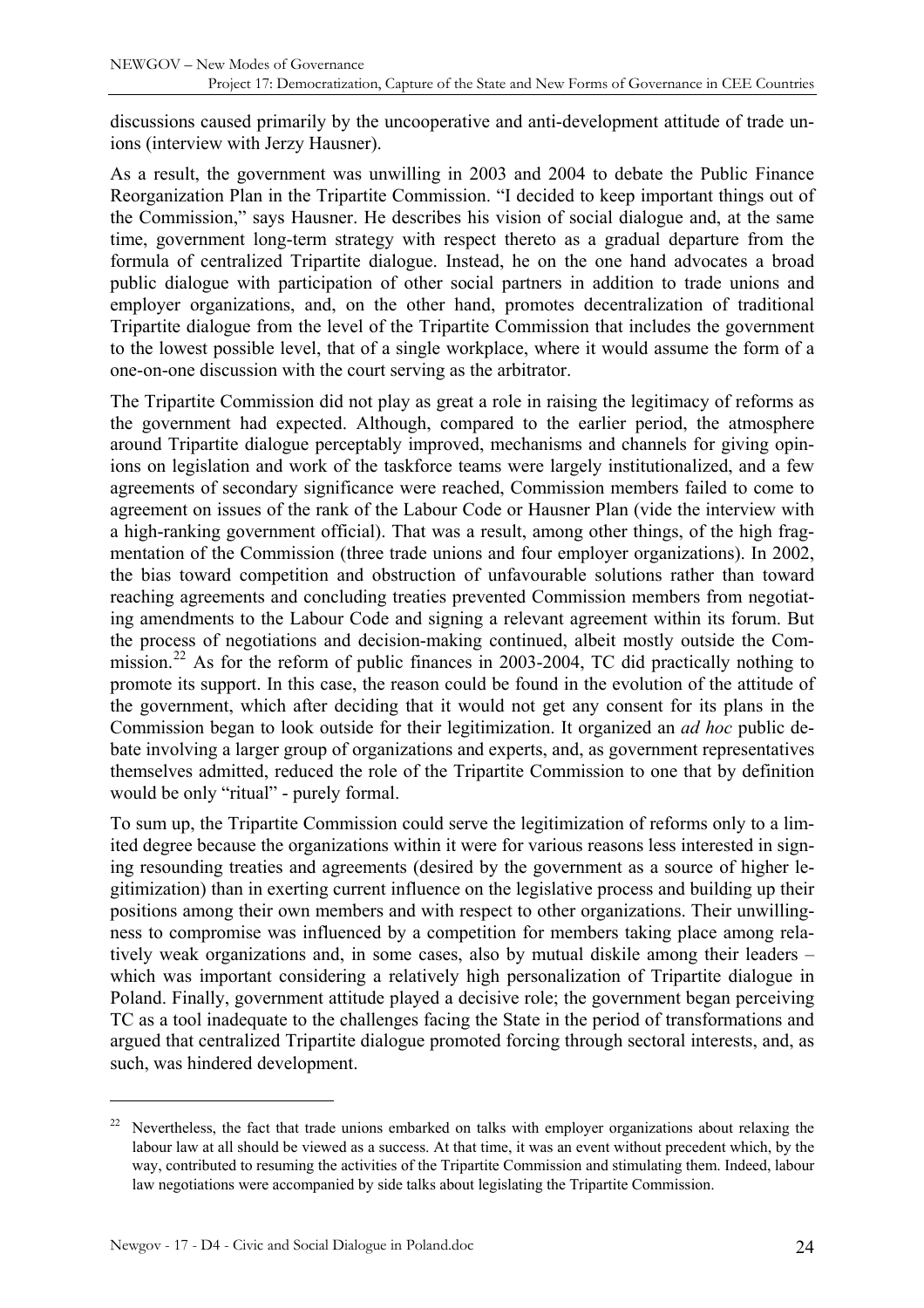# <span id="page-24-0"></span>**VI. Tripartite Commission and effectiveness of reforms**

After the failure of the Pact for Employment and Growth initiative in 2003, an initiative that in the eyes of government officials was a nucleus of the Hausner Plan, Deputy Premier Hausner began to assess the usefulness of the Tripartite Commission to the planning and implementing socio-economic changes in Poland in a negative light. He considered that it would be very difficult to come to agreement with seven different organizations (whose interests and opinions were often at odds with those of the government). He also pointed out that the Commission was much better equipped for preventing reforms than promoting them: "The Tripartite Commission is a relatively flexible instrument. When it is headed by somebody with imagination, who knows what the Commission is for, has serious discussion partners, then he can prevent certain things and promote others. Prevent more than promote, because the Commission is not a good instrument. My experience shows that it is not a good instrument for planning significant social transformations. It is not possible to reach agreements in that system. Seven sides and every one needs to agree – there is no way that a grand plan for social change can be decided at that forum. It's impossible. Impossible!" (interview with Jerzy Hausner).

Representatives of social organizations also admit that Commission achievements in terms of concluded agreements are modest. Their purpose for being in TC is not to reach grandiose agreements or sign social treaties. Respondents stress that the TC membership is associated first and foremost with a greater influence on the legislative process and the possibility to become familiar with opinions held by other organizations and with government proposals at an early stage of their legislation. That is where they see principal advantages of sitting in the Commission (interviews with trade union and employer organization representatives). Commission members most critical of its work consider that "principal decisions are made outside the Commission" and that "the Commission itself makes mockery of true dialogue" (interview with a trade union representative). Indeed, his opinion is shared rather widely and was dominant also before 2001. At that time, when there were long interruptions in TC operations, trade union representatives would explain their *de facto* acquiescence to a situation where Tripartite talks would not produce specific agreements by saying that "it was more important to participate in the legislative process than to reach agreements" (Gardawski 2004).

An assessment of the TC impact on the effectiveness of governance is bound to be multifaceted. One of the main objectives placed before the Commission was to "contribute to social stability in Poland". It is difficult to rate TC's contribution to the prevention of major conflicts in the Polish industry or powerful expressions of social discontent. Trade union officials tend to believe that it was considerable. One trade union leader stated that the Commission is "an indispensable body able to put out one half of the conflicts that would otherwise blow up in the industry, in workplaces, (...) since [its] teams are capable of working out certain compromise positions and react to crisis situations". Employers, in turn, consider that TC is too busy "putting out fires" and that "important matters are pushed aside by urgent ones". A similar assessment is provided by members of the government of that time, who stress that conflicts in economic sectors and workplaces should be solved at the lowest possible level, in the workplace, with the independent court as the arbitrator, and not in the Tripartite Commission with government participation.<sup>[23](#page-24-1)</sup> Here, however, one must point at the

<span id="page-24-1"></span><sup>&</sup>lt;sup>23</sup> According to Hausner, "the industry-wide (branch) dialogue should be totally eliminated. That typical form of social dialogue should be moved to the workplace and for the purpose of developmental initiatives it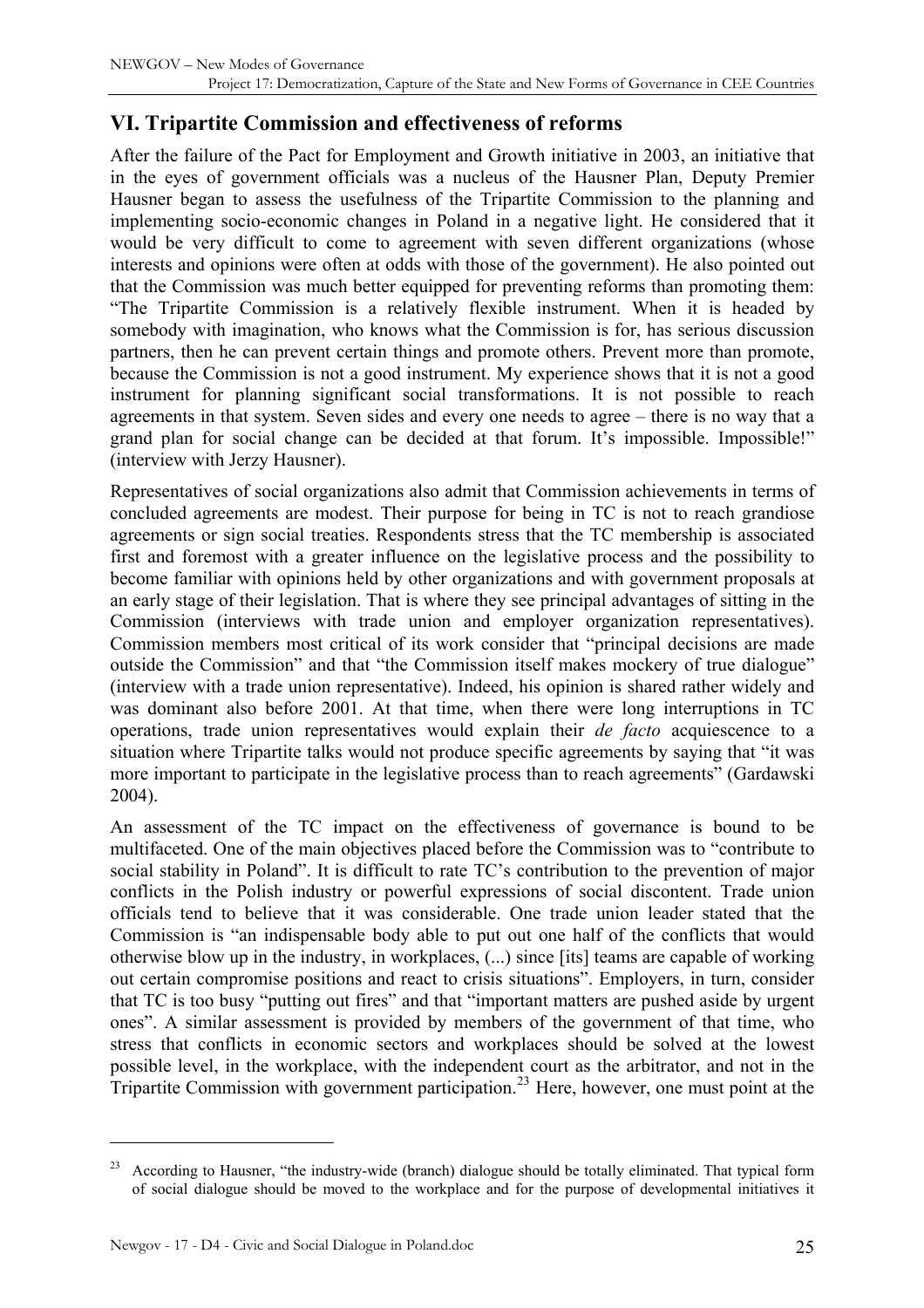weak condition of Polish courts, which by the way is one of the main indicators of a weak condition of the State and governance (World Bank 1997, 2000). When the State is weak, the proposition to decentralize the industry-wide dialogue and base it on court arbitration may lead in the right direction, but is difficult to accomplish. On the one hand, therefore, the Tripartite Commission plays a positive role by contributing to conflict resolution. On the other hand, by virtue of involving the government, it weakens it to some extent and sometimes also additionally burdens the State budget.

The second element in the assessment of the effectiveness of the Commission and how it contributes to effective governance is found in the number of agreements reached under its auspices. Thus measured, TC effectiveness is low – very few agreements are signed. Stakeholders use the Commission more as a tool for obstructing unfavourable legislation or government / social partner actions that an instrument for preparing joint proposals and solutions. One employer organization representative stated that "the [Commission] has achieved a great deal – we were able to obstruct at least a few pieces of legislation, a few regulations" and then adds straightforwardly how that is done: "we block it in a very simple way, by proposing to discuss [the issue] in the Commission". Jerzy Hausner drew attention to the same problem from the position of a high-ranking government offical and Commission chairman: When the TC is headed by somebody with imagination, who knows what the Commission is for, has serious discussion partners, then he can prevent certain things and promote others. Prevent more than promote, because the Commission is not a good instrument. My experience shows that it is not a good instrument". However, that TC ability to obstruct proved valuable also to the government. Hausner states that he wanted to use  $TC$ and often did so with success – to block sectoral interests from being forced through by way of deals made between sector representatives and relevant ministers. From Hausner's point of view, the problem was that, in the Commission itself, Tripartite dialogue "was either dead or would revert to corporative one", preventing the needed restructuring and not being prpicious to overcoming structural obstacles to economic growth.

The next assessment criterion is to what extent consultations in TC slow down the governance process. Government officials admit that the legislated necessity to consult government proposals with partners in the Commission slows down government work and often makes it much more difficult, particularly when it is being carried out under the pressure of time. They stress, however, that it is better to consult legislative or regulatory proposals at an early stage of their development, as happens in the Tripartite Commission, than later risk a difficult debate in the Sejm, with protesters in front of the parliament building and lobbying going on in Sejm committees. One should also bear in mind that at the stage of TC work, when the given proposal is not yet formally adopted and broadcast by the media, the government can still retreat from pursuing it further. In the assessment of that aspect of the Commission work, most respondents believe that "either way, social and economic issues must be somehow consulted with partners. So it is better to have the Commission with its legislated procedures". Arrangements arrived at in the Commission also make it possible to accelerate the legislative process in the Sejm, where deputies are more inclined to accept projects supported by the parties in the Tripartite Commission and often even do so automatically. This is how even the partial agreement on the amendment of the Labour Code reached in 2002 between OPZZ and some of the employers could count on support in the Sejm. In this case, the political position of OPZZ, which translated into Sejm deputies' votes, was not without significance. It was an

should be replaced by a public dialogue involving a wider circle of participants: NGOs, employers, scholars, experts and territorial self-governments" (interview with Jerzy Hausner).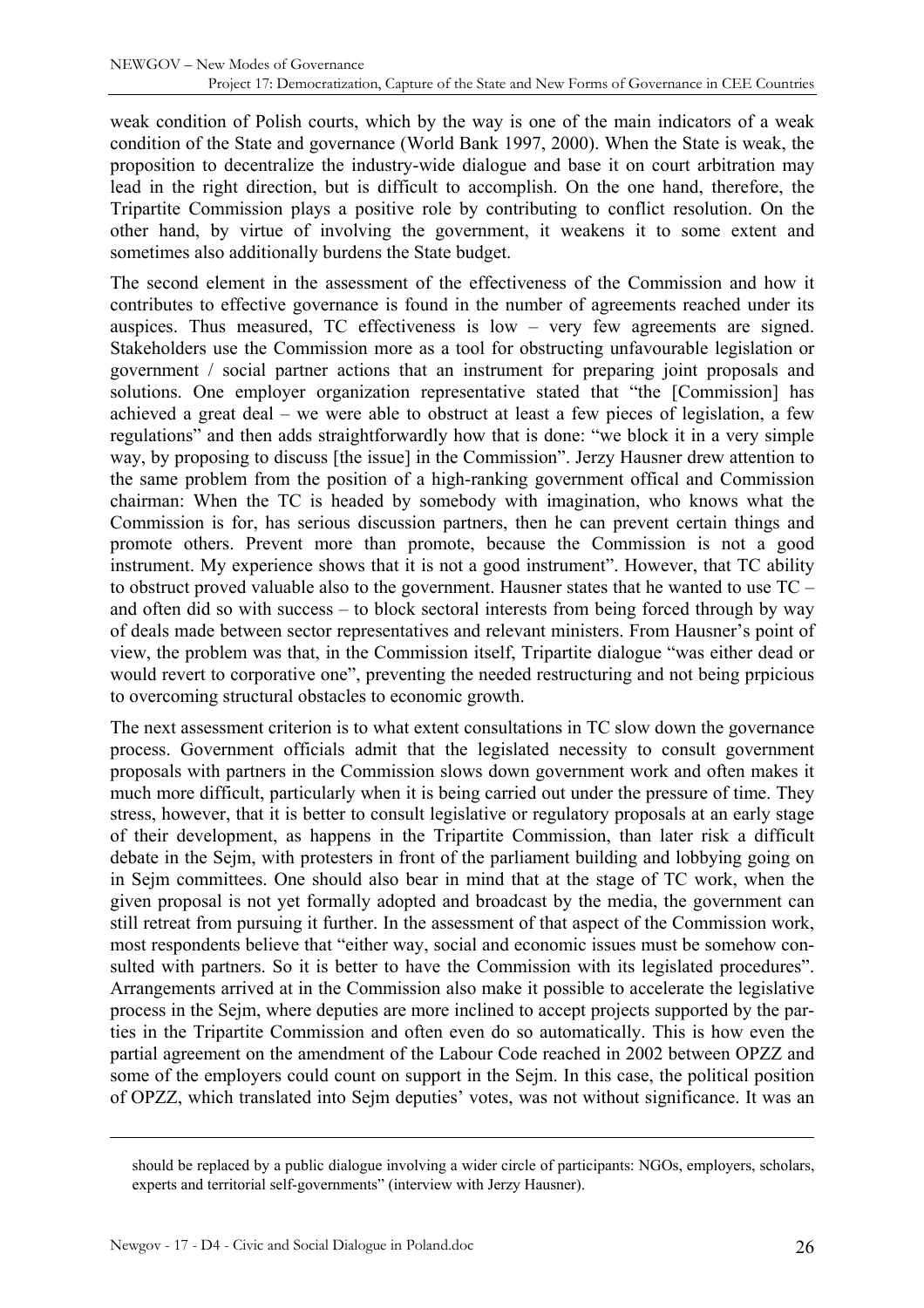<span id="page-26-0"></span>important factor taken into consideration by PKPP representatives when they started talks with OPZZ and continued them even after the appearance of more attractive, more liberal, proposals submitted by the government and the Civic Platform opposition party.

The Tripartite Commission in Poland operates along the consensus principle. All members must agree with a given position before it can be recognized as the position of the Commission. Such consensus is reached rarely. For this reason, TC members are somewhat sceptical when it comes to assessing this type of TC effectiveness. Consequently, they try to convince deputies of the importance of partial agreements: "We must contact our partners, try to strike deals here and there, and finally say: look, we were not able to work out a joint agreement in TC, but this organization is in favour and that one is too. Deputies get the message. Of course, it does not have the same charm, it is not as strong, but I fear that, considering today's state of awareness, working out a joint position on important issues in the Tripartite Commission is not possible" (employer organization representative). In the presence of scepticism as to the possibility of reaching full agreements within the Commission, attempts are made to legitimize and give a higher rank to partial successes. But partial successes have their effectiveness too.

In conclusion of the discussion about the effectiveness of the Tripartite Commission, it should be noted that TC may be looked at not only as an instrument in the hands of the government as a whole, but also as an instrument used by an ambitious politician for the purpose of pursuing his own economic policy plan and reinforcing his own position within the government and among political supporters. At the beginning of the term, Hausner – a politician whose ambition was to shape the government economic program - was only the minister of labour and social policy. The chairmanship of the Tripartite Commission gave him certain new opportunities for influencing government decisions and building up his position. At the Commission chairman, he had the title to request certain things from other ministers. One minister in the SLD government and Hausner's close collaborator describes this thus: "The title of Tripartite Commission chairman gave him certain instruments for a *quasi*  coordination of some areas in the government (…) [At TC sittings] the government side consisted most often of several deputy ministers and he as the head of the government side and Commission chairman was in position to *de facto* order them around: 'Deputy minister, can you please look into this matter raised by social partners, can you please prepare the appropriate document…' That was his way of getting his tentacles in other ministries. He had wider opportunities than those ensuing from his labour minister's position" (interview with a government official).

### **VII. Tripartite Commission, systemic change, logic of transformation and pathologies of a weak State**

The Tripartite Commission is functioning in Poland in conditions of systemic transformations. This means, among other things, that the government plays a greater role and has a greater responsibility as it is forced to make strategic decisions delineating the directions of transformations. It also means a rapidly changing legislation associated with Poland's accession to the European Union. The challenges of transformations in Poland disclose certain government and governance weakenesses which, in turn, impact the functioning of the Tripartite Commission. One of the weak points of governance in Poland is the absence of strategic thinking, cohesive growth strategy and coordination at the government and public administration level (Grosse 2004). It should be noted that the lack of cohesive government activities transposes on the work of the Commission. As one respondent has put it: "The government functions like a federation of ministries and not like a single body. You cut a deal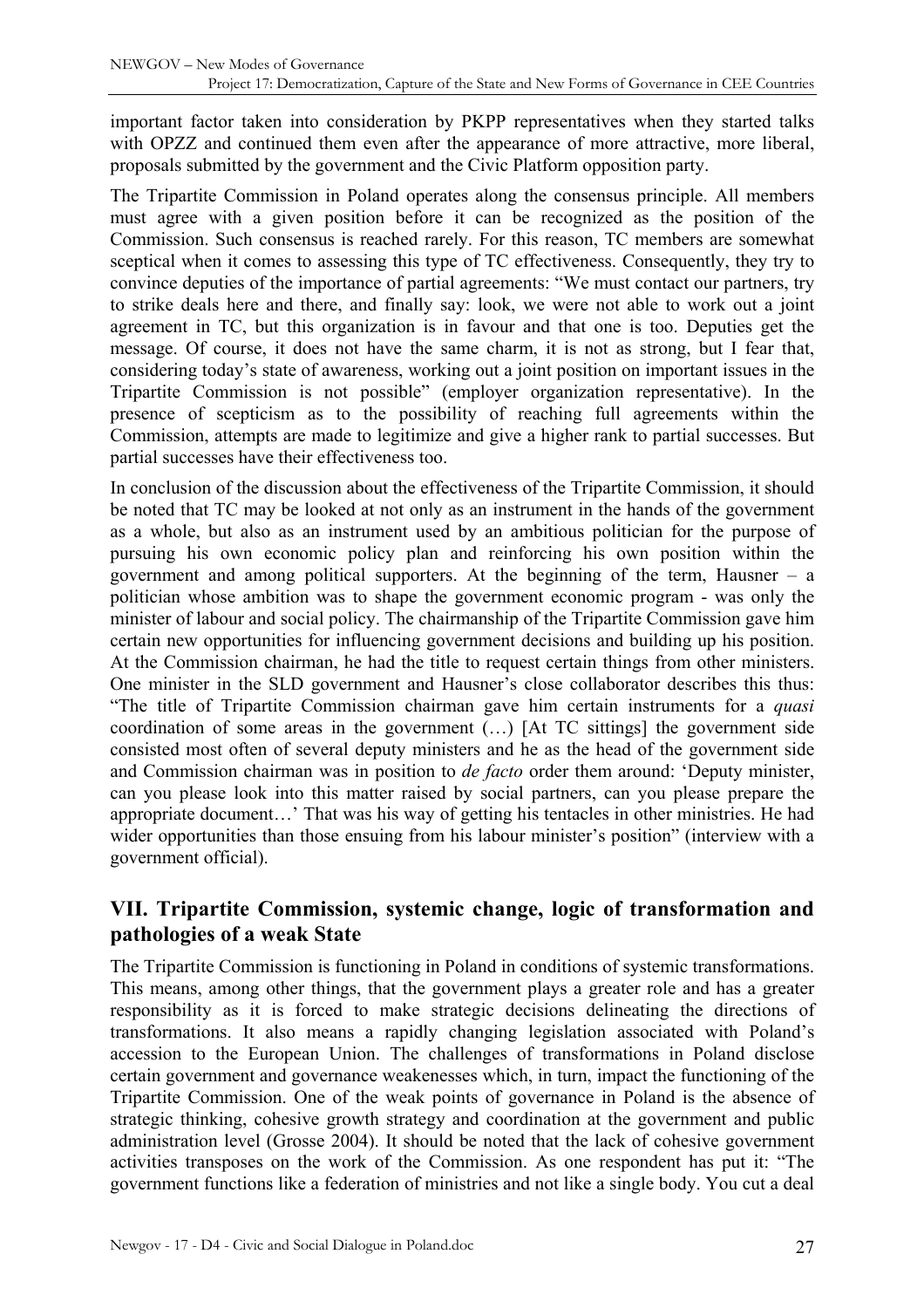with one minister and then you talk with another and hear something completely different" (interview with employer representative). This, however, is not a result of the poor performance of the Commission but of inadequate organization of work in the government and administration. Some of the weakness of the Commission comes from the weakness of the government and the system of governance. The Commission is effective not only by virtue of an effective representation of interests by its member organizations but also by virtue of a decisive and reliable government. One has to admit that Hausner's reliability among social partners was high. Respondents agree that the TC chairman was a serious partner. However, the relatively instrumental government approach to dialogue, one that seeks support for a predetermined reform plan and then appoints new institutions to continue the discussion on a different forum when some of its current partners disagree, is a threat to the quality and institutionalization of social dialogue in Poland.

The chaotic manner of government conduct is partly associated with the peculiar situation of incomplete transformations. It is also a result of specific "post-communist" organizational culture among government officials. That creates substantial problems for organizations in the Commission when they wish to scrutinize government proposals. As one respondent has put it: "Some legislative proposals pass through as quickly as an express train. Sometimes the government gives us a week to come up with an opinion. Organizations like ours cannot issue an opinion in a week – first it must be drawn up by an expert, then we want to consult it with members and, finally, it needs to be given to the board so that it can elaborate a position. Obviously, all this cannot be done in one week." The short time given to becoming familiar with government bills affects the quality of dialogue – makes it shallow.

A high-ranking government official recognizes the reasons for that phenomenon both on the side of the government and in the nature of systemic transformations: "Work organization is poor – from political planning to drawing up legislation. A total disorder, nobody is planning anything. (…) Secondly, the reality of life in a transformation period is such that new issues can suddenly appear requiring immediate action. And thirdly, (…) we are changing the entire system and that requires an overhaul of its legal instrumentation within five years. In other words, the amount of legislation crossing our desks is huge and our personnel simply cannot keep up with it." Respondents stress in particular the enormous amount of legislation associated with European integration.

European integration influences the functioning of Tripartite dialogue in Poland mainly at the level of TC members' overall conviction that it is the "European standard" with which "we must comply, we must continue the discussion." Poland's accession to the EU also influenced the expansion of certain discussed issues. An European integration taskforce team was appointed. Organizations want to participate in the European discussion. For example, some have opened offices in Brussels. As one government official involved in the Tripartite discussion puts it: "participation in the discussion at the European level, even if only for reasons of prestige, contaminates [organizations] with certain ideas. They find out, for example, that there is now a new approach to the Lisbon Strategy". A strong interest in European issues is confirmed in statements made by trade union respondents.

Sectoral interests come out stronger in the conditions of post-communist transformations and at times when entire branches of the economy are being overhauled. In this context, a reverse dependence can become subject to an analysis: the impact of the Tripartite Commission on governance and transformation conditions. In Hausner's view, a well functioning Tripartite Commission was supposed to serve as a safety screen against an excessive influence of sectoral interests. As the chairman of the Tripartite Commission, Hausner was trying to prevent a sectoral dialogue at the central level and counteract attempts by secoral interest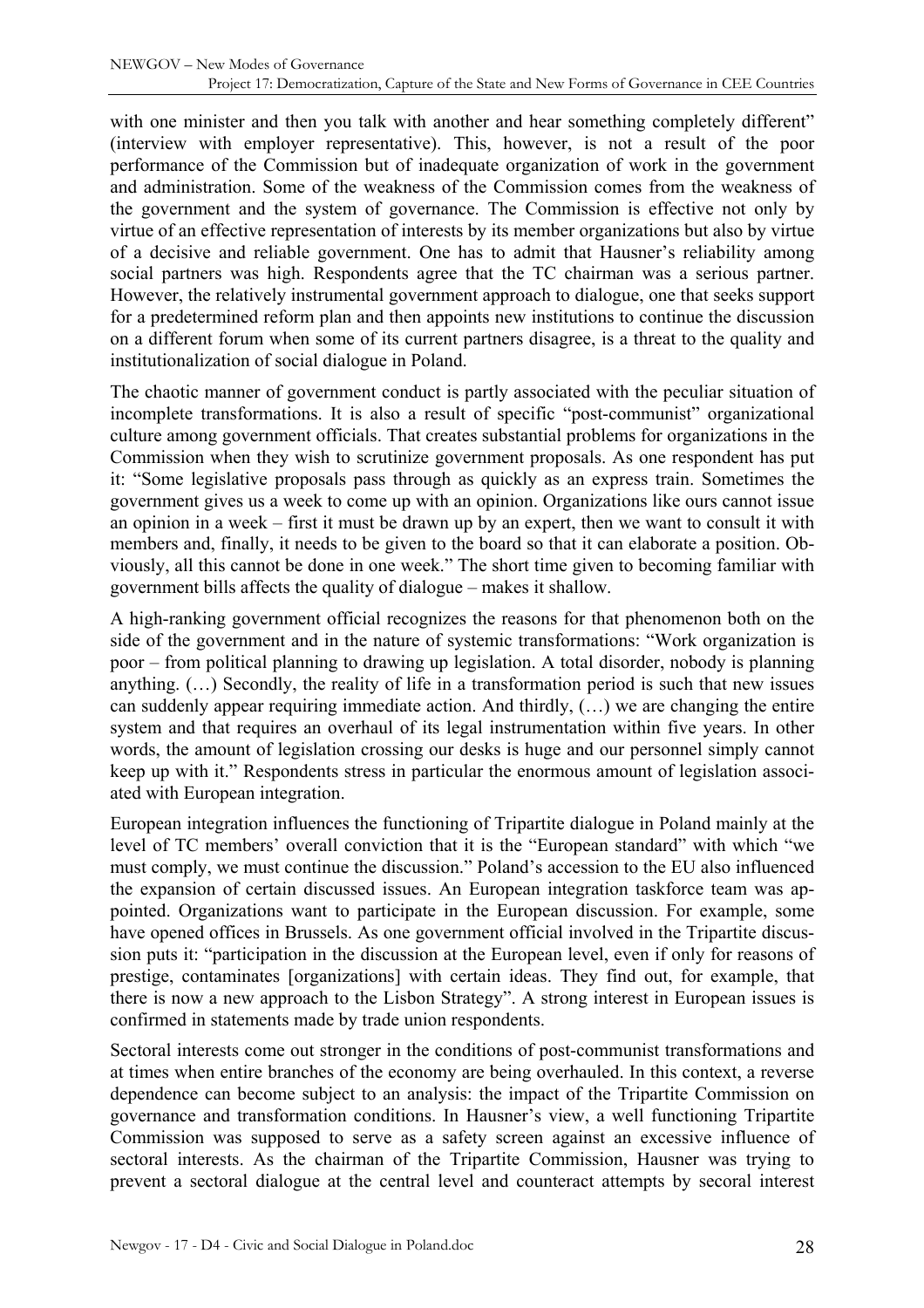groups to cut deals with relevant ministers at the expense of the State budget. Hausner considers that social partners often tried to make deals directly with relevant ministers and circumvent the Commission: "Tripartite dialogue is very politicized. Important issues disappear from the negotiation table and reappear in sectoral deals. I did not allow sectoral dialogue in the Commission (…), I tried to keep on top of not allowing that dialogue to dominate us. I was not always successful. [Social partners] kept trying to find their own partners in ministries. I had to intervene and block all those ministers."

Consequently, the question emerges to what extent does the Tripartite Commission – a formalized Tripartite-dialogue institution regulated by legislation for the past four years – help to channel that sectoral dialogue and individualized lobbying, and contributes to a higher transparency of governance in Poland.

In Polish, the term "interest groups" has a qualitative and slightly negative connotation. Polish political-science literature prefers mostly to refer to members of the Tripartite Commission by a more neutral and even slightly positive term - "social partners". This does not change the fact that social partners continue to be "interest groups" and lobby on behalf of the interests of specific sectors and social groups. Trade union and employer organizations lobby in TC in favour of solutions favourable to their leaders and members. The Law on the Tripartite Commission places that lobbying in a procedural framework.

In this respect, the functioning of the Tripartite Commission impacts the pathologies of a weak State. In addition to creating a forum for discussion between various types of organizations, an effective TC also channels lobbying activities conducted by interest groups such as trade unions or employer organizations. When that mechanism is faulty and accompanied by crises, the weight shifts to less formal lobbying conducted in governmental offices and parliamentary corridors. It is a system of communicating vessels: when one mechanism breaks down, the players immediately take advantage of the other. At the time when for some reason the discussion on the TC forum subsided, it was replaced by one-on-one talks or independent lobbying.

One-on-one talks, indispensable and not sufficiently practiced in Poland, were in Polish conditions not as much expressions of social partners' will and ability to talk about labour relations without government involvement as expressions of problems with the functioning of the Commission, whereby some participants would shift to talks behind the scenes, largely closed to other organizations and not subject to full disclosure. Such talks are easier because they involve only those who are willing to talk. That was the case of negotiations concerning the Labour Code in 2001/2002, when the sceptical attitude of the Solidarity Trade Union provoked talks outside the Commission by OPZZ, PKPP and ZRP. Paradoxically, despite the one-on-one nature of these talks, a relatively significant role was played therein by the government, keen on bringing about the amendment of the Labour Code. Its role exceeded moderating the discussion. Wishing to reduce the importance of the talks in the media, Minister Hausner called a press conference and announced that an agreement was about to be reached (which, in turn, provoked a negative response from the OPZZ leader who feared the reaction of other members of his organization's leadership unaware of the details of the talks). The government also tried to accelerate the negotiations and push them in the desired direction by presenting its own project, which in a way amounted to blackmailing its partners in the discussion. FZZ, which was willing to participate in the talks, was kept out because at that time it did not have the required representativity status. A FZZ representative says in the context of the amendment of the Labour Code in 2002 that it was precisely the wish to counter the agreement between OPZZ and PKPP that prompted the decision to establish FZZ and attempt to enter the Commission: "We established the Forum of Trade Unions (FZZ) in 2002 for the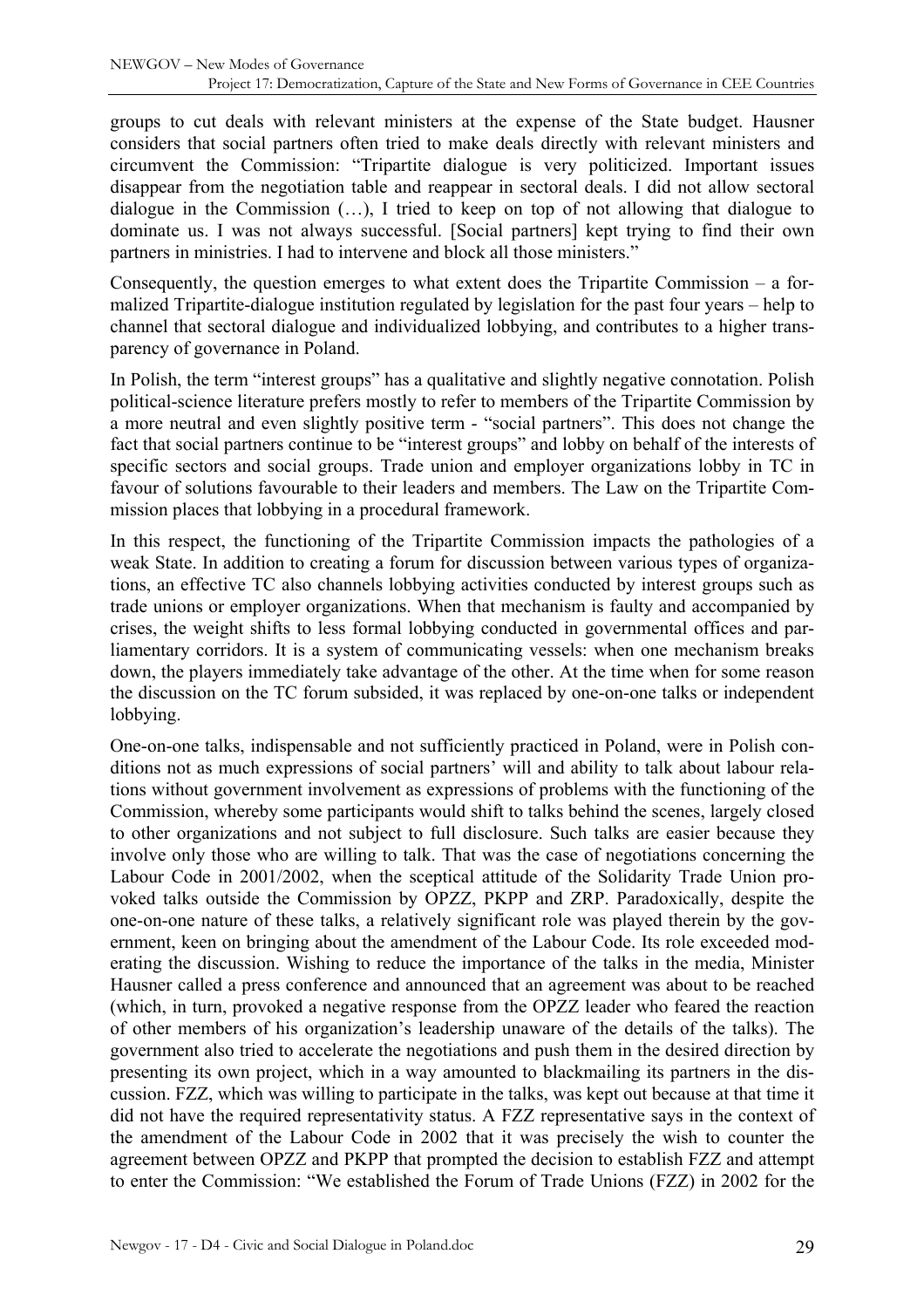specific purpose of becoming representative and preveting deals [about the Labour Code] being made by our colleague Maciek Manicki [OPZZ] and Ms. Bochniarz [PKPP]. They have already entered into some excessive compromises – that first day without pay and those other things… Only when we became representative, the proposal was already in the parliament at the final stage, so the first thing we did was to try to stop these changes in the Senate".

A crisis in negotiations on the TC forum brings about one-on-one talks or individual talks with the government, during which organizations propose their solutions to the government or the government tries to sway them individually to support its plans. As one respondent has put it, "when things go wrong in the Commission, when somebody is boycotting its work (…), they let it go, play the pretend game of discussing various orders and decrees, while the weight shifts to talks behind the scenes and bilateral agreements". In the case of the Hausner Plan, the government accepted *de facto* this state of affairs and tried to sway employers to its project by circumventing the Commission. Deputy Premier Hausner says that at that time *Rada Przedsiębiorczości* (Enterprise Council) – an informal forum grouping various business milieus – became a more important partner for him than the Tripartite Commission. That indicates that the government was not as much looking for an effective institutionalized forum as for support for its plan from a community that it has itself supported for that very purpose.<sup>[24](#page-29-0)</sup> Indeed, one of the employers present in the Commission who holds a relatively high position in the business milieu says about the Enterprise Council that "it functions badly, (…) there are no terms of operating, financing, decision-making (…) and that absence of specified procedures [creates a situation] where organizations just meet, without anything substantial coming out of those meetings". What such meetings do provide is an opportunity to lobby and exert informal influence on government decisions.

Of course, the Tripartite Commission also provides such opportunities. However, owing to its more formal procedures and inscribed transparency principles, it also gives more hope for putting order into lobbying activities. The period when the Commission was chaired by Hausner shows that it can be an attractive forum for interest groups. The presence of an organization in TC reinforces its social capital (affiliation networks, contacts), which translates into power and an easier access to government officials (Bourdieu 1986). The same way as Jerzy Hausner was to some degree reinforcing his position in the government as CT chairman, so did the impact of social partners on government policy depended largely on swaying the TC chairman to their views and on the current strength of his position in the government. That strength grew when Hausner became economic deputy premier and chairman of the council of ministers committee.<sup>[25](#page-29-1)</sup> TC partners recognized new possibilities of influencing government policy associated with Hausner's rise and doubled their efforts to bring new initiatives to TC, sometimes only remotely connected with its direct tasks. Organization leaders in particular were perfectly aware of the fact that they now had access to the primary decision-maker in the area of economic and social policy, and that was important to them since they represented in-

<span id="page-29-0"></span><sup>&</sup>lt;sup>24</sup> Jerzy Hausner admits that his intention was to create "milieus supporting development": "A business representation appeared not out of the blue but *owing to my deliberate initiative*, a milieu which I recognized as my very important partner (interview with Jerzy Hausner; italics mine - mf).

<span id="page-29-1"></span><sup>25</sup> The Council of Ministers Committee is a consulting and advisory body appointed by the Prime Minister inside the government. Its task is to "prepare and present to the Council of Ministers or the Prime Minister solutions to projects and to express opinions on or recommend government documents" before they become subject of government deliberations (Prime Minister's Directive No. 127 of 25<sup>th</sup> October 2001). According to a government official, "the Committee is the narrow gorge of the government. If you can't squeeze through you won't reach the Council of Ministers. Consequently, the committee chairman holds a very high position in the government.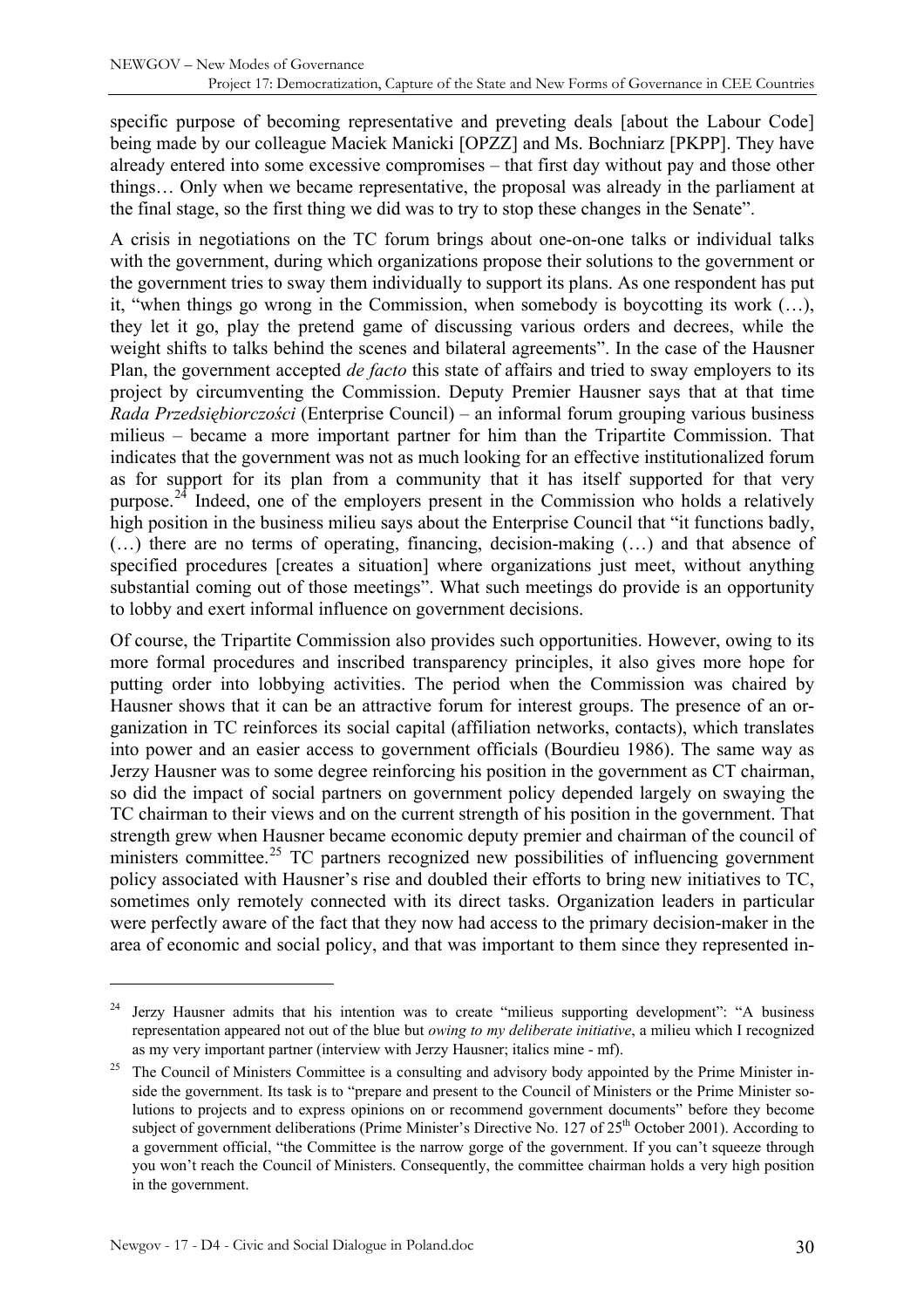<span id="page-30-0"></span>terest groups. The presence in the Tripartite Commission facilitated social partners' access to the government "both formally, in committees or presidia, and in informal contacts – they could call him, make an appointment, visit him to discuss their own matters". Respondents also draw attention to the frequent practice of "focusing on particular issues" in taskforce teams, when the future of a given sector is discussed on behalf of an organization by lobbyists belonging to that very sector. Social partners also use the advantages of their TC membership to call and meet ministers and government officials. When this kind of lobbying takes place within the procedural framework of the Commission it is easier to control by the government and the public opinion than if it were done outside.

A new law governing lobbying activities was adopted in Poland in recent years, partly as a result of disclosed scandals and corruption cases. In the context of TC operations, the problem waiting to be solved is how to relate the Law on the Tripartite Commission to the new lobbying law, which makes no mention of TC at all. These regulations are not clear. For example, it is not clear what status should be given to a visit paid to a minister by a trade union or employer organization representative. When a minister receives such representative in his office, should he treat the visitor as a social partner in accordance with the Law on the Tripartite Commission or as a lobbyist pursuant to the lobbying law (and, in such case, note down that visit in the public register)? In this context, the Tripartite Commission can be seen as a sort of way out of the regime of the Lobbying Law and a method of dimming the transparency.

In conclusion of my discussion of the important thread of the relationship between the Tripartite Commission and pathologies of a weak State, I will analyse the openness of TC work to the public: both its resolutions and positions, as well as the decision-making process itsekf. That will be followed by an analysis of the accountability of TC partners, understood as being the actual voice of their milieu, having the consent of their members with respect to decisions made and opinions expressed in TC by their representatives, and, finally, compliance with regulations.

#### **VII.1 Openness**

Reports from TC plenary sessions are available on the internet. Member organizations also speak about TC work in their bulletins and newletters. Talks concerning the Labour Code held in 2002 were followed quite closely in major daily newspapers such as *Gazeta Wyborcza*, which published a few large articles about that subject. Leaders of organizations which in the past were not in the Commission, such as FZZ, admit that they had no difficulty accessing information about TC work and, in addition, OPZZ members would report to them on talks concerning the Labour Code. Still, the Tripartite Commission of that time was quite exclusive and its members did a great deal to keep other organizations away. An FZZ representative states that his organization wanted to participate in these talks but "we were kept out. The government and all others were saying that we would be welcome to join when the court confirmed our representativity, then would be a partner, but meanwhile absolutely not. We know best, they said."

The successive dimension of the absence of openness of the Tripartite Commission is that TC informs the public about the outcome of its work but not about the dilemmas occurring while that work is in progress, about the diversity of positions and solutions. In other words, TC does not initiate any debate about the issues on its agenda, does not invite comments about these issues. Minutes from presidium sittings, plenary sessions, expert team meetings are not available. Most issues are made public after the fact via communiques, position statements and interviews. TC members justify this strategy by their concern for the effectiveness of the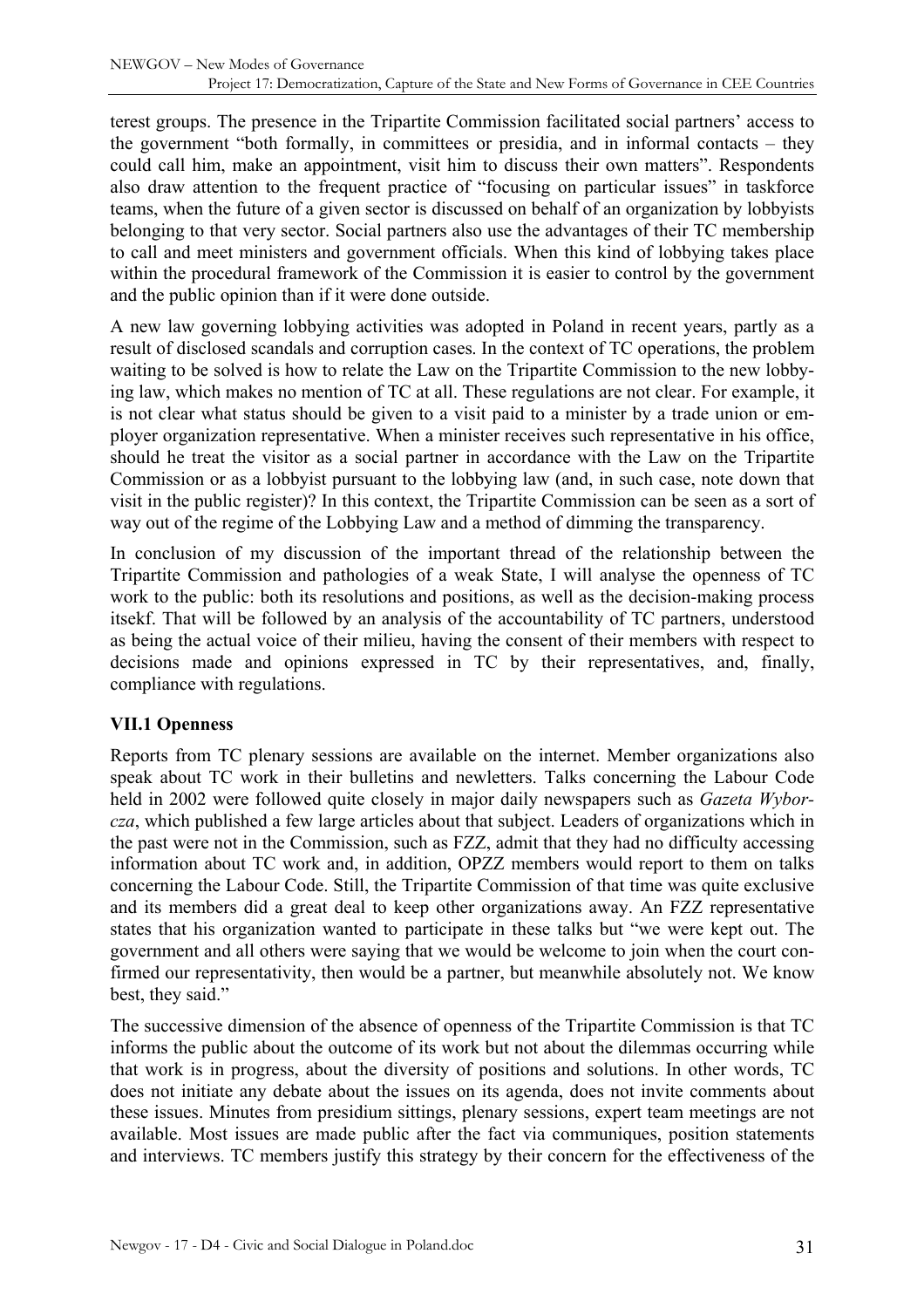<span id="page-31-0"></span>talks. It is easier to negotiate in the privacy of the office and leaders sitting in TC find it easier to sway their organizations to projects that have been talked over.

### **VII.2 Accountability**

The representativity of organizations and accountability of its leaders, and contacts between leaders and members of their organizations are a significant problem in Polish social dialogue. It is an open question whether organizations included in TC are truly representative. Respondents doubt both the fact of all member organizations having the statutorily required number of members and the very procedure of verifying organization declarations concerning their membership numbers. From that point of view, the law and the accompanying representativity verification procedure are a step in the right direction. Still, the situation needs to be further specified. According to respondents, "the court [that was verifying representativity] acted formally, automatically accepting applications from any organization that claimed representativity." Moreover, an employer organization representative notes that at present one enterprise can belong to several organizations. It is unfair that it can have a vote in each – it should be limited to only one.

The second element of accountability important to the transaprency of the system is the decision-making process within member organizations. Decisions worked out in TC member organizations are most often not talked over with their members, but only by their leaders. Members are separated from their representatives. This raises suspicions as to the legitimacy of decisions made at the TC level. Again, however, that problem seems to refer mainly to talks conducted outside the Commission. The amendment of the Labour Code in 2002 is a good example. Bringing discussions to the TC forum may create positive changes.

The third aspect of accountability lies in leaders' favouritism with respect of certain branches of the economy at the expence of taxpayers and members of other branches. Social partners sometimes use the TC forum to lobby in favour of narrow economic branches, which is not necessarily in the interest of the entire group they represent. An employer organization representative draws attention to that issue and blames it mainly on TC taskforce teams, which at times are made up of lobbyists belonging to the same branch.

Finally, there exists one more element: politicization. It dims the transparency of decisionmaking and downright causes unfavourable interruptions in TC work. This refers mainly to the work of the TC presidium, which includes organization leaders who are often closely associated with the world of politics. Political affiliations make it more difficult to assume common positions. They also cause a certain imbalance between the parties.

## **VIII. Tripartite Commission and the position of social partners**

A distinctive feature of the social dialogue in Poland lies in a relatively weak position of social partners representing the interests of both sides of labour relations.<sup>[26](#page-31-1)</sup> That weakness stems mainly from the limited ability to influence the group whose collective interests these organizations are meant to represent. Consequently, they experience problems with an effective articulation of those interests.

The waning importance of trade unions is a result of several factors: privatization, insufficient ability to expand into the private sector, falling confidence among the citizens in the ability of trade unions to effectively protect employee interests (CBOS 2005b), identity crisis among

<span id="page-31-1"></span><sup>&</sup>lt;sup>26</sup> Data relative to organizations represented in the Tripartite Commission, Annex 1.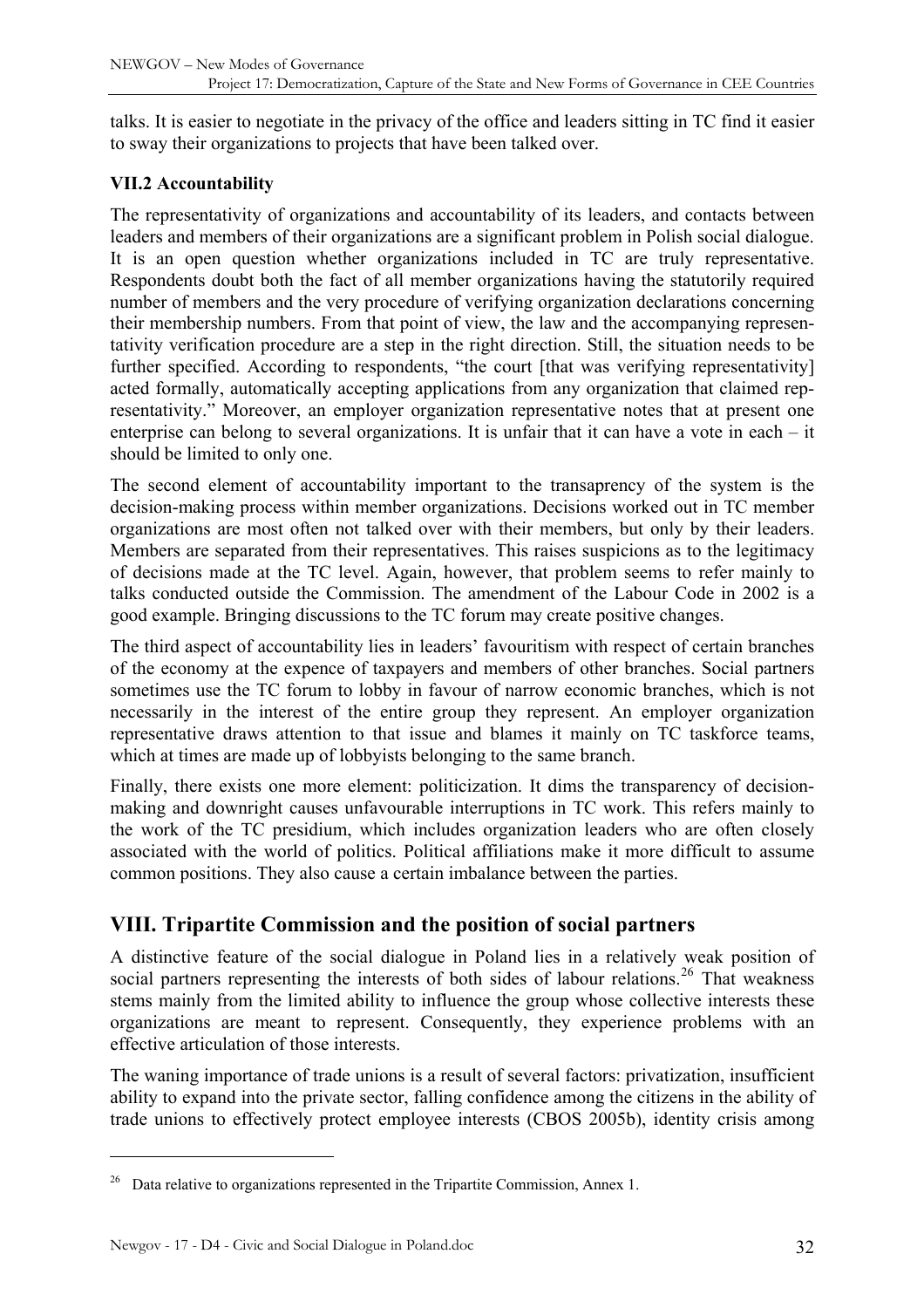<span id="page-32-0"></span>trade unions which are burdened by history and entangled in politics, and the "conflictcreating" pluralism resulting from low entry requirements for new organizations (Gardawski 2003).

Employer organizations have been developing very rapidly in the 1990s. However, due to the fact that they did not exist at all prior to 1989, that process required time. The space available for such organizations was gradually expanding as privatization set in and the role of the State as the employer diminished. Yet employer organizations have to deal with the problem of representativity, something that their leaders are well aware of (intervew with a representative of an employer organization). Their members constitute a minority of registered enterprises active in Poland. Reasons for the limited reach of these organizations are found in the fact that the majority of enterprises operating in Poland are one-person companies (more than 80% of private firms).<sup>[27](#page-32-1)</sup> Only 10% of enterprises that employ more than 15 people belong to an employer organization. A question is often raised in the discussion on the representativity of Polish employer organizations to what extent the opinions represented in social dialogue institutions constitute a result of an authentic aggregation of the interests of members of those organizations. Do employer organizations recognized as representative actually "represent" the interests of employers or only "express" them?[28](#page-32-2) It can be assumed that employer organizations in Poland have filled the institutional void but they lack a deeper rooting in the environment whose interests they aspire to represent.

### **VIII.1 TC membership as a way of reinforcing the position of social partners?**

The membership in the Tripartite Commission reinforces the position of social partners and builds up prestige of member organizations. They treat their active involvement in the social dialogue as a part of the strategy of building prestige of their organization and influencing government macroeconomic policy. Often the membership in TC is a desired asset as it reinforces the social capital in the form of giving access to a network of affiliations and contacts that can be transformed into power. The TC forum also provides an opportunity for becoming familiar with opinions held by others and for better preparing for lobbying the Sejm. In the eyes of trade union leaders, their membership in the Commission makes them being treated more seriously by the government administration, in many cases allows them to prevent crises in sectors and workplaces, and allows them to participate in the development of national socio-economic policy.

The study showed that trade unionists present in TC treat their membership and legal provisions governing the Commission almost as a guarantee of trade-union prestige and effectiveness. They say, for example, that "without the status of representativity nobody would take us seriously". The growth of prestige of an organization by virtue of its participation in TC and the positive effect of having legislated the Tripartite discussion are underlined even by representatives of old trade unions with a rich history and high prestige, such as Solidarity Trade Union. For employers, the Tripartite Commission is less of an element of their identity. They often state that the Tripartite discussion does not need to exist and illustrate that statement with the example of the United States. They stress, however, that "since the Commission does exist, employers must be represented in it".

Social partners suffer from an inadequate expert support. This is understandable considering the ever-widening substantive range of macro-social and macro-economic issues taken up by

<span id="page-32-1"></span><sup>27</sup> REGON, status at the end of 2002, in "Zmiany strukturalne grup podmiotów gospodarki narodowej w 2003 r.", 2004, Warszawa: GUS.

<span id="page-32-2"></span><sup>28</sup> Raport o Rozwoju Społecznym Polska 2004 "W trosce o pracę", 2005, Warszawa: UNDP, pp. 157-158.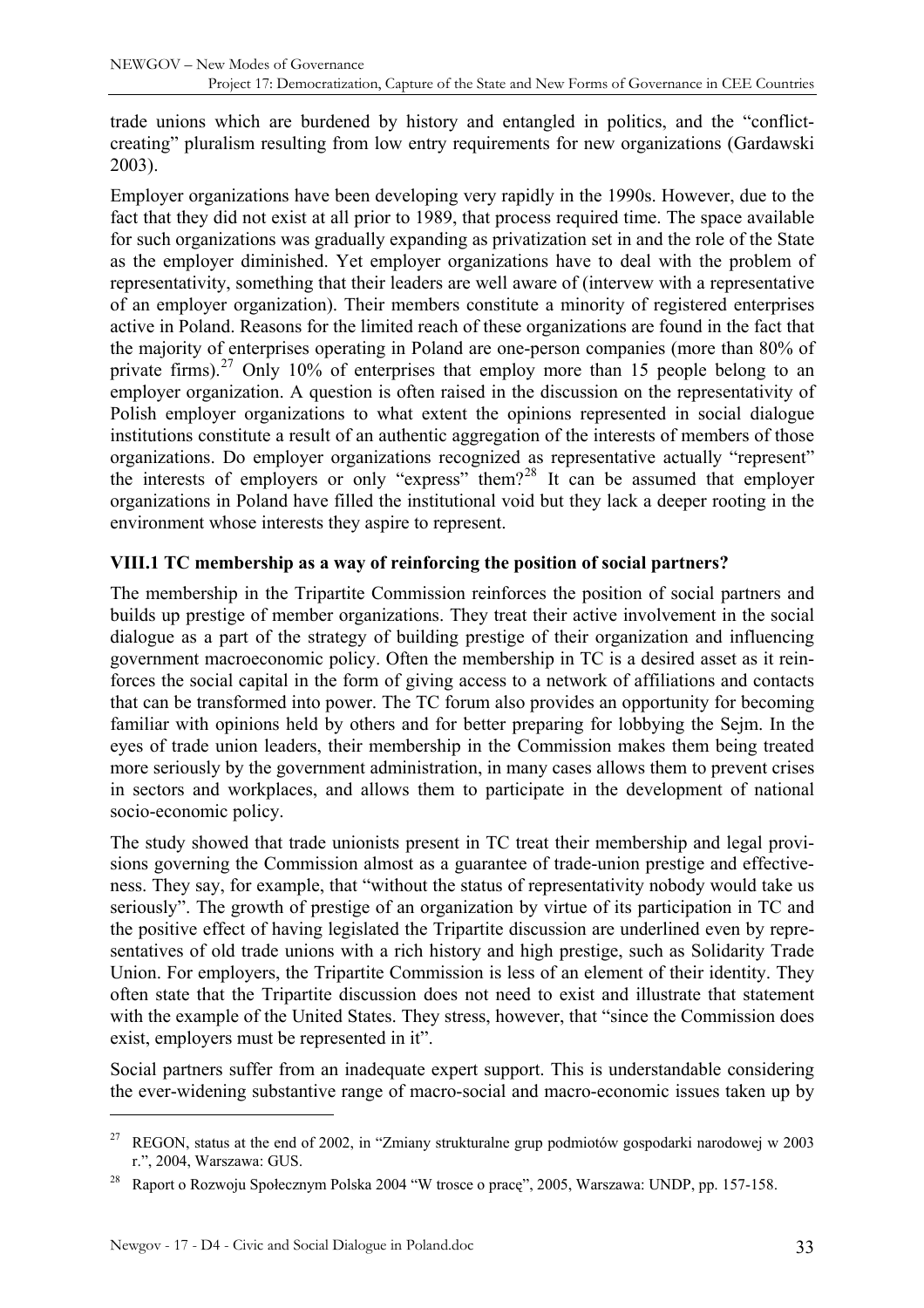<span id="page-33-0"></span>the Commission. Organizations are increasingly interested in these issues but not all have a sufficient pool of specialized experts at their disposal. Still, there is improvement. More than 10 years of the functioning of social dialogue contributed to the development of a group of good experts participating in the Tripartite Commission. A member of the government administration considers that they are often better than government officials and attributes that state of affairs to a lower personnel turnover in member organizations than in the administration. The requirement for expert opinions forces in a way cooperation between employer and trade union organizations. Indeed, they sometimes jointly decide which organization will prepare an opinion on the given issue depending on the availability of specialized experts (*vide*  the interview with the ZRP representative). However, the inadequate expert support does contribute in general to the frequently low quality of TC deliberations and, in the opinion of some respondents, also to the reluctance by some TC members to give these deliberations a wider visibility.

# **IX. Conclusion**

The study confirms the visible fragility of the system of interest representation in Poland. Within the framework of the social dialogue institution, representatives of member organizations are effective as far as their demands coincide with government proposals. This results both from the weak nature of social organizations and dominant government dominant position in the discussion system, and from a rather instrumental policy followed by the government, as witnessed by the Hausner Plan case. Those organizations whose opinions approximated government views found it much easier to operate in the system of consultations. Consequently, social organizations do not accomplish their objectives as much inside the social dialogue institution as in the grey zone. The Tripartite Commission and Tripartite dialogue – weak in themselves – are in addition instrumentalized by the government.

Studies of the Polish Tripartite discussion during the period preceding the law of 2001 showed that despite substantial efforts made by the AWS-UW government, numerous meetings with social partners, visits to workplaces and other implemented measures, they did not create a cohesive whole and did not help to institutionalize the dialogue (Gąciarz, Pańków 2001: 94-95). Without any doubt, the law of 2001 helped to bring about such institutionalization. The government, particularly Minister Jerzy Hausner, put a great deal of effort into creating and institutionalizing a cohesive dialogue system. Nevertheless, the somewhat instrumental government approach to the discussion and continuous creation of its new forums, in a situation where the government is the dominant party in every discussion, can be a sign of the troubles to come.

The significant personalization and politicization of dialogue also continues to be a problem. During politically "hot" periods, at times of election campaigns, the work comes to a standstill. So even though the Tripartite discussion is less politicized than during preceding parliamentary terms when counting, for example, the number of Commission members who are deputies to the Sejm and, at the same time, trade unionists, its work continues to be largely influenced by fluctuations dependent on the political calendar. The ultimate assessment of the vitality and institutionalization level of the Tripartite Commission operating in accordance with the law of 2001 will be possible after an analysis of its performance under two or three successive governments and parliaments. Particularly in the light of the significant role played in the functioning of dialogue in Poland by specific individuals. In the analysed period between 2001 and 2004, that role was reserved to Deputy Prime Minister Jerzy Hausner.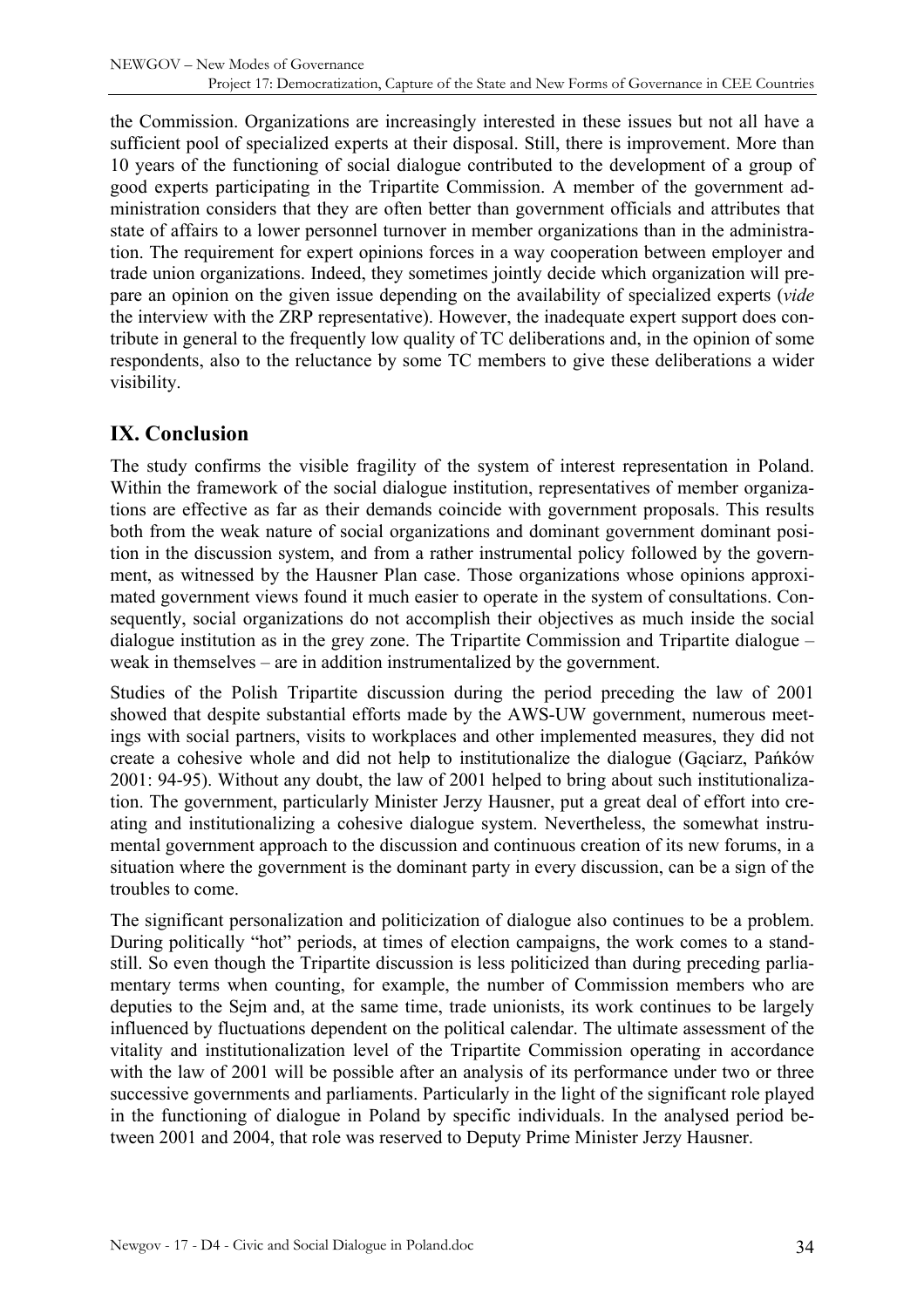# <span id="page-34-0"></span>**X. Appendixes**

### **X.1 References**

- Avdagic, Sabina (2004) 'State-Labor Relations in East-Central Europe: Explaining Variations in Union Effectiveness', *Socio-Economic Review* 2 (3)
- Bourdieu, Pierre (1986). Forms of Capital, in: *Handbook of Theory and Research for the Sociology of Educatio*n. John G.Richardson, ed. Westport, CT: Greenwood Press, pp. 241–60
- CBOS (1999). Opinie o związkach zawodowych, 1999, Warszawa: Centrum Badania Opinii Społecznej.
- CBOS (2003). Związki zawodowe: liczebność, skład, postawy, 2003, Warszawa: Centrum Badania Opinii Społecznej.
- CBOS (2005a). Przestrzeganie praw pracowniczych i "szara strefa w zatrudnieniu". Związki zawodowe w zakładach pracy, 2005, Warszawa: Centrum Badania Opinii Społecznej.
- CBOS (2005b). Przestrzeganie praw pracowniczych w zakładach pracy i skuteczność związków zawodowych w ich egzekwowaniu, 2005, Warszawa: Centrum Badania Opinii Społecznej
- Cichomski, Bogdan oraz W. Kozek, P. Morawski i W. Morawski (2001). Sprawiedliwość społeczna. Polska lat dziewięćdziesiątych, Warszawa: Scholar
- Długosz, Dagmir (2005a). System dialogu społecznego w latach 2001 2003. Analiza uczestnika. Część I, "Polityka społeczna", 4/2005
- Długosz, Dagmir (2005a). System dialogu społecznego w latach 2001 2003. Analiza uczestnika. Część II, "Polityka społeczna", 5-6/2005
- European Commission (2001). European Governance. A White Paper, Commission of the European Communities, Brussels, 25.7.2001. COM(2001) 428 final
- Frieske, Kazimierz (2003). Zasady Dialogu Społecznego, "Polityka Społeczna", 5/2003
- Frieske, Kazimierz i Lucyna Machol-Zajda (1999). Instytucjonalne ramy dialogu społecznego, in: K. Frieske (ed.) Dialog społeczny, IPSS, Warszawa
- Gąciarz, Barbara and Włodzimierz Pańków (2001). Dialog społeczny po polsku. Fikcja czy szansa?, ISP, Warszawa
- Grosse, Tomasz (2004). Polska w Unii Europejskiej: wyzwanie dla polskiej administracji. ISP, Analizy i Opinie
- Hausner, Jerzy (1995). Imperative vs. Interactive Strategy of Systemic Change in Central and Eastern Europe, Review of International Political Economy. Vol. 2, No 2
- Hausner, Jerzy (1998). The State and the Post-Socialist Economic Transformation. Emergo. Journal of Transforming Economies and Societies. Vol 5, No 4
- Hausner, Jerzy and Mirosława Marody (2000) Polish Talkshow
- Gardawski, Juliusz (2003). Konfliktowy pluralizm polskich związków zawodowych, 2003, Warszawa: Fundacja im. Friedricha Eberta.
- Gardawski, Juliusz (2004). Evolution of Social Dialogue in Poland, The Industrial Relations Research Association, Proceedings of the 56th Annual Meeting, San Diego 2004, <http://www.press.uillinois.edu/journals/irra/proceedings2004/10gardawski.html>
- Kozek, Wiesława (2000) Destruktorzy. Obraz związków zawodowych w tygodnikach politycznych w Polsce, Kongres PTS, Rzeszów, 20-23 września 2000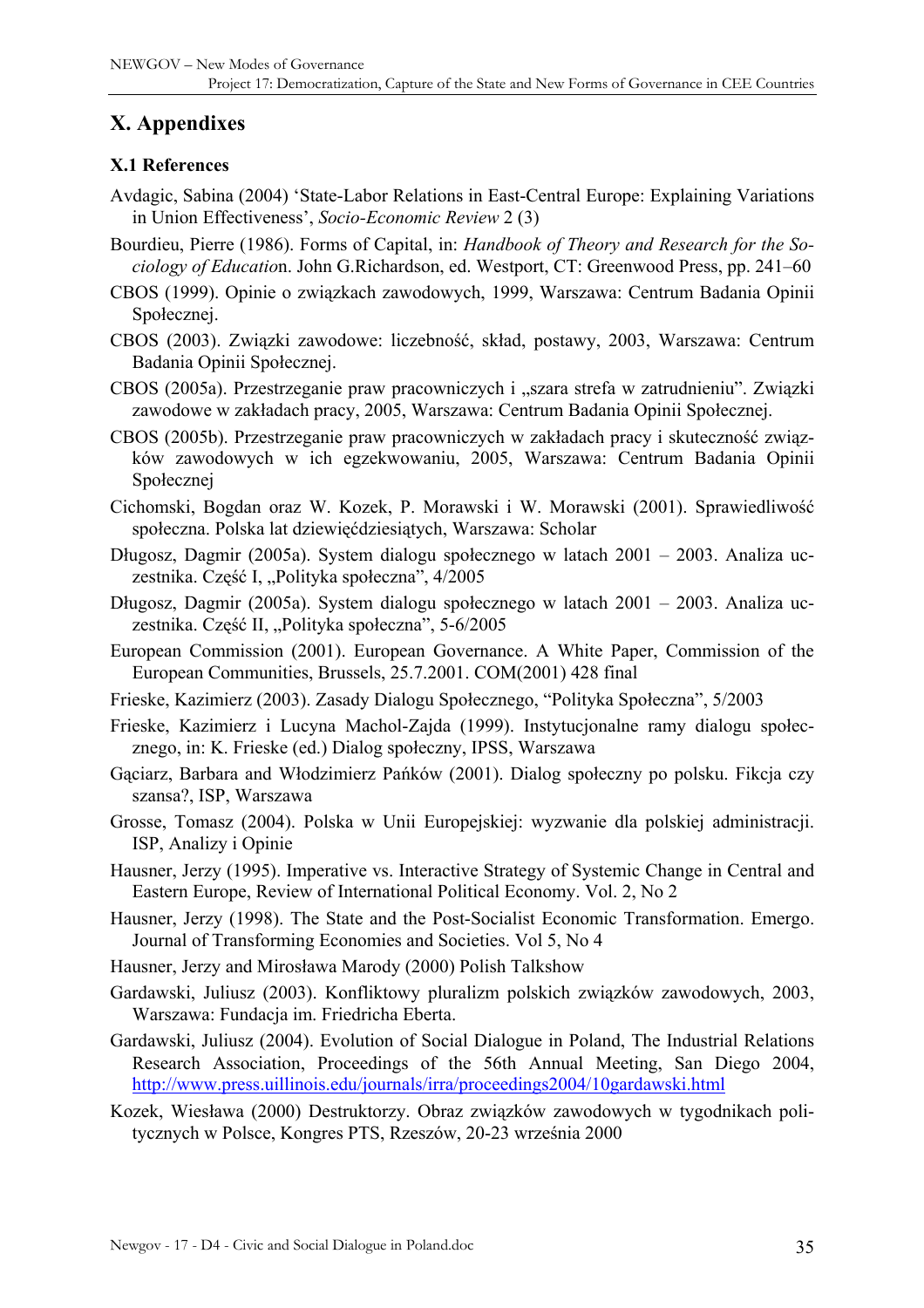- <span id="page-35-0"></span>Meardi, Guglielnmo (2004). Social Pacts on the Road to EMU: A Comparison of the Italian and Polish Experiences. [http://www.warwick.ac.uk/fac/soc/complabstuds/russia/Intas/eid](http://www.warwick.ac.uk/fac/soc/complabstuds/russia/Intas/eid-lse.doc)[lse.doc](http://www.warwick.ac.uk/fac/soc/complabstuds/russia/Intas/eid-lse.doc)
- Rada Ministrów (2005). Raport z wykonania Programu uporządkowania i ograniczenia wydatków publicznych, Warszawa, Rada Ministrów RP.
- Raport o Rozwoju Społecznym (2005). Raport o Rozwoju Społecznym Polska 2004 "W trosce o pracę", 2005, Warszawa: UNDP
- Zasady Dialogu (2002). Zasady Dialogu Społecznego. Dokument programowy rządu. Warszawa, Rada Ministrów, pazdziernik 2002

#### **X.2 Interviews**

Fourteen in-depth structured interviews were conducted between July – August 2005 with leaders of all organizations represented in the Tripartite Commission, and officials from Government including Former Deputy Prime Minister and Chairman of the Tripartite Commission Jerzy Hausner.

#### **X.3 Social partners in the Polish dialogue system**

#### **X.3.1 Trade unions**

Trade unions remain the strongest social body in Poland even though their membership is steadily dropping. In the early 1990s, 19% of adult Poles belonged to a trade union (unionization of approx. 40%), by the end of the decade  $-11\%$  (20% of all professionally citizens). In 2002, the unionization ratio fell to 18% (7.5% of adult citizens). Studies show that, at the end of 2004, trade unions were absent from more than one half of all workplaces (CBOS 2003, 2005a).

| <b>Name</b>                    | Number of members (trade union figures) |           |         | Change          |
|--------------------------------|-----------------------------------------|-----------|---------|-----------------|
|                                | 1993                                    | 1998      | 2003    | $(1993 - 2003)$ |
| <b>OPZZ</b>                    | 4,500,000                               | 2,000,000 | 800,000 | $-82.2\%$       |
| <b>Solidarity</b>              | 2,000,000                               | 1,200,000 | 780,000 | $-61.0\%$       |
| Forum Związków Za-<br>wodowych | ۰                                       |           | 320,000 |                 |
| <b>Total</b>                   | 6,500,000                               | 3,200,000 | 3903    | $-70.8\%$       |

#### **Table 1. Trade union membership (1993-2003)**

Source: EIRO (2004). Note: 1990s figures provided by trade unions were significantly higher than unbiased estimates (particularly in the case of OPZZ).

#### **X3.2 Employer organizations**

Data provided by employer organizations indicates that they group enterprises with the total number of employees approximating 3.4 million. In 2004, that translated into 27% of all working citizens (12.7 million) and 37% of all citizens employed full-time (9.3 million). However, when assessing the strength of employer organizations in Poland one needs to bear in mind that Polish regulations allow enterprises to be members of more than one employer